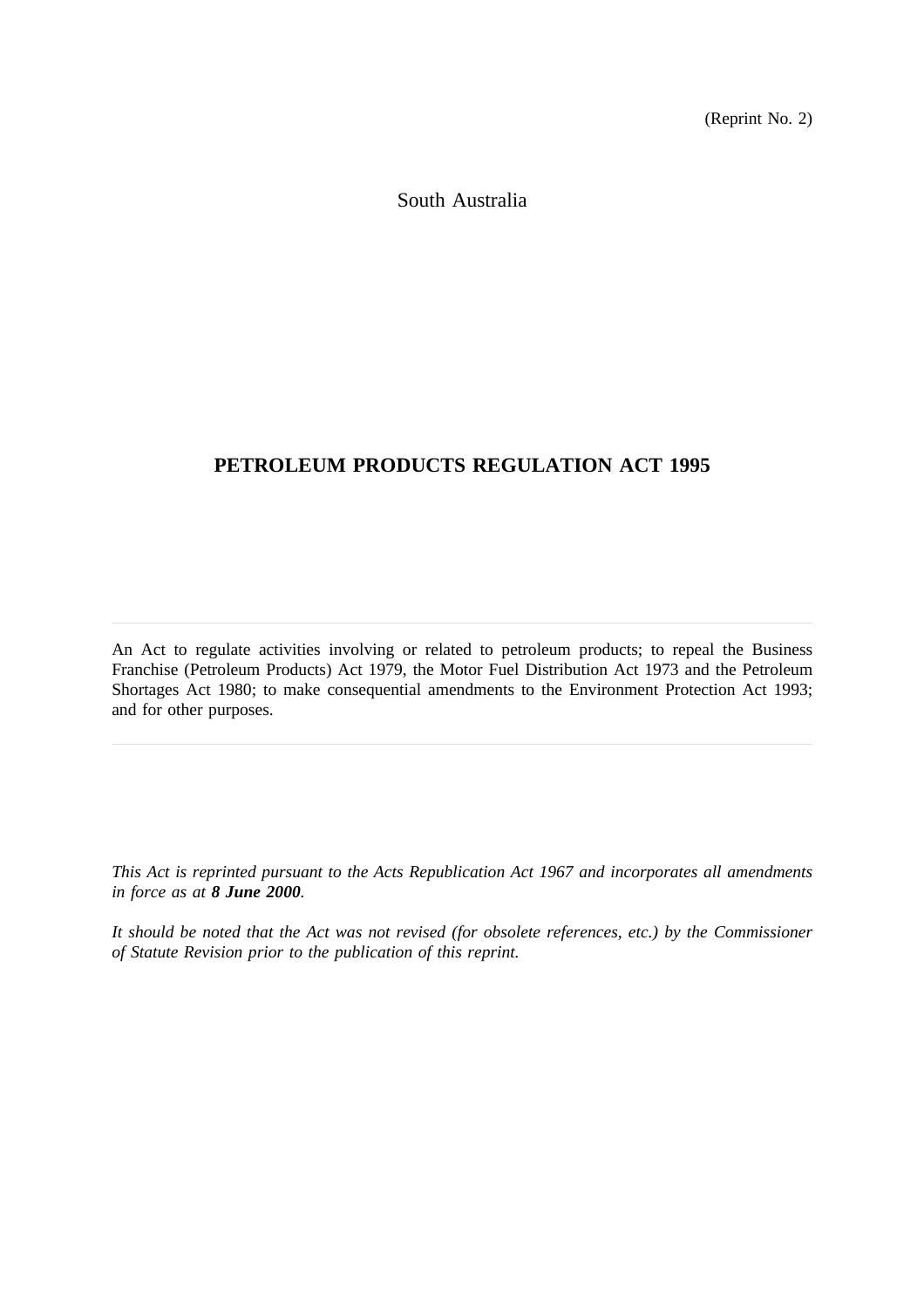# **PETROLEUM PRODUCTS REGULATION ACT 1995**

being

Petroleum Products Regulation Act 1995 No. 30 of 1995 [Assented to 27 April 1995]<sup>1</sup>

as amended by

Petroleum Products Regulation (Licence Fees and Subsidies) Amendment Act 1998 No. 29 of 1998 [Assented to 16 April 1998] $<sup>2</sup>$ </sup>

**District Court (Administrative and Disciplinary Division) Amendment Act 2000 No. 4 of 2000 [Assented to 20 April 2000]3**

**National Tax Reform (State Provisions) Act 2000 No. 21 of 2000 [Assented to 8 June 2000]**

- <sup>1</sup> Came into operation 1 July 1995: *Gaz*. 1 June 1995, p. 2529.<br><sup>2</sup> Came into operation 1 May 1998: *Gaz*. 23 April 1998, p. 192
- <sup>2</sup> Came into operation 1 May 1998: *Gaz*. 23 April 1998, p. 1926.<br> **3** Schedule 1 (cl. 20) come into operation 1 June 2000: *Gaz* 18
- **<sup>3</sup> Schedule 1 (cl. 29) came into operation 1 June 2000:** *Gaz***. 18 May 2000, p. 2554.**

*NOTE:*

- *Asterisks indicate repeal or deletion of text.*
- *Entries appearing in bold type indicate the amendments incorporated since the last reprint.*
- *For the legislative history of the Act see Appendix.*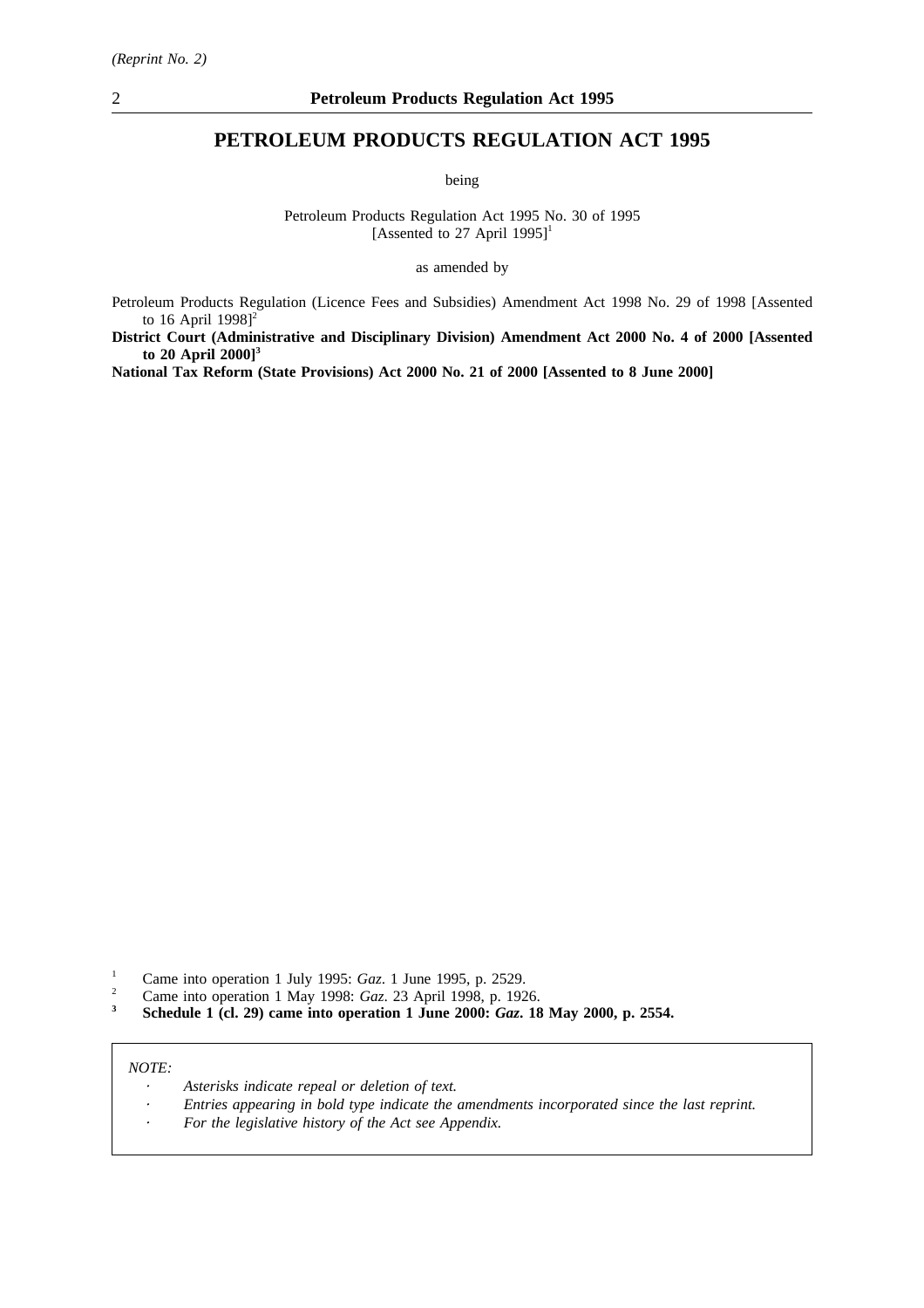# **SUMMARY OF PROVISIONS**

# **PART 1 PRELIMINARY**

- 1. Short title<br>2. Commence
- 2. Commencement<br>4. Interpretation
- 4. Interpretation<br>4A. Retail quantity
- 4A. Retail quantity<br>4B. Bulk end user
- Bulk end user
- 4D. Notional sale and purchase
- 5. Division of State into zones
- 6. Application of Act
- 7. Non-derogation

#### **PART 2 LICENCES**

- 8. Requirement for licence
- 9. Issue or renewal of licence
- 10. Licence term, etc.
- 11. Conditions of licence
- 12. Variation of licence
- 13. Form of application and licence fee
- 14. Reference of matters to other persons or bodies
- 15. Criteria for decisions relating to licences, etc.
- 16. Avoidance of multiple licences
- 17. Offence relating to licence conditions
- 18. Cancellation or suspension of licence
- 19. Cessation of prescribed retail sales under licence

#### **PART 2A SUBSIDIES**

- 20. Entitlement to subsidy
- 
- 21. Claim for subsidy<br>22. Payment of subsid Payment of subsidy
- 23. Amounts recoverable by Commissioner
- 23A. Bulk end user certificate
- 23D. Variation of certificate<br>23E. Expiry of certificate, et
- 23E. Expiry of certificate, etc.<br>23F. Form of application for is
- 23F. Form of application for issue, renewal or variation of certificate 23G. Form of certificate
- 23G. Form of certificate<br>23H. Offence relating to
- Offence relating to certificate conditions
- 23I. Cancellation of certificate, etc.

## **PART 3 INDUSTRIAL PUMPS**

24. Industrial pumps not to be installed without approval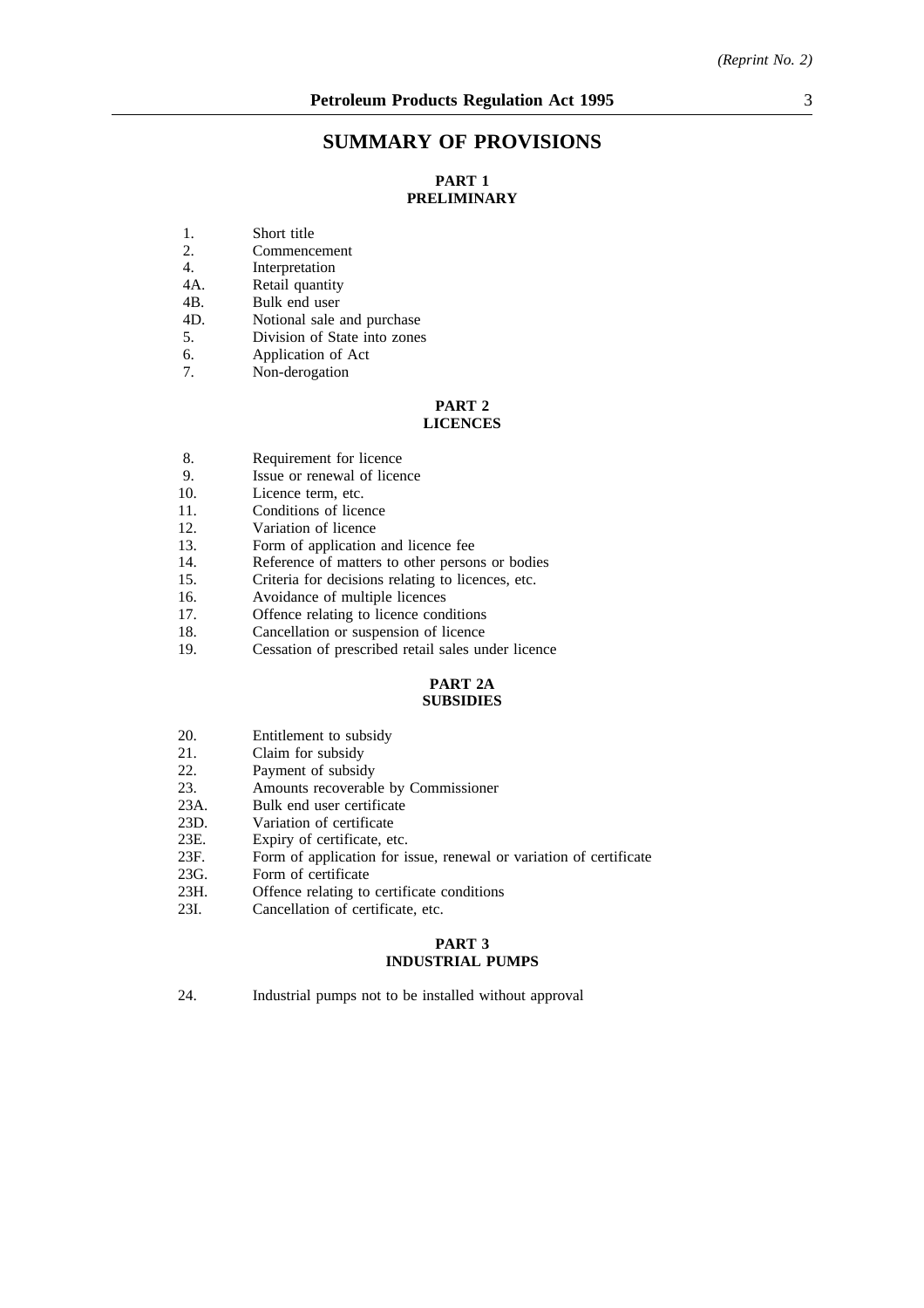#### **PART 4 GENERAL SAFETY AND ENVIRONMENTAL DUTIES**

- 25. General duty
- 26. Duty in relation to plant
- 27. Improvement notices
- 28. Prohibition notices
- 29. Action on default
- 30. Action in emergency situations
- 31. Cost recovery

# **PART 5 PERIODS OF RESTRICTION AND RATIONING**

#### **DIVISION 1—INTERPRETATION**

32. Interpretation

#### **DIVISION 2—DECLARATION OF PERIODS OF RESTRICTION AND RATIONING**

33. Declaration of periods of restriction and rationing

#### **DIVISION 3—CONTROLS DURING PERIODS OF RESTRICTION**

34. Controls during periods of restriction

#### **DIVISION 4—CONTROLS DURING RATIONING PERIODS**

- 35. Controls during rationing periods
- 36. Permits

## **DIVISION 5—LIMIT ON PROCEEDINGS AGAINST MINISTER**

37. Limit on proceedings against Minister

# **DIVISION 6—CONSERVATION OF PETROLEUM PRODUCTS**

- 38. Publication of desirable principles for conserving petroleum
- 39. Special consideration to be given to those living in country areas

### **PART 6 CORRECT MEASUREMENTS**

40. Correct measurements

### **PART 7 SALE OF PETROLEUM PRODUCTS TO CHILDREN**

41. Sale of petroleum products to children

#### **PART 8 AUTHORISED OFFICERS**

- 42. Appointment of authorised officers
- 43. Identification of authorised officers
- 44. Powers of authorised officers
- 45. Offence to hinder, etc., authorised officers
- 46. Self-incrimination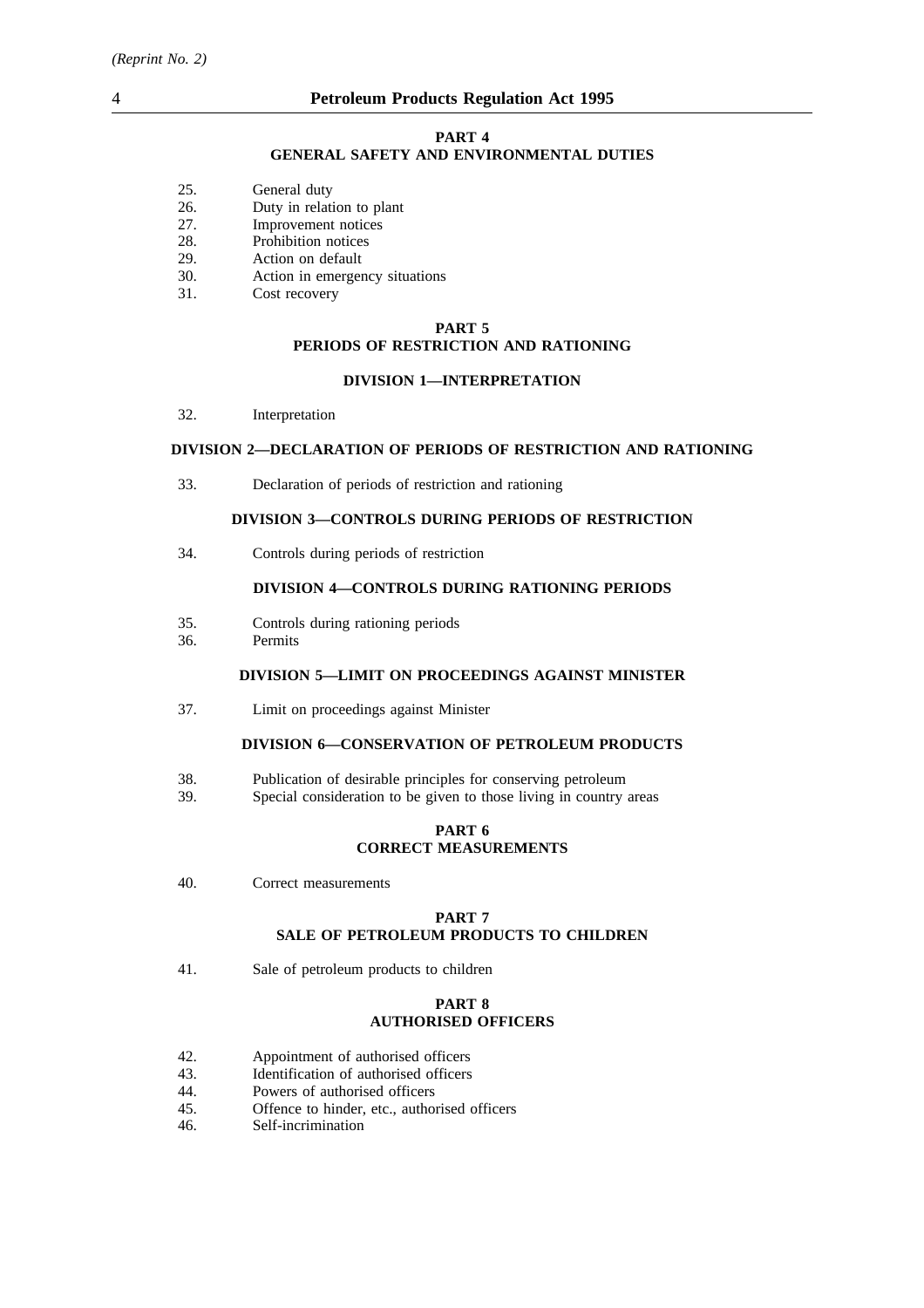#### **PART 9 APPEALS**

#### 47. Appeals

#### **PART 11 MISCELLANEOUS**

- 49. Delegation<br>50. Register
- 50. Register<br>51. Particula
- Particulars of dealings with petroleum products
- 52. Records to be kept of bulk transport of petroleum products<br>53. Records to be kept
- Records to be kept
- 53A. Falsely claiming to hold licence, certificate or permit, etc.<br>54. False or misleading information
- 54. False or misleading information<br>55. Statutory declarations
- 55. Statutory declarations<br>56. Confidentiality
- 56. Confidentiality<br>57. General defence
- 57. General defence<br>58. Immunity from p
- 58. Immunity from personal liability<br>59. Offences by bodies corporate
- 59. Offences by bodies corporate<br>60. Continuing offence
- Continuing offence
- 61. Prosecutions<br>62. Evidence
- 62. Evidence<br>63. Service
- 63. Service<br>64. Regulati
- **Regulations**

# **SCHEDULE 1**

*Petroleum Products Retail Outlets Board*

# **SCHEDULE 3**

*Repeal and Transitional Provisions*

## **SCHEDULE 4**

*Consequential Amendments to Environment Protection Act 1993*

#### **APPENDIX LEGISLATIVE HISTORY**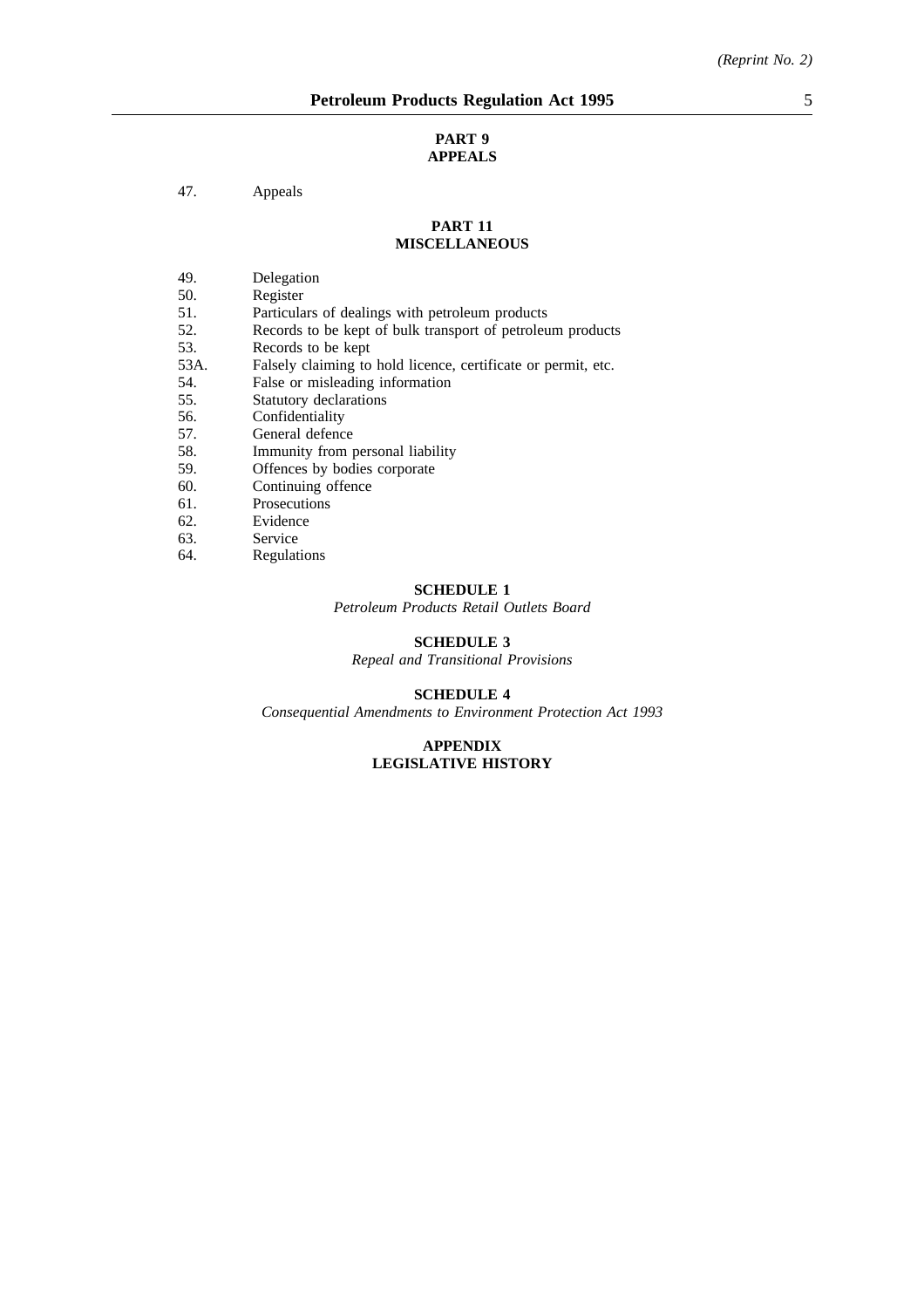## **The Parliament of South Australia enacts as follows:**

# **PART 1 PRELIMINARY**

#### **Short title**

**1.** This Act may be cited as the *Petroleum Products Regulation Act 1995*.

#### **Commencement**

**2.** This Act will come into operation on a day to be fixed by proclamation.

\*\*\*\*\*\*\*\*\*\*

#### **Interpretation**

**4.** (1) In this Act, unless the contrary intention appears—

"**authorised officer**" means an authorised officer under Part 8;

"**bulk end user certificate**" or "**certificate**" means a bulk end user certificate under Part 2A;

"**Commissioner**" means the person for the time being holding or acting in the position of the Commissioner of State Taxation or a position of Deputy Commissioner of State Taxation and any other person performing any of the duties or functions of the Commissioner of State Taxation or a Deputy Commissioner of State Taxation;

"**Commonwealth customs duty**" means customs duty on petroleum products payable under the *Customs Tariff Act 1995* of the Commonwealth, or other legislation of the Commonwealth prescribed under this Act;

"**Commonwealth excise duty**" means excise duty on petroleum products payable under the *Excise Tariff Act 1921* of the Commonwealth, or other legislation of the Commonwealth prescribed under this Act;

"**condition**", in relation to a licence, certificate or permit, includes a limitation or restriction;

"**contravention**" includes failure to comply with a requirement;

"**conveyance**" of a petroleum product means movement of the product whether by vehicle, pipeline or any other means, and "**convey**" has a corresponding meaning;

"**corresponding law**" means a law of another State, or of a Territory, of the Commonwealth declared by regulation to be a corresponding law for the purposes of this Act;

"**dangerous situation**" means a situation involving petroleum products that—

- *(a)* is immediately endangering the safety or health of a person, or the safety of a person's property; or
- *(b)* is creating immediate risk of significant environmental harm;

"**development authorisation**" means a development authorisation within the meaning of the *Development Act 1993*;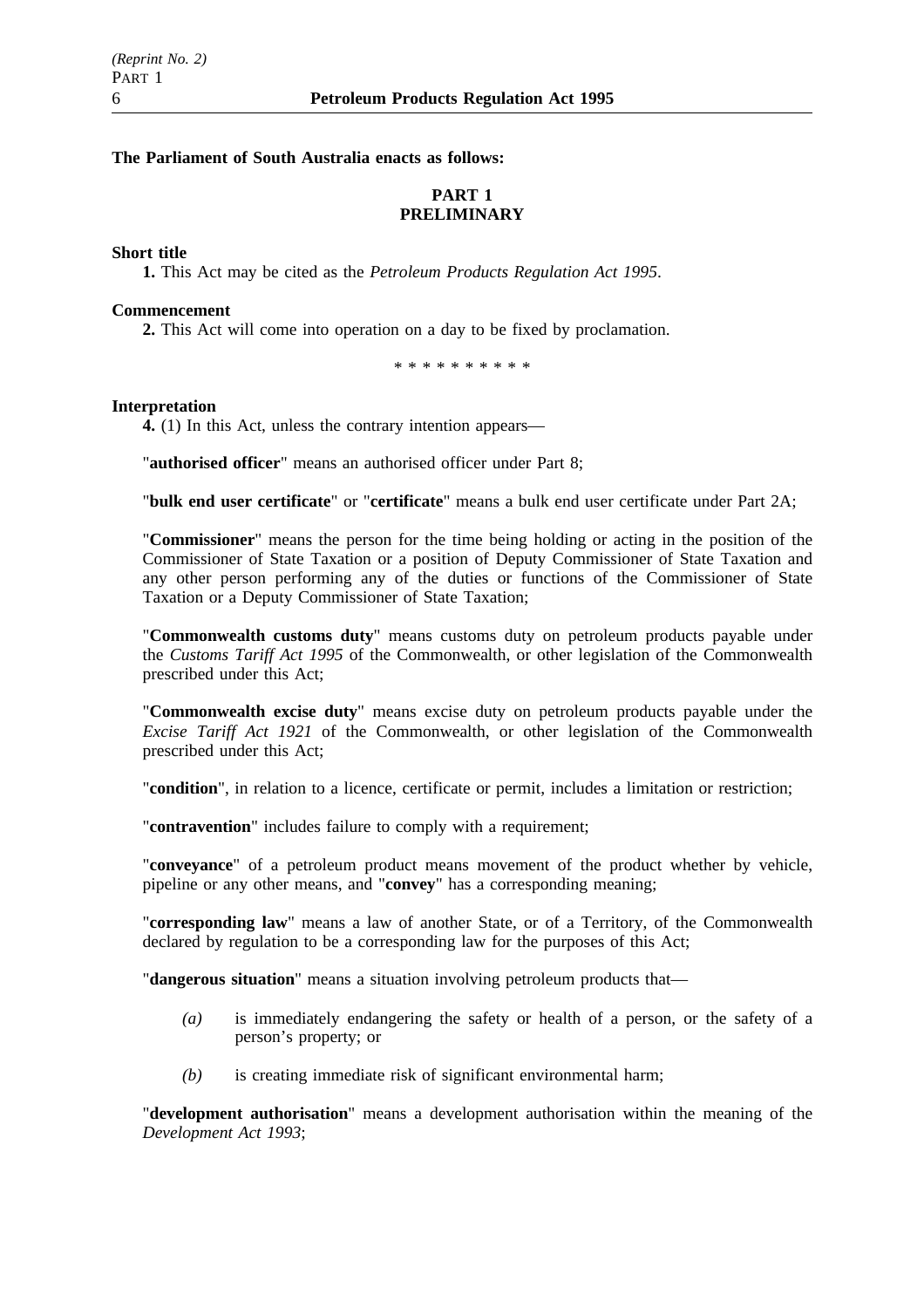"**diesel fuel**" means a petroleum or shale product used or capable of being used in propelling a diesel engined road vehicle, but does not include a prescribed substance;

"**eligible petroleum products**" means petroleum products on which Commonwealth customs or excise duty has been paid or is payable but does not include petroleum products prepared by mixture of a petroleum product on which such duty has been paid or is payable with a petroleum product on which such duty has not been paid nor is payable;

"**industrial pump**" means a pump that—

- *(a)* is connected to a bulk tank having a capacity of not less than 2 001 litres; and
- *(b)* is installed at or in the vicinity of premises principally for the supply of petroleum products to the occupier of the premises and not principally for resale,

but does not include such a pump used principally in connection with—

- *(c)* the business of primary production as defined for the purposes of the *Land Tax Act 1936*; or
- *(d)* any prescribed activity;

"**licence**" means a licence under Part 2;

"**licensee**" means the holder of a licence under Part 2;

"**liquefied petroleum gas**" means a hydrocarbon fluid composed predominantly of any of the following hydrocarbons or mixtures of all or any of them:

- $(a)$  propane  $(C_3H_8)$ ;
- *(b)* propylene  $(C_3H_6)$ ;
- $(c)$  butane  $(C_4H_{10})$ ;
- $(d)$  butylene  $(C_4H_8)$ ;

"**motor spirit**" means petrol or other petroleum or shale spirit having a closed-cup flash point of less than 23° Celsius when tested by the Abel method as set out in Part 1 of Australian Standard 2106 "Determination of the Flash Point of Flammable Liquids (Closed Cup)", but does not include—

- *(a)* solvents; or
- *(b)* special boiling point spirits; or
- *(c)* liquefied petroleum gas; or
- *(d)* any prescribed substance;

"**period of restriction**" means a period declared by proclamation under Part 5 to be a period of restriction (whether or not it is also a rationing period);

"**permit**" means a permit under Part 5;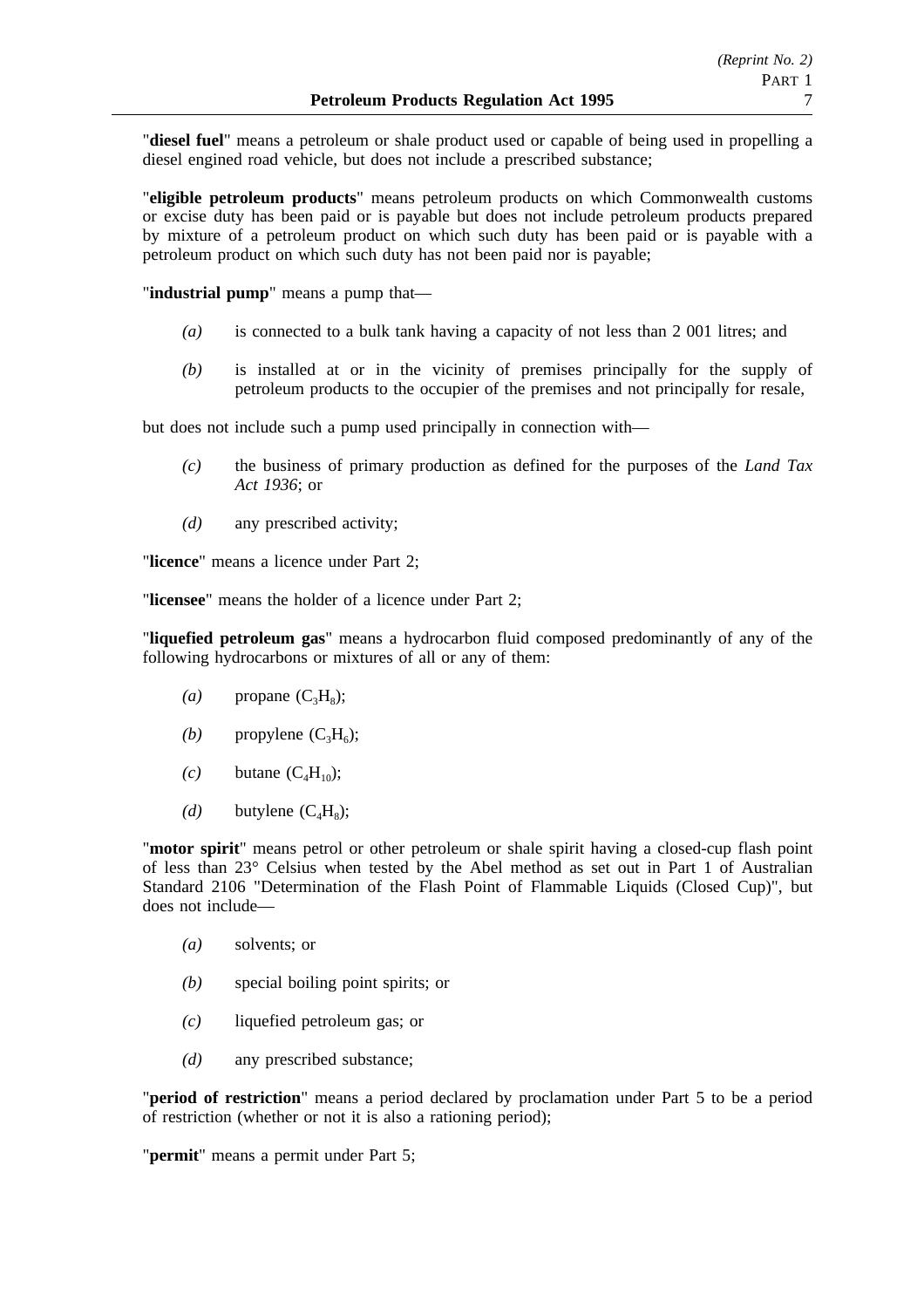"**permit holder**" means a person to whom a permit is issued under Part 5;

"**petroleum product**" means—

- *(a)* motor spirit; or
- *(b)* diesel fuel; or
- *(c)* liquefied petroleum gas; or
- *(d)* any other substance declared by regulation to be a petroleum product;

"**plant**" includes—

- *(a)* any machine, engine, equipment, container or device;
- *(b)* any component, fitting, pipe or accessory used in or in connection with any machine, engine, equipment, container or device;

"**premises**" includes any place or vehicle;

"**prescribed retail sale**" means a sale of a kind declared by regulation to be prescribed retail sales;

"**rationed petroleum product**" means a petroleum product of a kind declared by proclamation under Part 5 to be rationed petroleum products;

"**rationing period**" means a period of restriction declared by proclamation under Part 5 to be a rationing period;

"**record**" includes any book, document or writing and any other source of information compiled, recorded or stored by computer, microfilm or other process, or in any other manner or by any other means;

"**retail licence**" means a licence under Part 2 that authorises retail sales of petroleum products;

"**Retail Outlets Board**" means the Petroleum Products Retail Outlets Board established under schedule 1;

"**retail sale**" means a sale in a retail quantity for the purposes of use or consumption, and its correlatives and derivatives have corresponding meanings;

"**unleaded petrol**" means petrol that—

- *(a)* does not contain more than 0.013 grams of lead; and
- *(b)* does not contain more than 0.0013 grams of phosphorus,

per litre;

"**vehicle**" includes any kind of aircraft or vessel;

"**vending machine**" means a machine constructed to dispense petroleum products on the insertion into the machine of money or a token, card, disk or other object;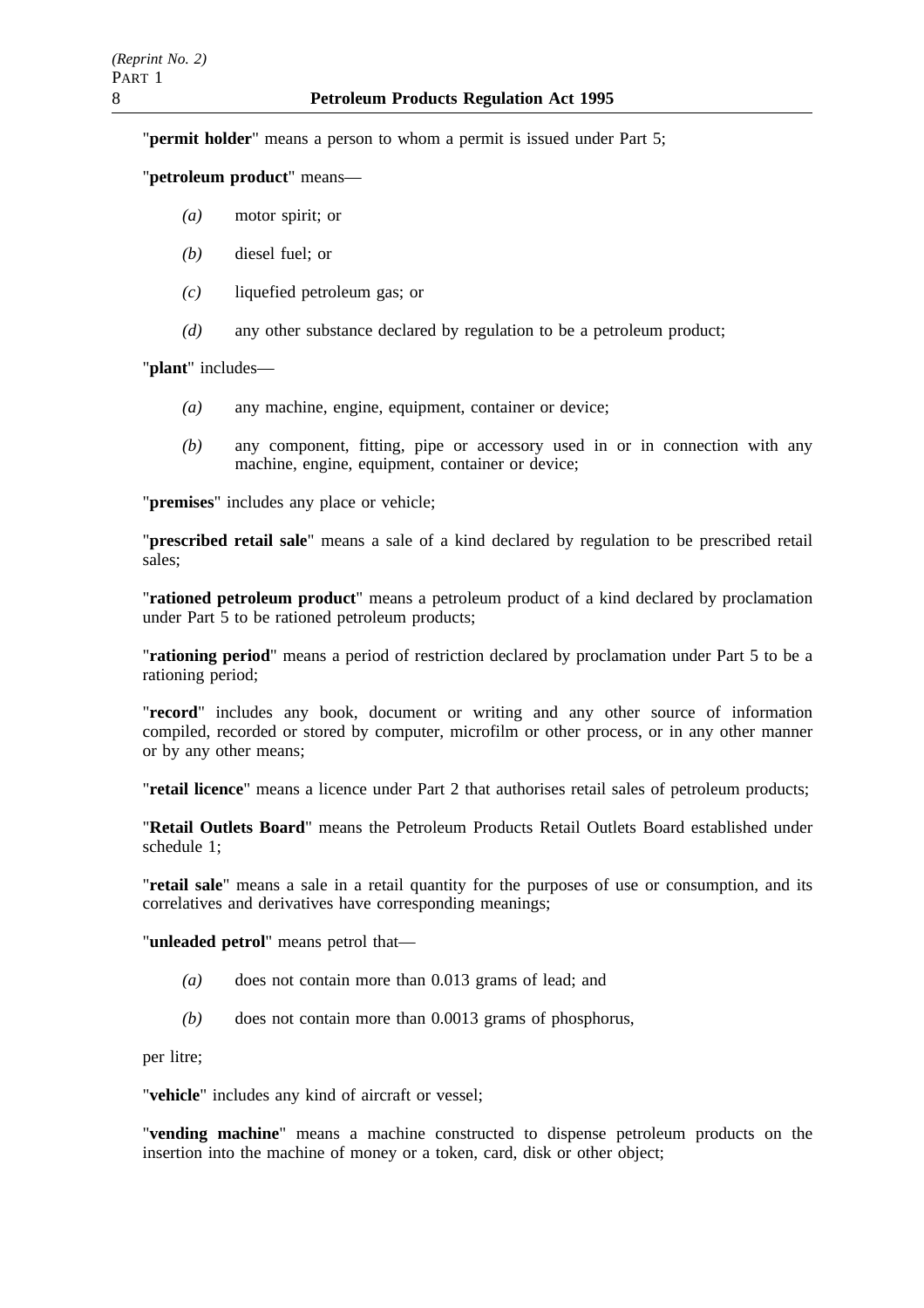"**wholesale**" means a sale other than a retail sale;

"**wholesale licence**" means a licence under Part 2 that authorises the sale of petroleum products by wholesale.

- (2) In this Act, a reference to a Commonwealth Act includes a reference to—
- *(a)* that Commonwealth Act as amended and in force for the time being; and
- *(b)* an Act enacted in substitution for that Act.

### **Retail quantity**

**4A.** (1) Subject to this section, for the purposes of this Act "**retail quantity**" in relation to petroleum products means a quantity not exceeding 3 000 litres or, if some other quantity is prescribed by regulation, that quantity.

(2) However, a quantity of petroleum products is not a retail quantity unless it is delivered at a fixed site by a metered pump into—

- *(a)* a running tank of a vehicle; or
- *(b)* a container that has a capacity of less than 250 litres.
- (3) The regulations may prescribe different quantities for different types of petroleum products.

### **Bulk end user**

**4B.** (1) For the purposes of this Act, a person is a "**bulk end user**" of petroleum products to the extent that petroleum products purchased by the person otherwise than in a retail quantity are used by that person.

(2) For the purposes of subsection (1), petroleum products are to be taken to be used by a person if—

- *(a)* the products are required for an enterprise being carried on by the person and as part of the enterprise are sold in retail quantities to, or are used by, an independent contractor, joint venturer or partner of the person; and
- *(b)* on delivery to the person the products do not require transportation before use by the independent contractor, joint venturer or partner; and
- *(c)* the products are supplied by the person to the independent contractor, joint venturer or partner in retail quantities.

(3) Subject to subsection (2), for the purposes of subsection (1), the regulations may prescribe circumstances in which petroleum products are, or are not, to be taken to be used by a person.

(4) Subject to subsection (2) and the regulations, for the purposes of subsection (1), petroleum products are not to be taken to be used by a person if they are sold by the person.

(5) For the purposes of this Act, a person sells petroleum products as a bulk end user if the person sells petroleum products as referred to in subsection (2)*(a)* or in a regulation made under subsection (3) for the purposes of subsection (1).

\*\*\*\*\*\*\*\*\*\*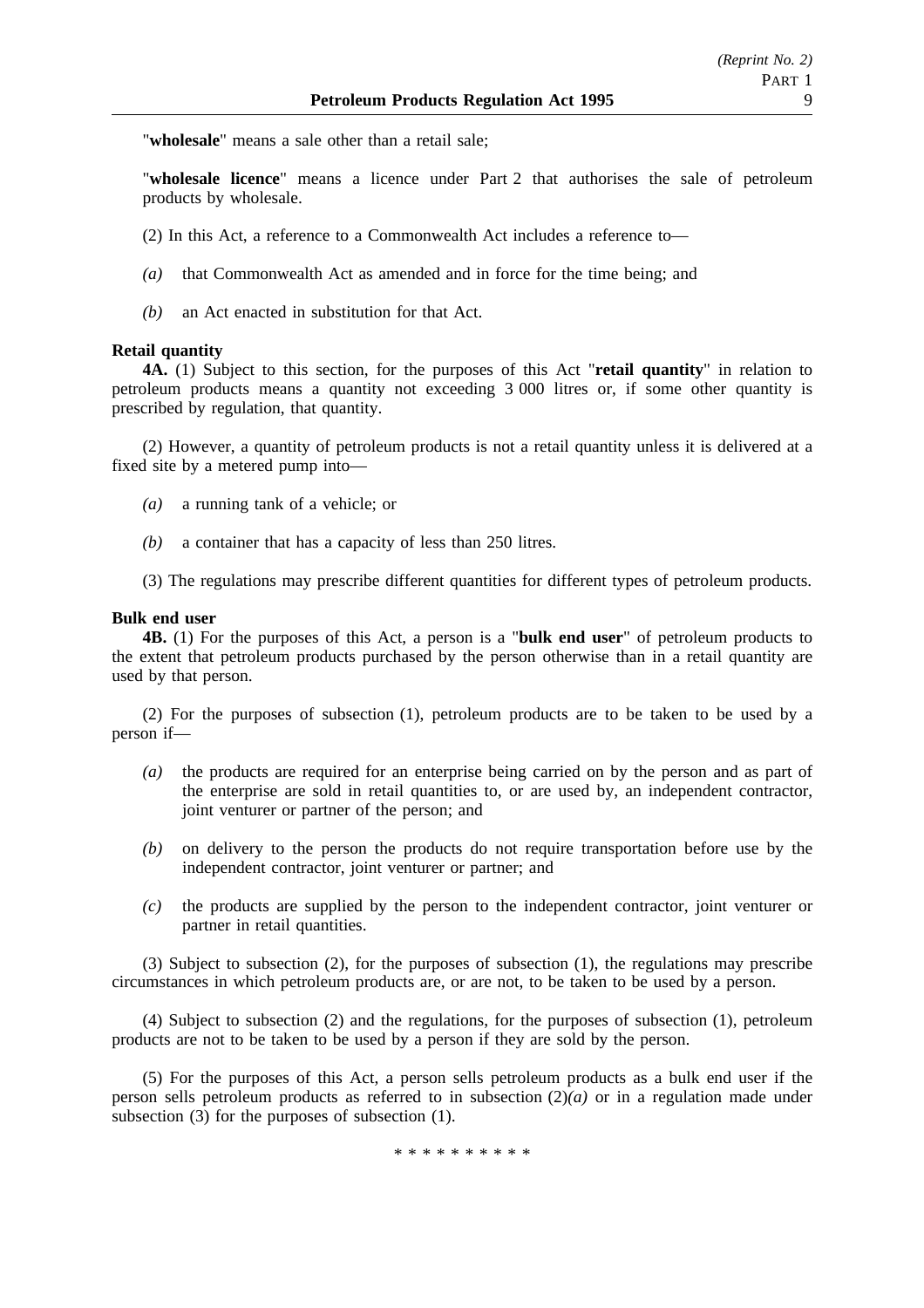#### **Notional sale and purchase**

**4D.** The regulations may declare that, for the purposes of a specified provision of this Act, a sale and purchase of petroleum products is to be taken to occur in specified circumstances where petroleum products are delivered or allocated for sale or consumption.

#### **Division of State into zones**

**5.** (1) Subject to subsection (2), the State is divided into zones as follows:

- *(a)* zone 1 is that part of the mainland of the State that lies within a radius of 50 kilometres from the General Post Office at Adelaide; and
- *(b)* zone 2 is that part of the mainland of the State (excluding Yorke Peninsula) that lies outside zone 1 but within a radius of 100 kilometres from the General Post Office at Adelaide; and
- *(c)* zone 3 consists of all parts of the State outside zones 1 and 2.

(2) The Governor may, if satisfied that it is necessary to do so in order to achieve equity between vendors of petroleum products, make a regulation varying the boundaries of a zone to such extent as may be necessary for that purpose.

#### **Application of Act**

**6.** (1) The Minister may, by notice published in the *Gazette*—

- *(a)* exempt a class of persons or petroleum products from the application of this Act or a specified provision of this Act unconditionally or subject to specified conditions; and
- *(b)* vary or revoke a notice under this subsection.
- (2) The Minister may, by notice in writing to a person—
- *(a)* exempt the person from the application of this Act or a specified provision of this Act unconditionally or subject to specified conditions; and
- *(b)* vary or revoke a notice under this subsection.

#### **Non-derogation**

**7.** (1) The provisions of this Act are in addition to and do not derogate from the provisions of any other Act.

(2) Subsection (1) does not limit the effect of any regulation made under Part 2 dispensing with a requirement for a licensee under this Act to hold a specified licence or other authority under some other specified Act.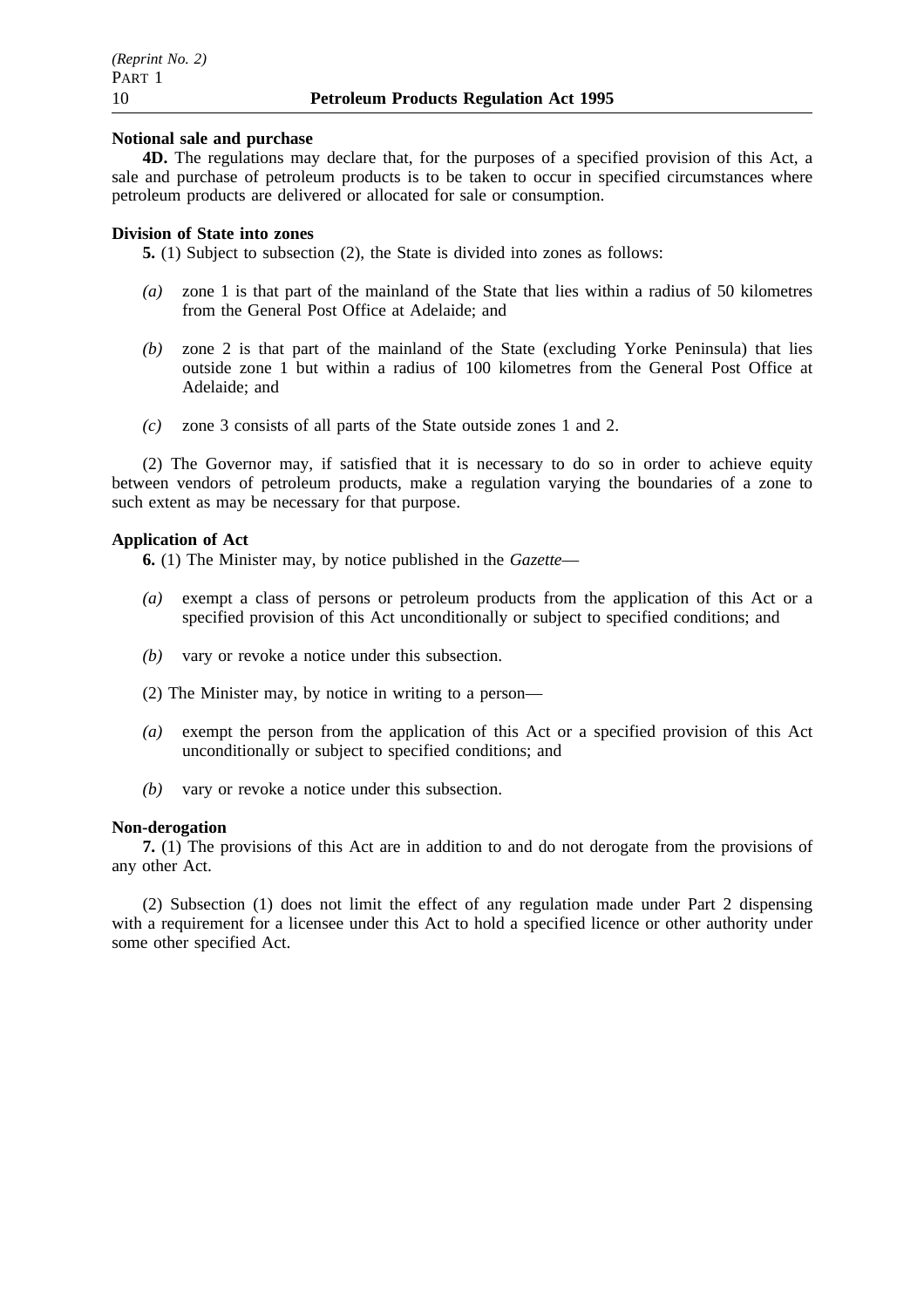#### **PART 2 LICENCES**

\*\*\*\*\*\*\*\*\*\*\*\*\*\*\*\*\*

#### **Requirement for licence**

**8.** (1) A person must not—

- *(a)* keep petroleum products; or
- *(b)* sell petroleum products by retail sales; or
- *(ba)* sell petroleum products by wholesale; or
- *(c)* convey petroleum products; or
- *(d)* engage in an activity of a prescribed class involving or related to petroleum products,

unless authorised to do so under a licence.

Maximum penalty: \$10 000.

(1a) A licence is not required under subsection (1) for the sale of petroleum products as a bulk end user.

\*\*\*\*\*\*\*\*\*\*

(3) A prescribed retail sale of petroleum products is not authorised by a licence unless the sale is made from premises specified in the licence for that purpose.

#### **Issue or renewal of licence**

**9.** (1) The Minister may, on application by a person, issue or renew, or refuse to issue or renew, a licence under this Act.

\*\*\*\*\*\*\*\*\*\*

(3) The Minister may, if he or she thinks fit, renew a licence despite the fact that application for renewal of the licence was made after the end of the previous term of the licence.

\*\*\*\*\*\*\*\*\*\*

**Licence term, etc. 10.** \*\*\*\*\*\*\*\*\*\*\*

(2) Subject to this Act, a licence expires on the anniversary of the date of issue of the licence and may be renewed on application for successive terms of one year.

(3) A licence has effect, on issue or renewal, from the date specified in the licence for that purpose which may be earlier than the date of application for the issue or renewal of the licence.

(4) The holder of a licence may, at any time, by notice in writing to the Minister, surrender the licence, at which time the licence ceases to have effect.

(5) A licence is not transferable except by way of variation of the licence under section 12.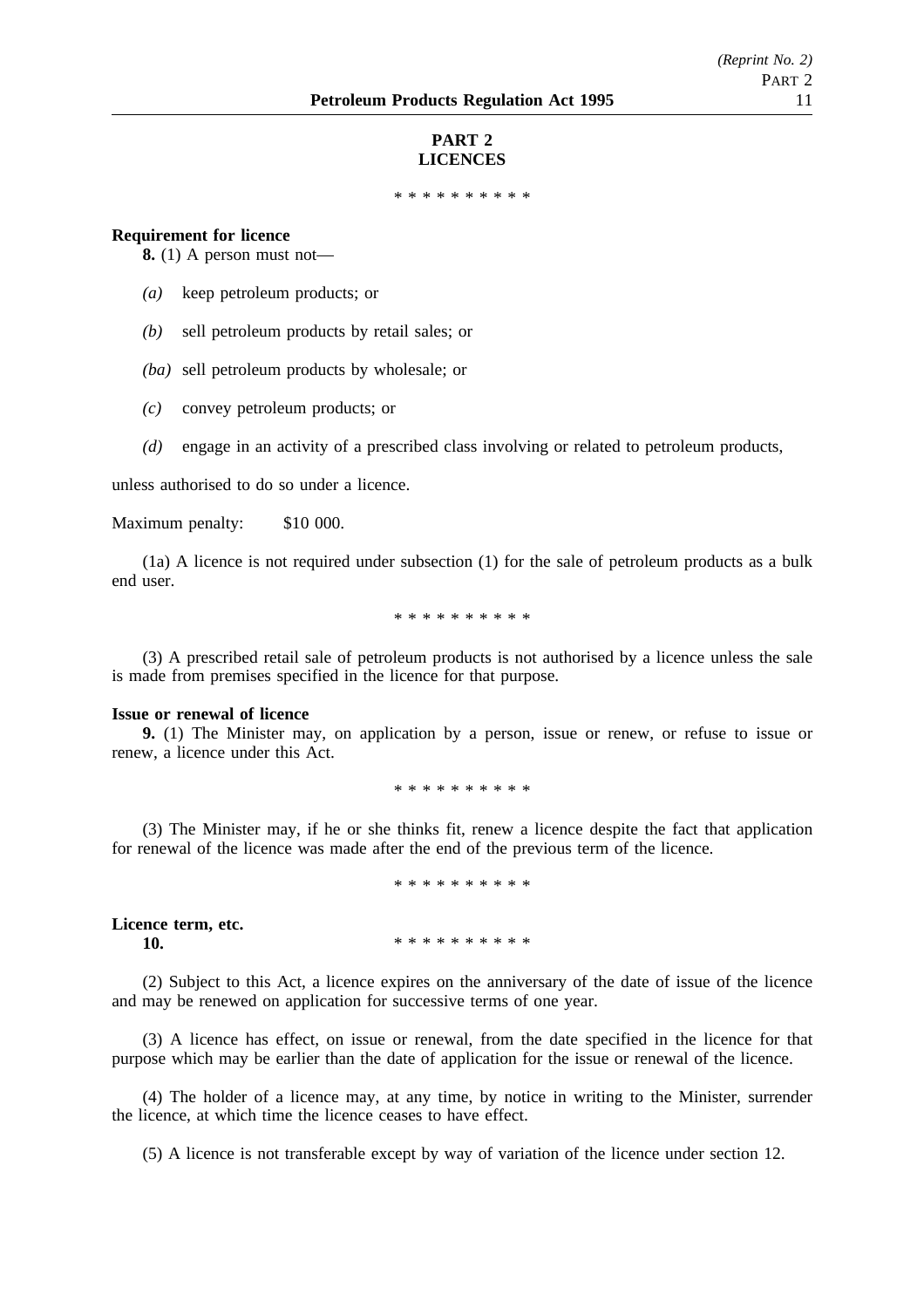## **Conditions of licence**

- **11.** (1) The Minister may fix conditions of a licence.
- (2) Without limiting subsection (1), licence conditions may include the following:
- *(a)* conditions requiring compliance with specified codes or standards (as in force at a specified time or as in force from time to time):
- *(b)* conditions requiring the reporting of accidents;
- *(c)* conditions for the protection of employee or public safety or health;
- *(d)* conditions for the protection of the environment;
- *(e)* conditions requiring the licensee to prepare and submit to the Minister assessments of the safety, health or environmental risks associated with the activity authorised under the licence;
- *(f)* conditions limiting the premises that may be used under the licence;
- *(g)* conditions limiting sales of petroleum products that may be authorised by the licence;
- *(ga)* conditions regulating the price at which eligible petroleum products may be sold pursuant to a licence, being conditions imposed for the purpose of ensuring that the licensee does not recover from the purchaser (whether directly or indirectly) that part of the sale price of a quantity of eligible petroleum products that is an amount equal to the subsidy paid or payable under this Act in respect of that quantity for that sale;
- *(gb)* conditions as to the terms that any contract for the sale of eligible petroleum products entered into between a licensee who is a manufacturer or importer of petroleum products and any purchaser must contain in relation to the time of payment for that component of the sale price of the petroleum products that is referable to the Commonwealth excise or customs duty paid or payable by the manufacturer or importer, as the case may be;
- *(h)* conditions requiring the keeping of records and the provision of information;
- *(i)* conditions authorised or fixed by Part 5 or 6 or the regulations.
- (3) If a code or standard is referred to in a licence condition—
- *(a)* a copy of the code or standard must be kept available for inspection, without charge and during normal office hours, at an office determined by the Minister; and
- *(b)* evidence of the contents of the code or standard may be given in any legal proceedings by production of a document apparently certified by the Minister to be a true copy of the code or standard.

## **Variation of licence**

**12.** (1) The Minister may, on application or at the Minister's own initiative, substitute, add, remove or vary a condition of a licence or otherwise vary a licence.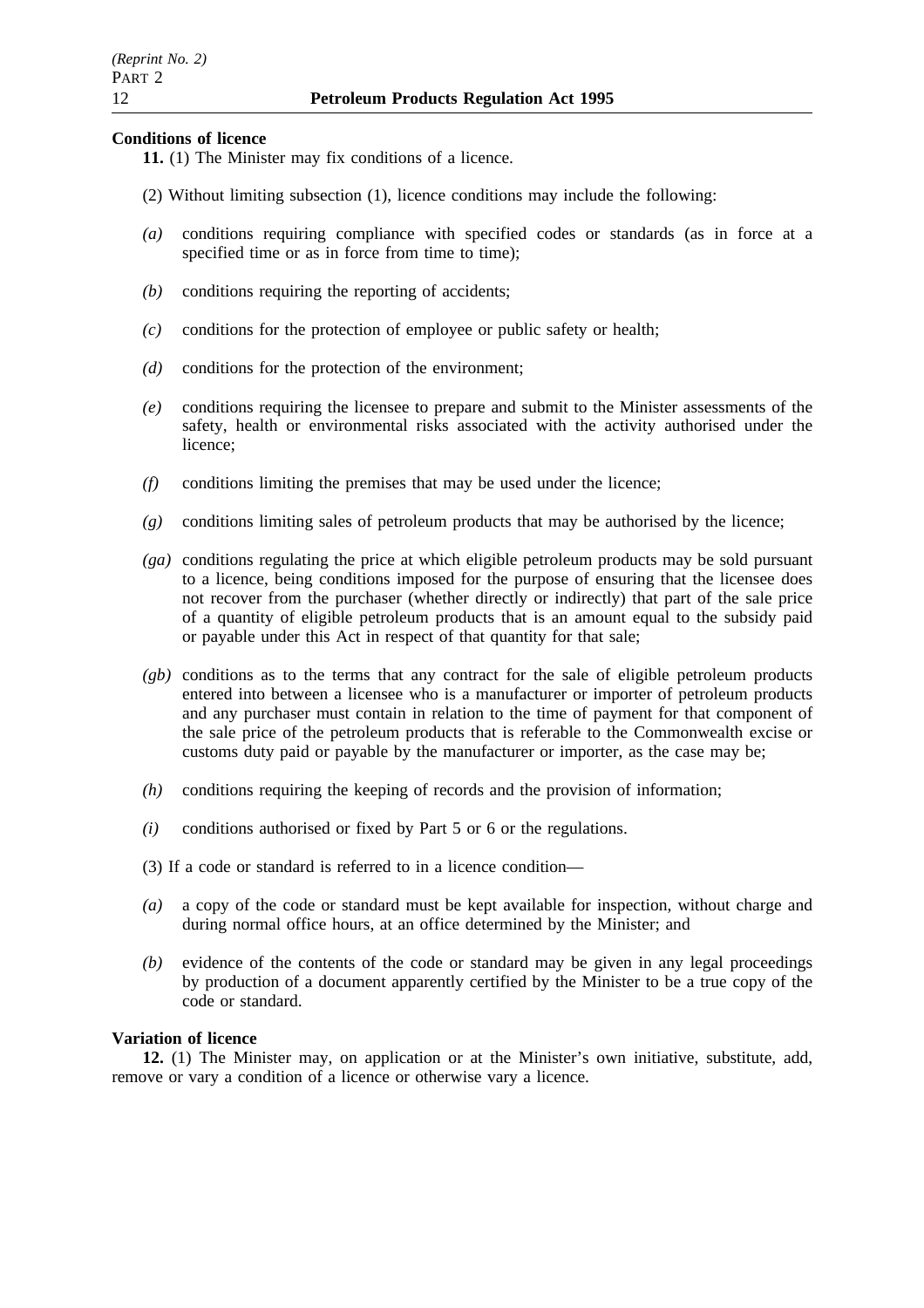- (2) Without limiting subsection (1)—
- *(a)* the Minister may vary a licence—
	- (i) by substituting another person as the licensee; or
	- (ii) in the case of a licence authorising prescribed retail sales of petroleum products from specified premises—by substituting, adding or removing premises as premises from which prescribed retail sales of petroleum products may be made under the licence;
- *(b)* the Minister may vary a licence on the Minister's own initiative if satisfied that the licensee has contravened or failed to comply with this Act or that other sufficient cause exists.
- (3) A licence may be varied—
- *(a)* by endorsement of the licence; or
- *(b)* by notice in writing to the licensee; or
- *(c)* by a notice published under Part 5.

#### **Form of application and licence fee**

**13.** (1) An application for the issue, renewal or variation of a licence must be made to the Minister in a manner and form approved by the Minister and contain the information required by the Minister.

(2) An applicant must provide any further information that the Minister reasonably requires for the purposes of determining the application.

(3) An application may not be granted except on payment of the appropriate fee under the regulations.

## **Reference of matters to other persons or bodies**

**14.** (1) Subject to this section—

- *(a)* an application for the issue or variation of a licence; or
- *(b)* an application for a development authorisation referred under the *Development Act 1993* to the Minister; or
- *(c)* any other matter with respect to a licence,

must be referred by the Minister—

- *(d)* to the Director under the *Dangerous Substances Act 1979*; and
- *(e)* to the Environment Protection Authority under the *Environment Protection Act 1993*; and
- *(f)* if the regulations so provide—to some other specified Minister or government agency,

for the recommendation of that person or body.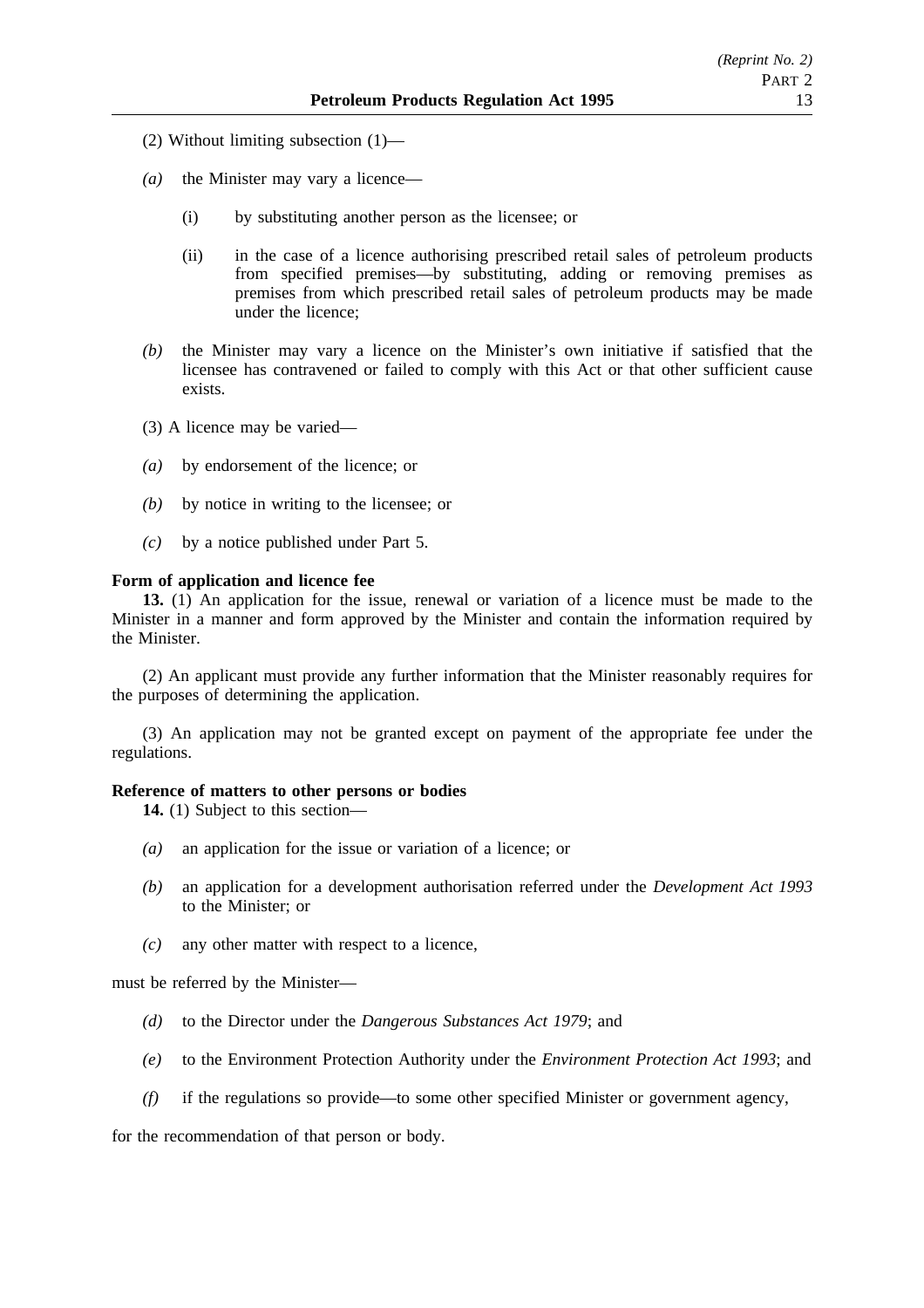(2) A person or body referred to in subsection (1) may dispense with the requirement that a specified matter or class of matters be referred to it under that subsection.

(3) Subject to the regulations, the following must be referred by the Minister to the Retail Outlets Board for its recommendation:

- *(a)* an application for the issue or variation of a licence authorising prescribed retail sales of petroleum products;
- *(b)* an application for a development authorisation referred under the *Development Act 1993* to the Minister where the application is for a development that relates to premises from which prescribed retail sales of petroleum products are to be made;
- *(c)* any other matter with respect to a licence authorising prescribed retail sales of petroleum products.

(4) Except as otherwise determined by the Minister, a person or body must, when making a recommendation in respect of a matter referred to it under this section, give the Minister reasons in writing for the recommendation.

### **Criteria for decisions relating to licences, etc.**

**15.** (1) This section applies to a decision by the Minister in respect of—

- *(a)* an application for the issue or variation of a licence; or
- *(b)* an application for a development authorisation referred under the *Development Act 1993* to the Minister; or
- *(c)* any other matter with respect to a licence.

(2) The Minister must take the following matters into account in making a decision to which this section applies:

- *(a)* the protection of employee and public safety and health; and
- *(b)* the protection of the environment; and
- *(c)* whether the premises and plant proposed to be used or in use by the applicant or licensee comply with this Act and other relevant laws; and
- *(d)* the applicant's or licensee's record of compliance with this Act and other relevant laws; and
- *(e)* in the case of a decision relating to prescribed retail sales of petroleum products—
	- (i) the suitability of the premises from which the prescribed retail sales are to be made; and
	- (ii) the number of other premises (if any) within a distance of three kilometres from which prescribed retail sales of petroleum products may be made; and
	- (iii) the need for facilities and services to be provided at the premises for the assistance of motorists in the event of vehicle breakdown; and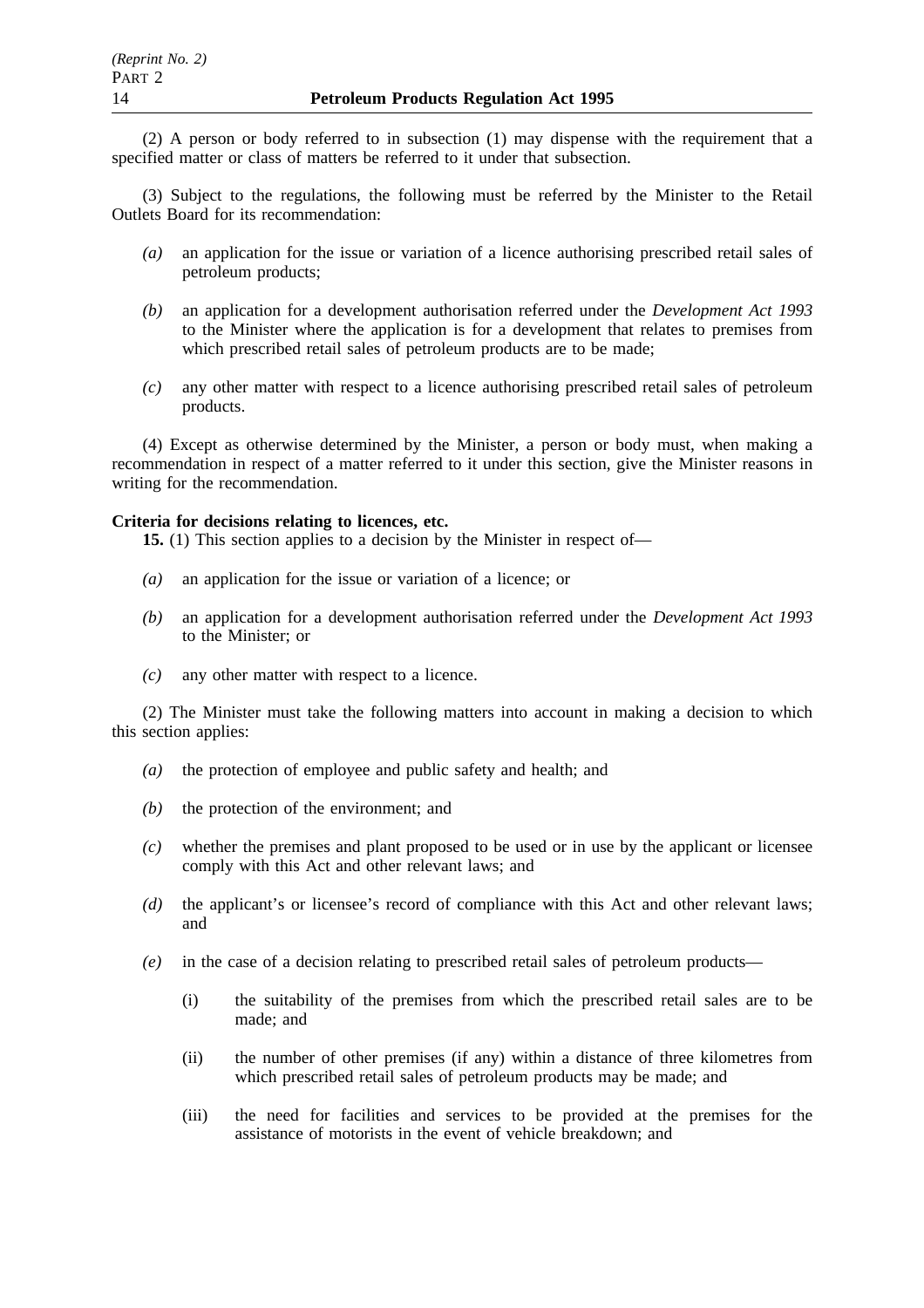- (iv) the extent to which the interests of retail customers for petroleum products will be served; and
- (v) the extent to which fair and reasonable competition in the retail sale of petroleum products will be affected; and
- (vi) any other matter relevant to the orderly provision of services in the area of prescribed retail sales of petroleum products; and
- *(f)* any recommendation of a person or body to which the matter has been referred under this Part; and
- *(g)* any other relevant matters.
- (3) If the Minister, in making a decision to which this section applies—
- *(a)* grants an application contrary to the recommendation of a person or body to which the matter had been referred under this Part; or
- *(b)* refuses an application contrary to the unanimous recommendations of the persons or bodies to which the matter has been referred under this Part,

the Minister must—

- *(c)* give the reasons for the decision in writing at the time of making the decision; and
- *(d)* on application by a person to the Minister's office, provide the person with a copy of the written reasons; and
- *(e)* have a copy of the written reasons tabled in both Houses of Parliament within six sitting days after the making of the decision.

### **Avoidance of multiple licences**

**16.** (1) The Governor may make regulations applicable to licensees under this Act dispensing with a requirement for a specified licence or other authority to be held under some other specified Act.

(2) A regulation under this section has effect according to its terms and despite the provisions of any other Act.

### **Offence relating to licence conditions**

**17.** A licensee must not contravene or fail to comply with a condition of the licence (whether fixed by the Minister or by Part 5 or 6).

Maximum penalty: \$10 000.

### **Cancellation or suspension of licence**

**18.** The Minister may, if satisfied that a licensee has contravened or failed to comply with this Act or that other sufficient cause exists, suspend or cancel the licence.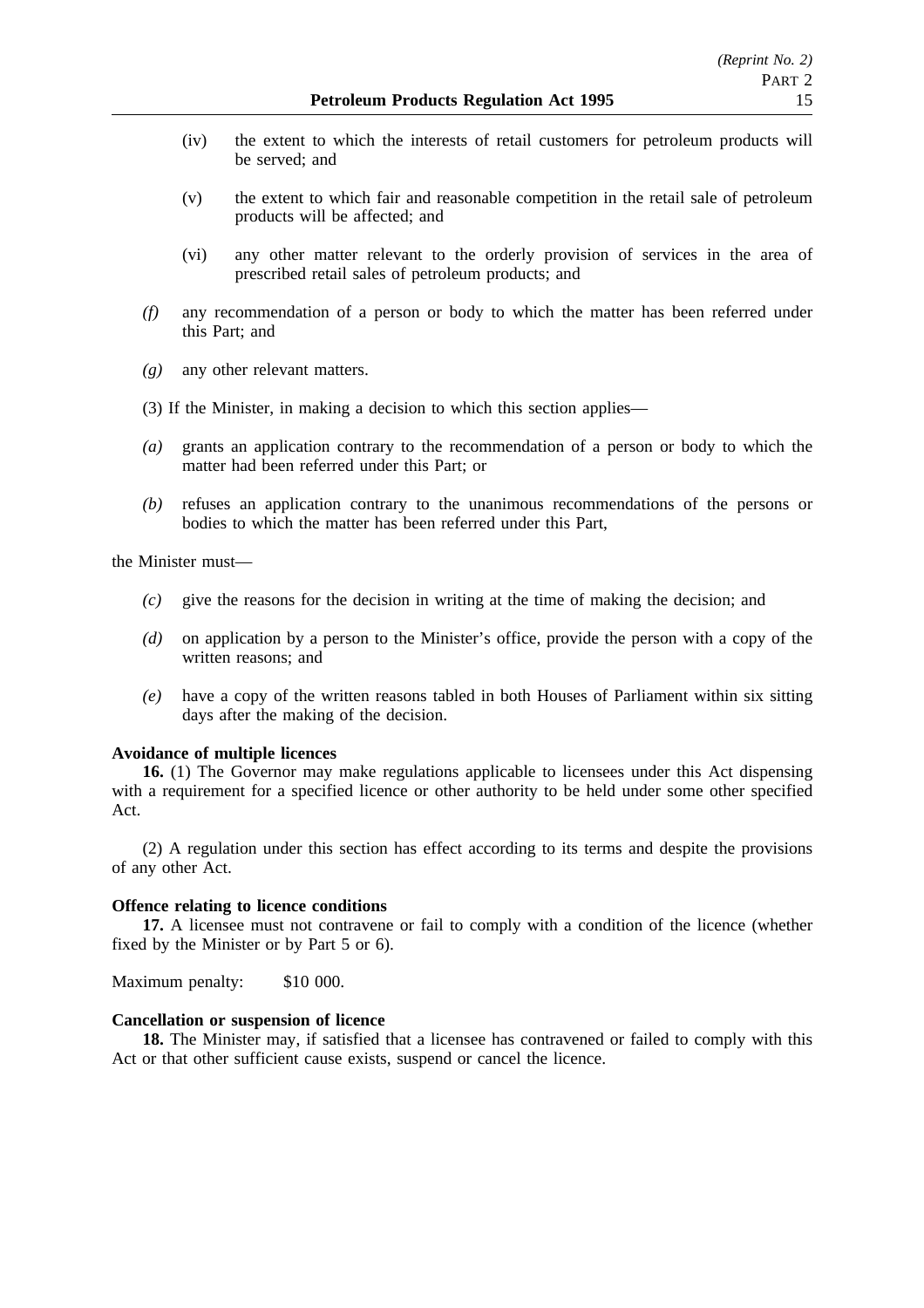# **Cessation of prescribed retail sales under licence**

**19.** If, without the Minister's approval, the business of making prescribed retail sales of petroleum products from premises specified in a licence for that purpose is not carried on for a continuous period of one month during the term of the licence, the licence ceases to authorise such sales to be made from the premises unless the Minister otherwise determines.

\*\*\*\*\*\*\*\*\*\*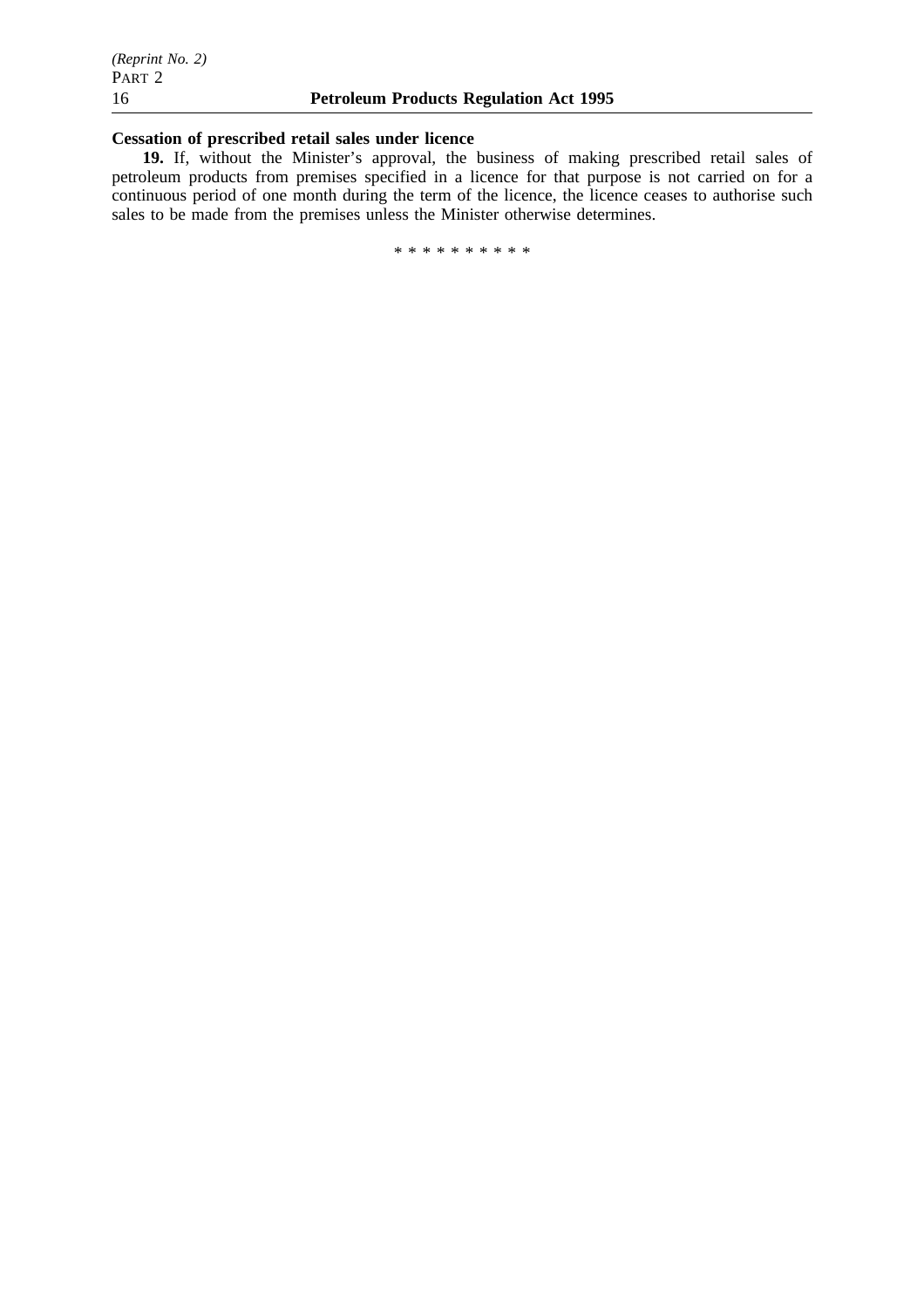# **PART 2A SUBSIDIES**

# **Entitlement to subsidy**

**20.** (1) Subject to this section, the holder of a wholesale licence is entitled to a subsidy at the prescribed rate in respect of a quantity of eligible petroleum products sold by wholesale in accordance with the licence to the holder of a retail licence who purchased the petroleum products for sale pursuant to the retail licence.

(2) Subject to this section, a person who holds both a wholesale licence and a retail licence is entitled to a subsidy at the prescribed rate in respect of a quantity of eligible petroleum products sold pursuant to the retail licence.

(3) Subject to this section, the holder of a wholesale licence is entitled to a subsidy at the prescribed rate in respect of a quantity of eligible petroleum products other than diesel fuel sold in accordance with the licence to the holder of a bulk end user certificate.

(4) Subject to this section, the holder of a retail licence is entitled to a subsidy at the prescribed rate in respect of a quantity of eligible petroleum products purchased by the holder of the licence for retail sale pursuant to the licence if—

- *(a)* the petroleum products were sold to the holder of the licence by wholesale; and
- *(b)* the wholesaler has no entitlement to a subsidy under this Act in respect of the transaction.

\*\*\*\*\*\*\*\*\*\*

(6) Only one subsidy is payable (whether under this Act or a corresponding law) in respect of one quantity of eligible petroleum products.

\*\*\*\*\*\*\*\*\*\*

(8) The prescribed rate is—

- *(a)* in respect of eligible petroleum products sold for delivery to the purchaser in zone 2—
	- (i) in the case of leaded petrol—0.66 cents per litre;
	- (ii) in the case of unleaded petrol—0.82 cents per litre;
- *(b)* in respect of eligible petroleum products sold for delivery to the purchaser in zone 3—
	- (i) in the case of leaded petrol—3.17 cents per litre;
	- (ii) in the case of unleaded petrol—3.33 cents per litre;
	- (iii) in the case of diesel fuel sold for the propulsion of diesel engined road vehicles on roads—1.94 cents per litre.

(9) Subsection (8) may be amended by regulation for the purpose of altering the rate of subsidy under this section.

\*\*\*\*\*\*\*\*\*\*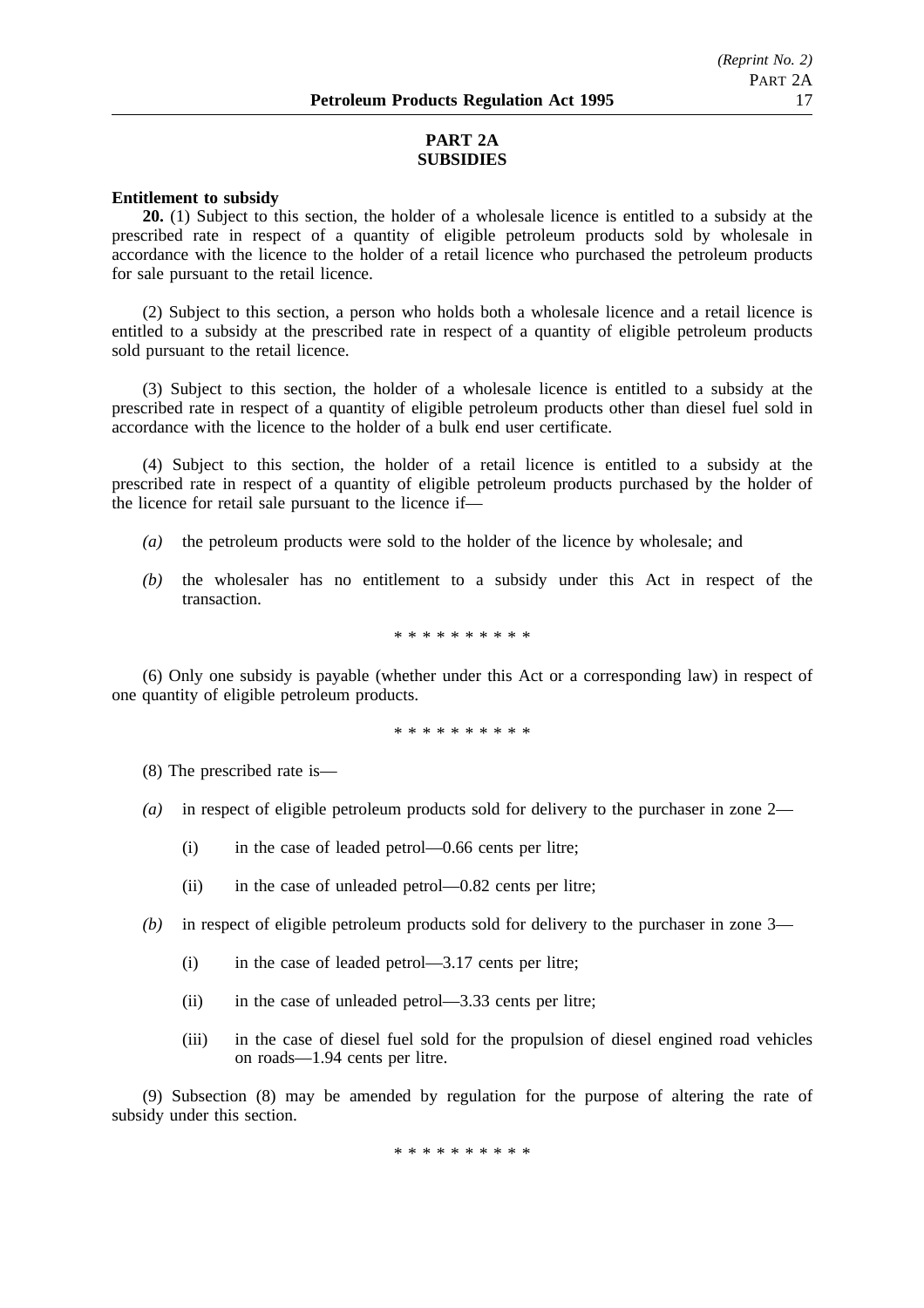#### **Claim for subsidy**

**21.** (1) A claim for a subsidy under this Part must be made to the Commissioner in a manner and form approved by the Commissioner and contain the information required by the Commissioner.

(2) A claimant must provide any further information that the Commissioner requires for the purposes of determining whether the claimant is entitled to a subsidy under this Part and the amount of subsidy payable to the claimant.

#### **Payment of subsidy**

**22.** (1) If the Commissioner is satisfied that—

- *(a)* a claim for a subsidy has been made in accordance with this Act; and
- *(b)* the claimant is entitled to a subsidy under this Act in respect of the sale or purchase of petroleum products to which the claim relates,

the Commissioner must pay the claimant an amount calculated at the prescribed rate in respect of the claim.

(2) This section, without further appropriation, is sufficient authority for making payments under subsection (1).

(3) A subsidy may, at the request of the person entitled to it, be paid to another person on his or her behalf.

# **Amounts recoverable by Commissioner**

**23.** (1) The Commissioner may, by notice in writing, require a person to repay, within the period specified in the notice, a subsidy paid under this Act if satisfied that—

- *(a)* the subsidy was paid in consequence of an incorrect claim; or
- *(b)* a subsidy in respect of the quantity of petroleum products concerned has also been paid under a corresponding law; or
- *(c)* the person was not entitled to the subsidy under this Act for some other reason.

(2) If for any reason a subsidy under this Act is overpaid, the Commissioner may, by notice in writing, require the person who received the subsidy to repay to the Commissioner, within the period specified in the notice, the amount overpaid.

(3) The Commissioner may, by notice in writing, require the holder of a wholesale licence to pay to the Commissioner, within the period specified in the notice, an amount equal to the amount of a subsidy paid or payable under this Act in respect of a quantity of eligible petroleum products if the holder of the licence has sold the petroleum products in breach of a condition of the licence relating to the price at which the petroleum products may be sold.

(4) The Commissioner may, by notice in writing, require the holder of a retail licence to pay to the Commissioner, within the period specified in the notice, an amount equal to the amount of a subsidy paid or payable under this Act (whether to the holder of the retail licence or a wholesaler) in respect of a quantity of eligible petroleum products if the holder of the retail licence has sold the petroleum products in breach of a condition of the licence relating to the price at which the petroleum products may be sold.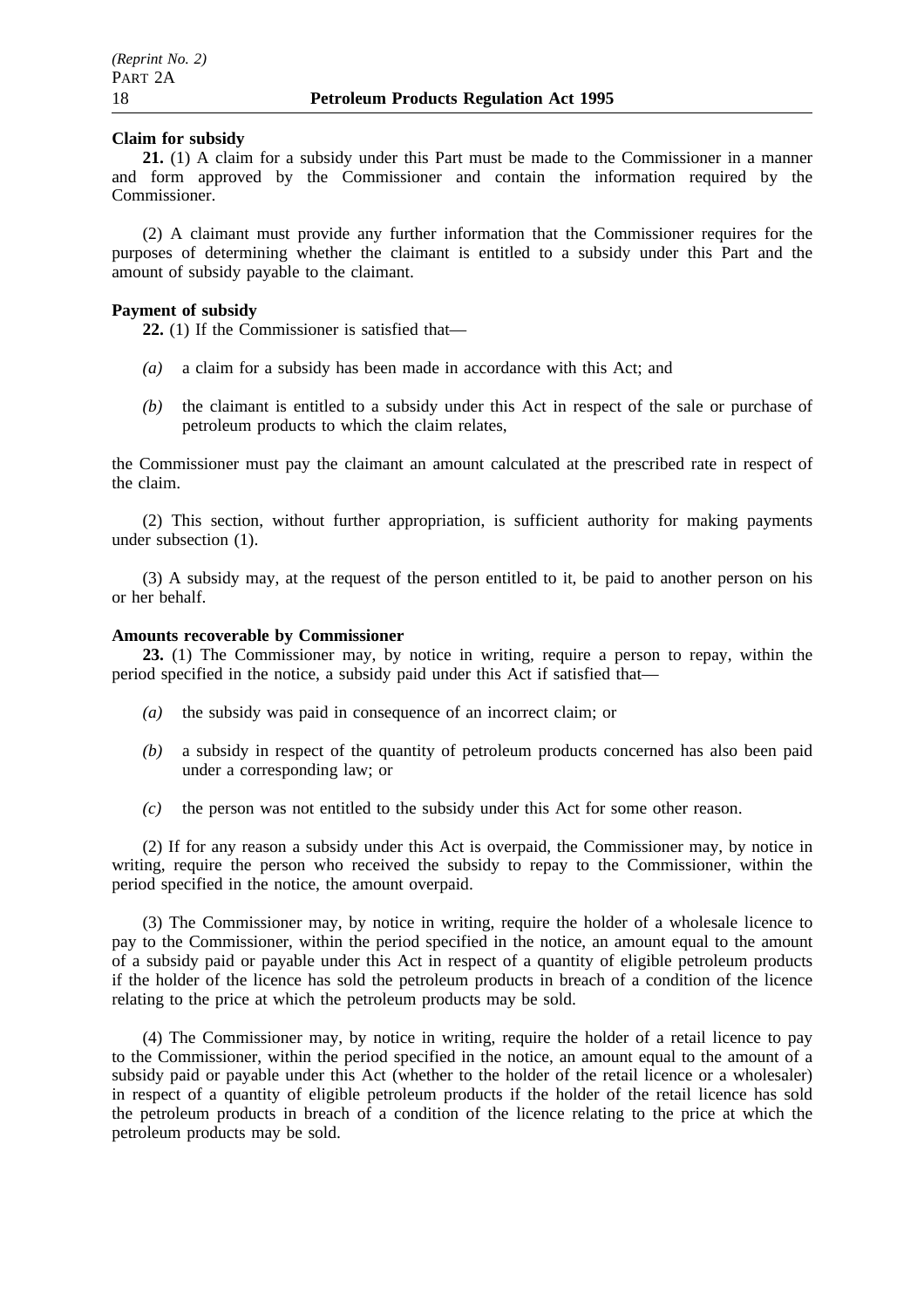(5) The Commissioner may, by notice in writing, require a person who holds a retail licence to pay to the Commissioner, within the period specified in the notice, an amount equal to the amount of a subsidy paid or payable under this Act (whether to the holder of the retail licence or a wholesaler) in respect of a quantity of eligible petroleum products if, in breach of a condition of the licence, the holder of the licence—

- *(a)* has sold the petroleum products from premises other than premises specified in the licence; or
- *(b)* has sold the petroleum products otherwise than by retail; or
- *(c)* has failed to keep specified records in relation to the petroleum products.

(6) The Commissioner may, by notice in writing, require the holder of a bulk end user certificate to pay to the Commissioner, within the period specified in the notice, an amount equal to the amount of a subsidy paid or payable under this Act to a licensee in respect of a quantity of eligible petroleum products if the holder of the certificate has—

- *(a)* sold, used or dealt with the petroleum products; or
- *(b)* failed to keep specified records in relation to the petroleum products,

in breach of a condition of the certificate.

\*\*\*\*\*\*\*\*\*\*

(8) A person to whom a notice is given by the Commissioner under this section requiring repayment or payment of an amount, must, in addition, pay to the Commissioner, within the time specified in the notice, a penalty of an amount equal to the amount of the repayment or payment.

(9) The Commissioner may, on application, remit a penalty payable under subsection (8) if satisfied that proper cause exists for doing so.

(10) An amount payable to the Commissioner under this section may be recovered by the Commissioner, as a debt due to the Crown, in any court of competent jurisdiction.

(11) A certificate purporting to be signed by the Commissioner and stating that a specified amount is payable to the Commissioner under this section by a specified person is admissible in proceedings for the recovery of that amount and will, in the absence of proof to the contrary, be proof of the amount payable.

\*\*\*\*\*\*\*\*\*\*

### **Bulk end user certificate**

**23A.** (1) The Commissioner may, on application by a person, issue a bulk end user certificate if satisfied that the person will, during the period for which the certificate is to be in force, purchase eligible petroleum products for use as a bulk end user.

(2) A bulk end user certificate is subject to the following conditions:

- *(a)* a condition that the holder of the certificate must not sell petroleum products purchased pursuant to the certificate except as a bulk end user; and
- *(b)* a condition that petroleum products purchased pursuant to the certificate must only be used by the holder of the certificate as a bulk end user; and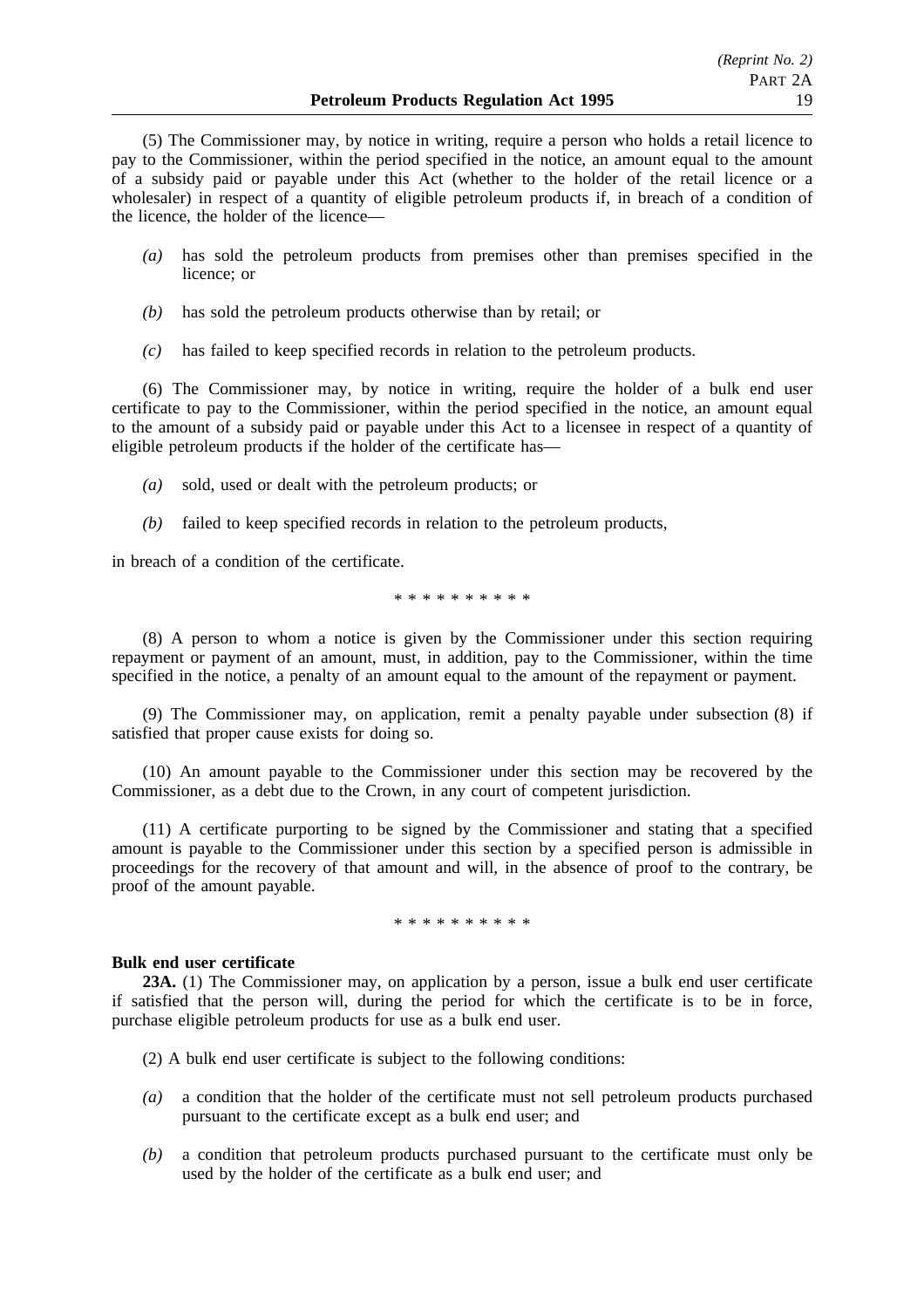- *(c)* a condition that the holder of the certificate must not permit another person to use the certificate to purchase petroleum products for a person other than the holder of the certificate; and
- *(d)* a condition that if the holder of the certificate becomes aware that another person has used the certificate to purchase petroleum products for a person other than the holder of the certificate, the holder must immediately give the Commissioner written notice of that fact; and
- *(e)* such conditions requiring the keeping of records and provision of information as the Commissioner thinks fit to impose; and
- *(f)* such other conditions as the Commissioner thinks fit to impose.

\*\*\*\*\*\*\*\*\*\*

# **Variation of certificate**

**23D.** (1) The Commissioner may, on application or at the Commissioner's own initiative, substitute, add, remove or vary a condition of a certificate.

(2) A certificate may be varied by endorsement of the certificate or by notice in writing to the holder of the certificate.

### **Expiry of certificate, etc.**

**23E.** (1) Subject to this Part, a certificate expires on the third anniversary of the date of issue of the certificate and may be renewed on application for successive terms of three years.

(2) The holder of a certificate may at any time surrender the certificate to the Commissioner, at which time the certificate ceases to have effect.

(3) A certificate is not transferable.

### **Form of application for issue, renewal or variation of certificate**

23F. (1) An application for the issue, renewal or variation of a certificate must be made in a manner and form approved by the Commissioner and contain the information required by the Commissioner.

(2) An applicant must provide any further information that the Commissioner reasonably requires for the purposes of determining the application.

### **Form of certificate**

**23G.** A certificate will be in a form determined by the Commissioner.

## **Offence relating to certificate conditions**

**23H.** The holder of a certificate must not contravene or fail to comply with a condition of the certificate.

Maximum penalty: \$10 000.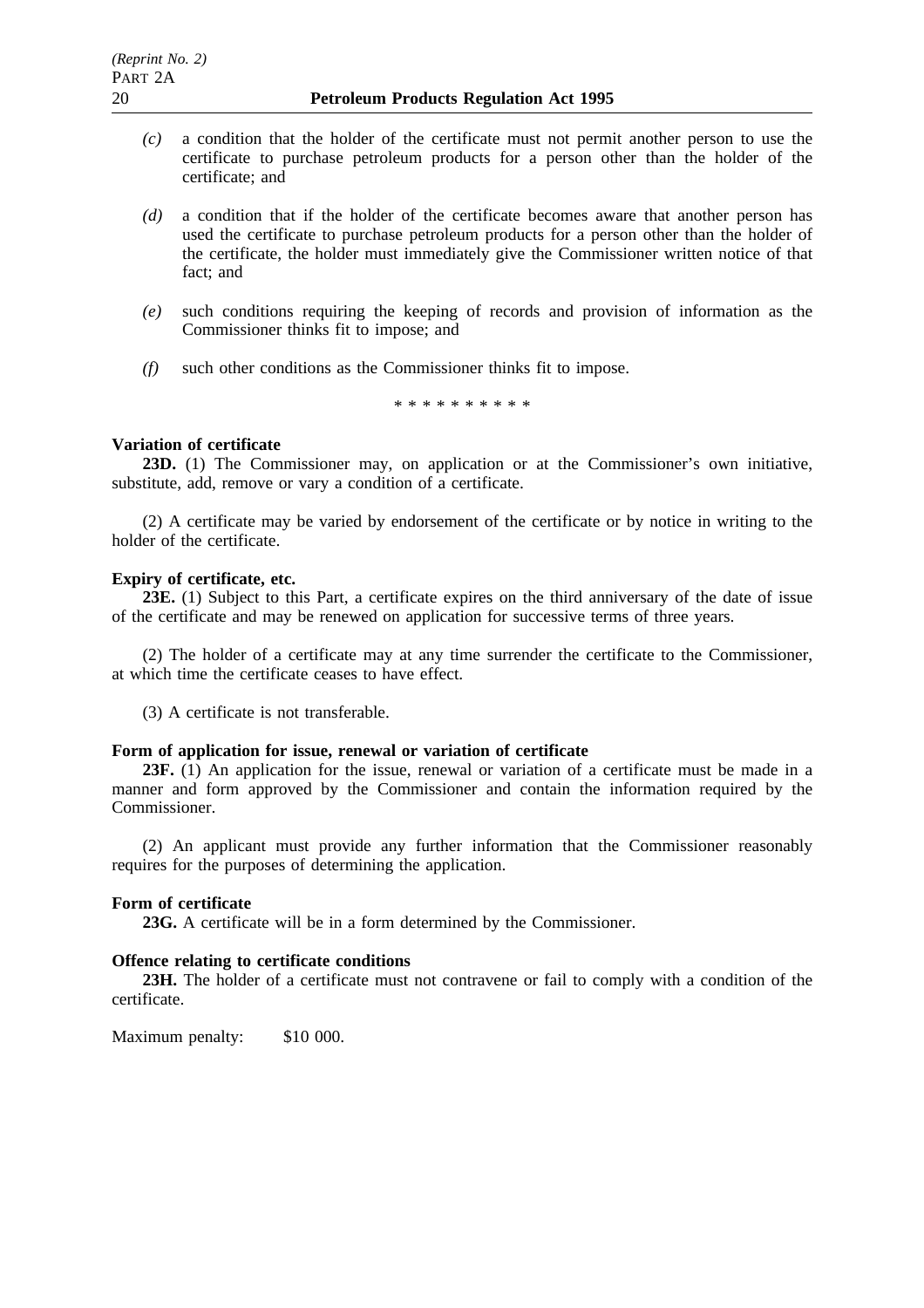## **Cancellation of certificate, etc.**

**23I.** (1) The Commissioner may, at any time by notice in writing to the holder of a certificate, cancel the certificate if satisfied that—

- *(a)* the holder obtained the certificate improperly; or
- *(b)* the holder has contravened, or failed to comply with, a condition of the certificate; or
- *(c)* the holder is no longer a bulk end user.

(2) The Commissioner may, in a notice under subsection (1), require the holder or former holder of the certificate to return or produce the certificate to the Commissioner within a specified period.

(3) A person who refuses or fails to comply with a requirement made under subsection (2) is guilty of an offence.

Maximum penalty: \$5 000.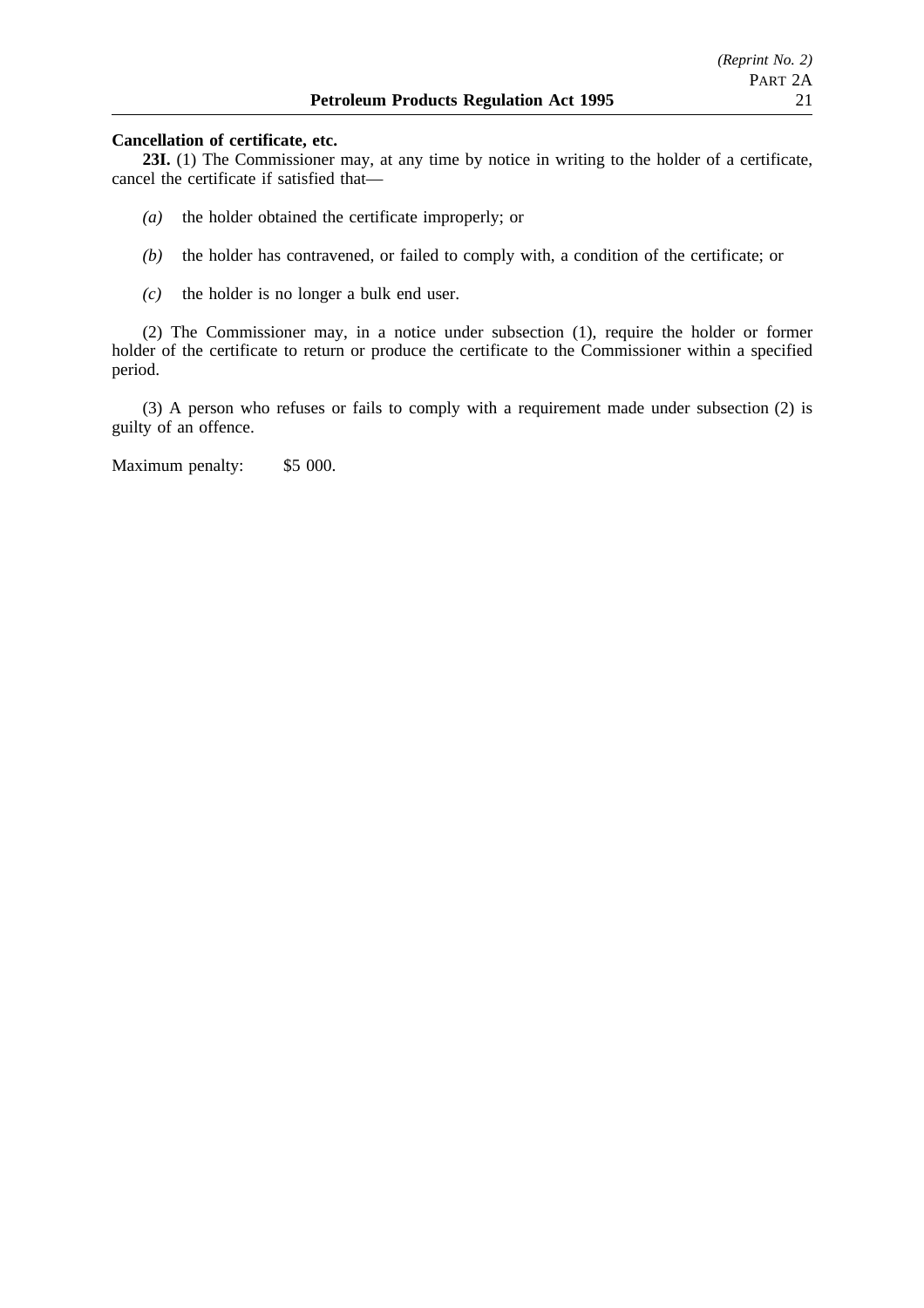# **PART 3 INDUSTRIAL PUMPS**

# **Industrial pumps not to be installed without approval**

**24.** (1) A person must not install an industrial pump without the prior approval of the Minister.

Maximum penalty: \$10 000.

(2) The Minister must not grant approval for the installation of an industrial pump unless the Minister is satisfied that the amount of petroleum products that will be supplied to the occupier of the premises in relation to which it is proposed to install the pump will be not less than 6 800 litres a month.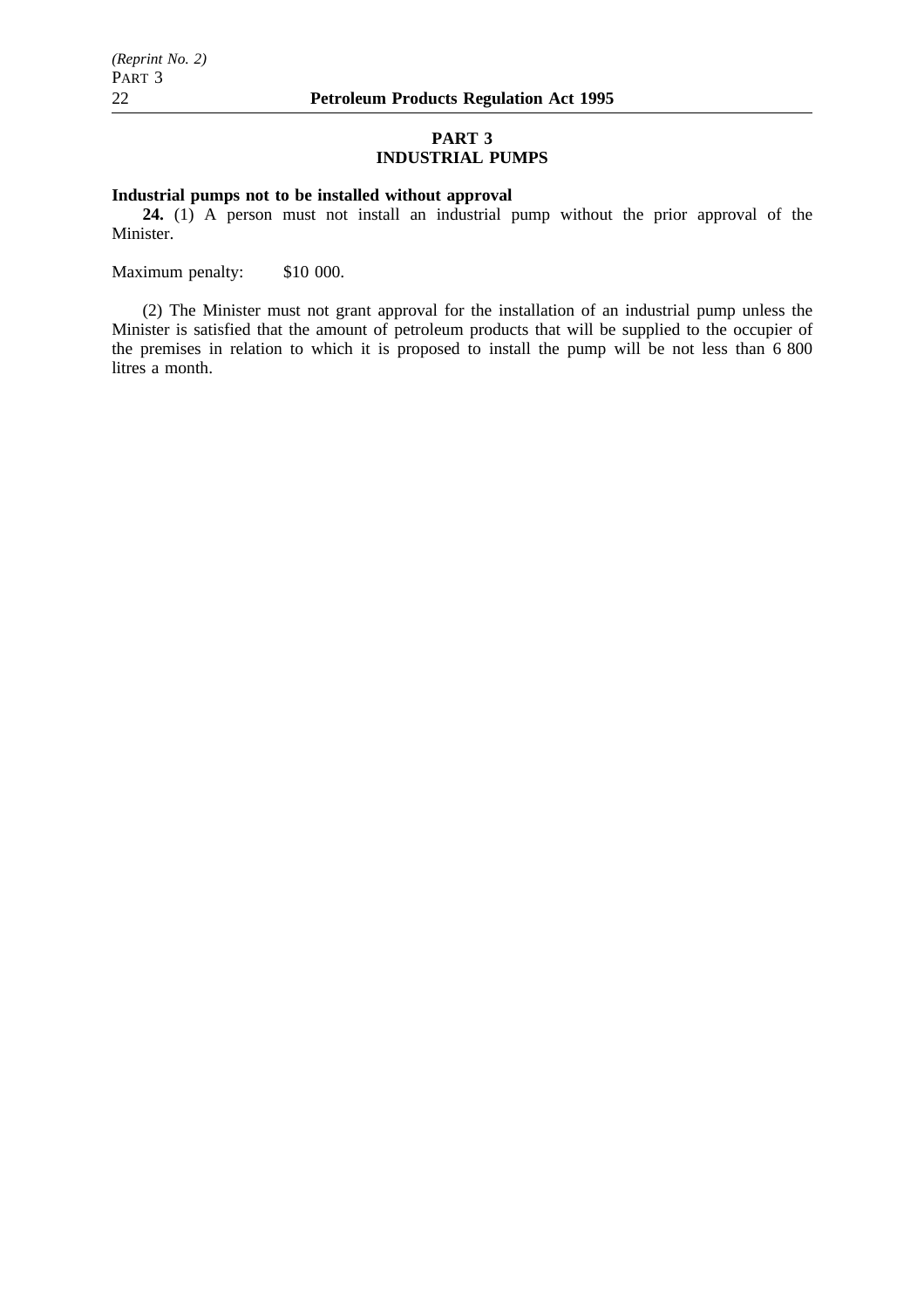# **PART 4**

# **GENERAL SAFETY AND ENVIRONMENTAL DUTIES**

## **General duty**

**25.** A licensee or other person must, in keeping, handling, conveying, using or disposing of petroleum products, take such precautions and exercise such care as is reasonable in the circumstances in order to—

- *(a)* avoid endangering the safety or health of another, or the safety of another's property; and
- *(b)* prevent risk of significant environmental harm.

Maximum penalty: In the case of a body corporate—\$50 000. In any other case—\$10 000 or imprisonment for 2 years, or both.

#### **Duty in relation to plant**

**26.** (1) This section applies to plant that is used, or that is reasonably expected to be used, in connection with petroleum products.

(2) For the purposes of this section, plant is in an environmentally sound condition if it is in a condition that does not give rise to a risk of significant environmental harm.

- (3) A licensee or other person who is in charge of plant to which this section applies must—
- *(a)* take such precautions and exercise such care as is reasonable in the circumstances in order to ensure that the plant is in a safe and environmentally sound condition whenever it is used in connection with petroleum products; and
- *(b)* ensure that the plant is in a safe and environmentally sound condition when it is not in use.
- (4) A licensee or other person who uses plant to which this section applies must—
- *(a)* ensure that the plant is in a safe and environmentally sound condition; and
- *(b)* take such precautions and exercise such care as is reasonable in the circumstances in order to—
	- (i) avoid endangering the safety or health of another, or the safety of another's property; and
	- (ii) prevent risk of significant environmental harm,

(whether during the use of the plant, or as a result of the use of the plant); and

*(c)* ensure that the plant is left in a safe and environmentally sound condition after use.

(5) A licensee or other person who performs, or supervises the performance of, work on, or in relation to, plant to which this section applies must take such precautions and exercise such care as is reasonable in the circumstances in order to—

*(a)* avoid endangering the safety or health of another, or the safety of another's property; and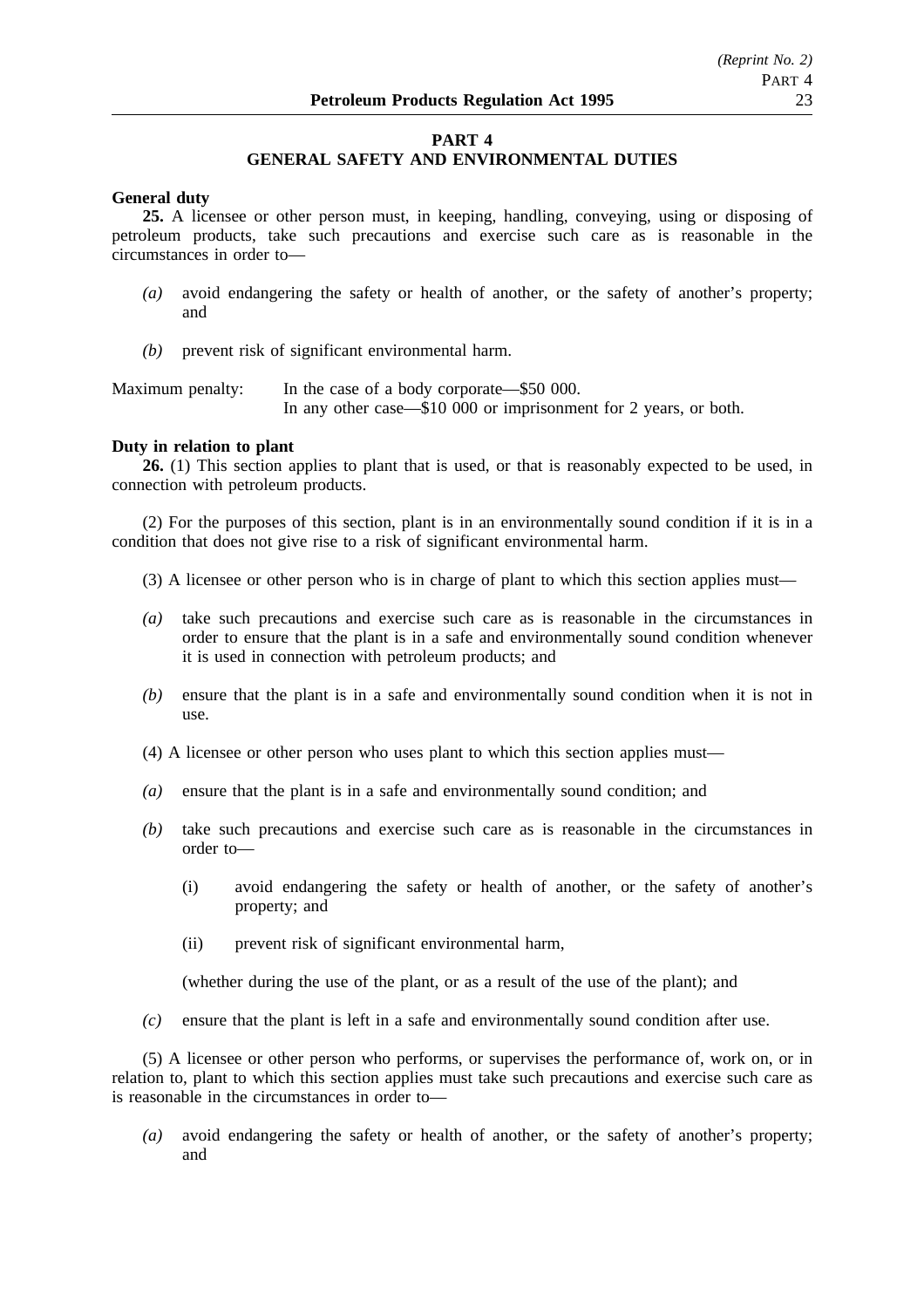*(b)* prevent risk of significant environmental harm,

(whether during the performance of the work, or as a result of the performance of the work).

(6) A licensee or other person must not misuse or damage any plant to which this section applies.

(7) A person who contravenes or fails to comply with a provision of this section is guilty of an offence.

Maximum penalty: In the case of a body corporate—\$50 000. In any other case—\$10 000 or imprisonment for 2 years, or both.

### **Improvement notices**

27. (1) If an authorised officer is of the opinion that a person—

- *(a)* is contravening a provision of this Part or a condition of a licence; or
- *(b)* has contravened a provision of this Part or a condition of a licence in circumstances that make it—
	- (i) likely that the contravention will be repeated; or
	- (ii) reasonable to require that the contravention be remedied,

the authorised officer may issue an improvement notice requiring the person to remedy the matters occasioning the contravention.

(2) An improvement notice must—

- *(a)* state that the authorised officer is of the opinion that a person—
	- (i) is contravening a provision of this Part or a condition of a licence; or
	- (ii) has contravened a provision of this Part or a condition of a licence in circumstances that make it—
		- (A) likely that the contravention will be repeated; or
		- (B) reasonable to require that the contravention be remedied; and
- *(b)* state the grounds of the authorised officer's opinion; and
- *(c)* specify the provision of this Part or licence condition in respect of which that opinion is held.
- (3) An authorised officer may—
- *(a)* include in an improvement notice directions as to the measures to be taken to remedy the contravention, or to avoid further such contravention;
- *(b)* specify in an improvement notice a day by which the matters referred to in the notice must be remedied.
- (4) An authorised officer may vary or revoke an improvement notice issued under this section.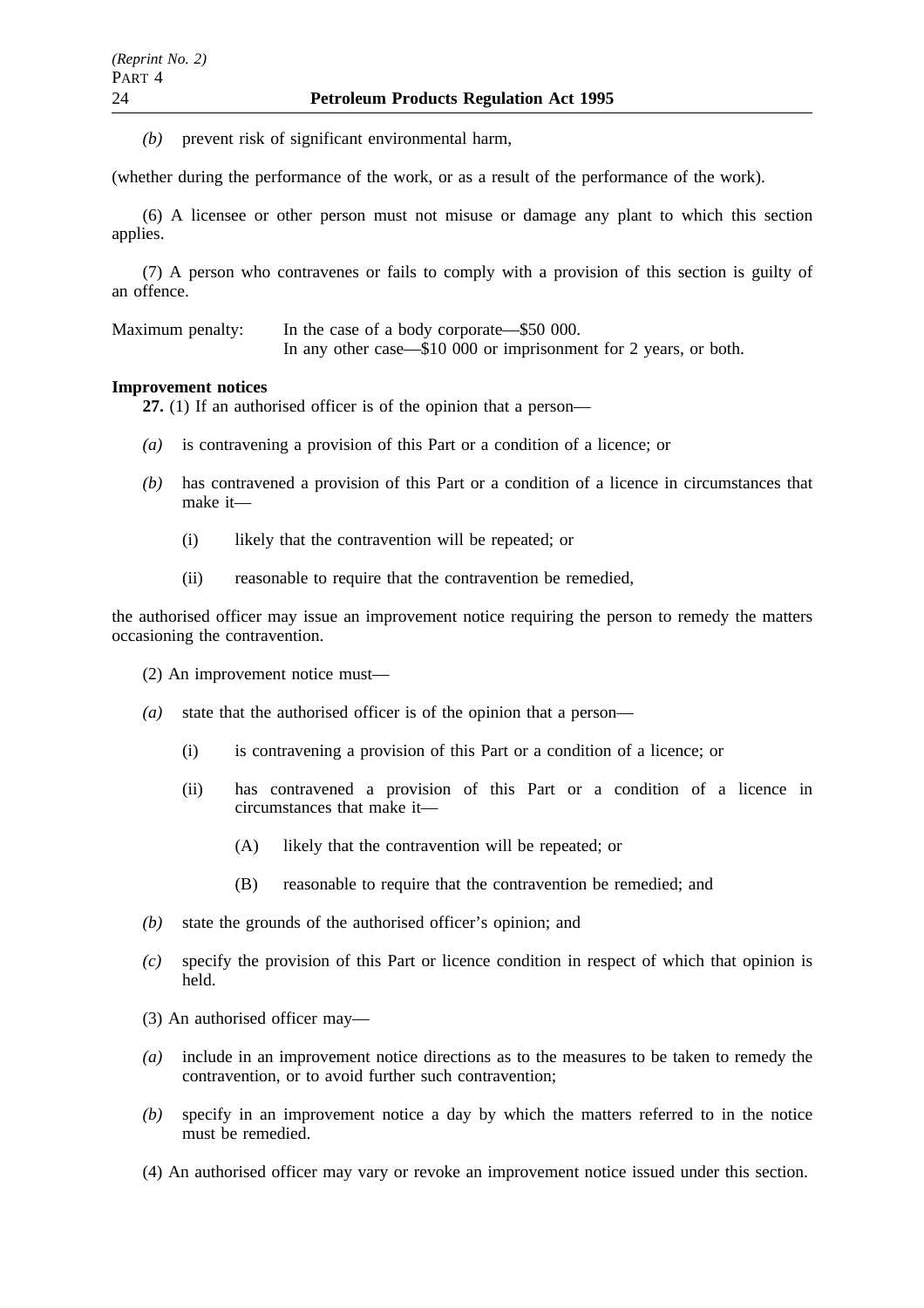(5) A person who contravenes or fails to comply with an improvement notice is guilty of an offence.

Maximum penalty: \$20 000.

# **Prohibition notices**

**28.** (1) If an authorised officer is of the opinion that a dangerous situation exists, the authorised officer may issue to the person apparently in control of the activity giving rise to the danger or risk a prohibition notice prohibiting the carrying on of the activity until an authorised officer is satisfied that adequate measures have been taken to avert, eliminate or minimise the danger or risk.

(2) A prohibition notice must—

- *(a)* identify the activity giving rise to the danger or risk; and
- *(b)* state the grounds of the authorised officer's opinion.

(3) An authorised officer may include in a prohibition notice directions as to the measures to be taken to avert, eliminate or minimise the danger or risk to which the notice relates.

(4) An authorised officer may vary or revoke a prohibition notice issued under this section.

(5) Subject to this Act, a person who contravenes or fails to comply with a prohibition notice is guilty of an offence.

Maximum penalty: \$50 000.

### **Action on default**

**29.** (1) If a person is required by an improvement notice or prohibition notice to take any specified measures and the person fails to comply with the notice, the authorised officer who issued the notice or any person authorised by him or her may—

- *(a)* after giving reasonable notice to the person required to take the measures, enter and take possession of any place (taking such measures as are reasonably necessary for the purpose); and
- *(b)* do, or cause to be done, such things as full and proper compliance with the notice may require.

(2) The Crown may recover the costs and expenses reasonably incurred by an authorised officer or other authorised person exercising powers under subsection (1) from the person who failed to comply with the notice, as a debt in a court of competent jurisdiction.

# **Action in emergency situations**

**30.** (1) If an authorised officer considers on reasonable grounds that a dangerous situation exists and that there is insufficient time to issue a notice under this Part, the authorised officer may, after giving such notice (if any) as may be reasonable in the circumstances, take action or cause action to be taken as necessary to avert, eliminate or minimise the danger or risk.

(2) In the exercise of powers under this section, an authorised officer—

*(a)* may at any time enter and take possession of any place (taking such measures as are reasonably necessary for the purpose); and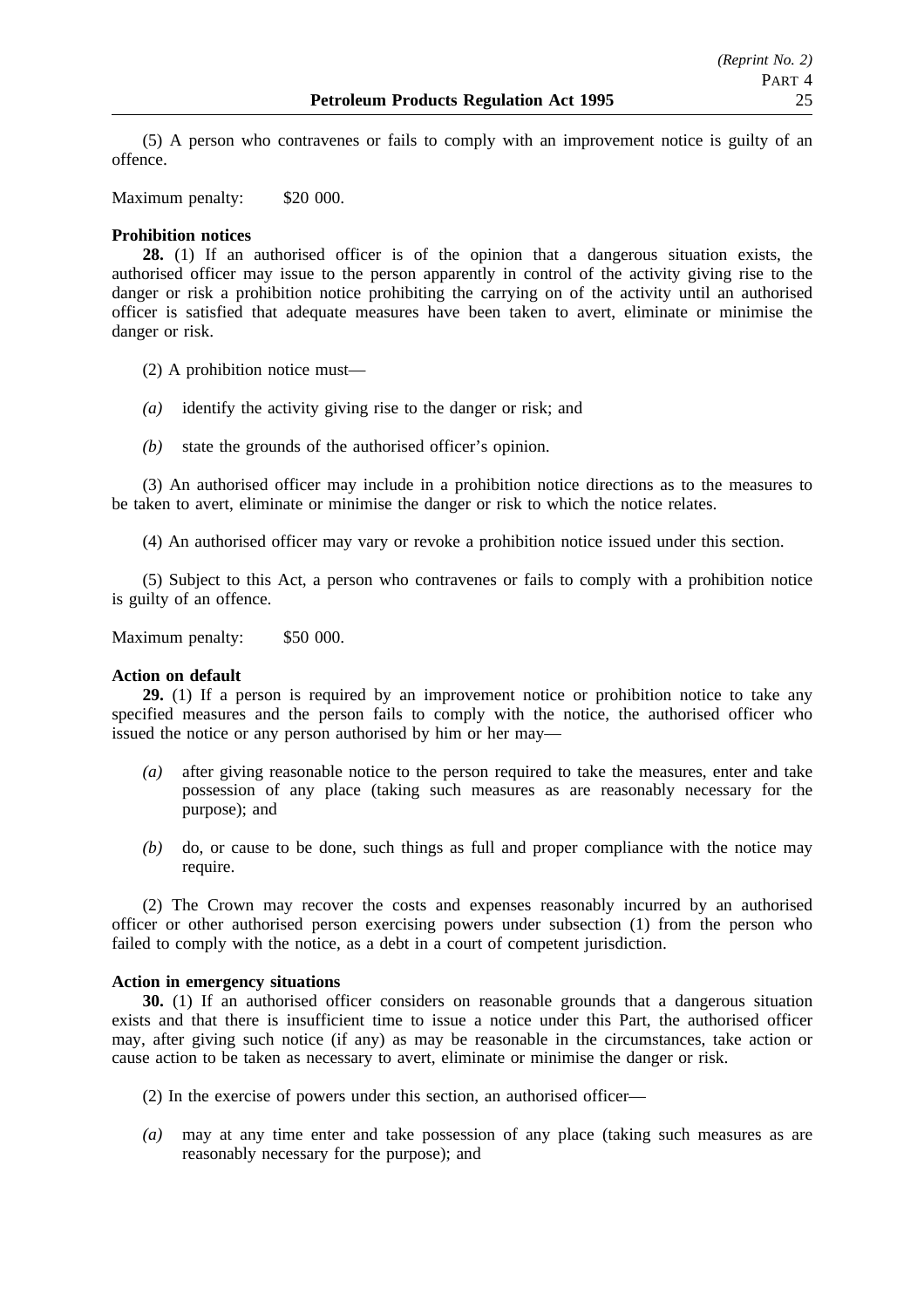*(b)* may be accompanied by such assistants as may be necessary or desirable in the circumstances.

(3) The Crown may recover the costs and expenses reasonably incurred by an authorised officer exercising the powers under this section from the person who caused the danger or risk, as a debt in a court of competent jurisdiction.

## **Cost recovery**

**31.** (1) In this section—

"**agency or instrumentality of the Crown**" means any body corporate (other than a council) established for a public purpose by, or in accordance with, an Act;

"**council**" means a municipal or district council;

"**government authority**" means—

- *(a)* an administrative unit of the Public Service;
- *(b)* an agency or instrumentality of the Crown; or
- *(c)* a council;

"**principal officer**", in relation to a government authority, means—

- *(a)* in the case of an administrative unit of the Public Service—the chief executive officer of that unit;
- *(b)* in the case of an agency or instrumentality of the Crown—the chief executive officer of that agency or instrumentality or a person designated by the regulations as principal officer of that agency or instrumentality;
- *(c)* in the case of a council—the chief executive officer of that council.
- (2) This section applies to any incident—
- *(a)* constituted of or arising from (whether wholly or in part) the escape of a petroleum product; or
- *(b)* that involves risk of the escape of a petroleum product.

(3) For the purposes of this section, the escape of a petroleum product includes—

- *(a)* a discharge of the petroleum product onto or into any land or water, or any structure or thing; or
- *(b)* the release of the petroleum product into the air.

(4) Where a government authority incurs costs or expenses as a result of the occurrence of an incident to which this section applies, any such costs or expenses reasonably incurred by the government authority are recoverable as a debt in a court of competent jurisdiction.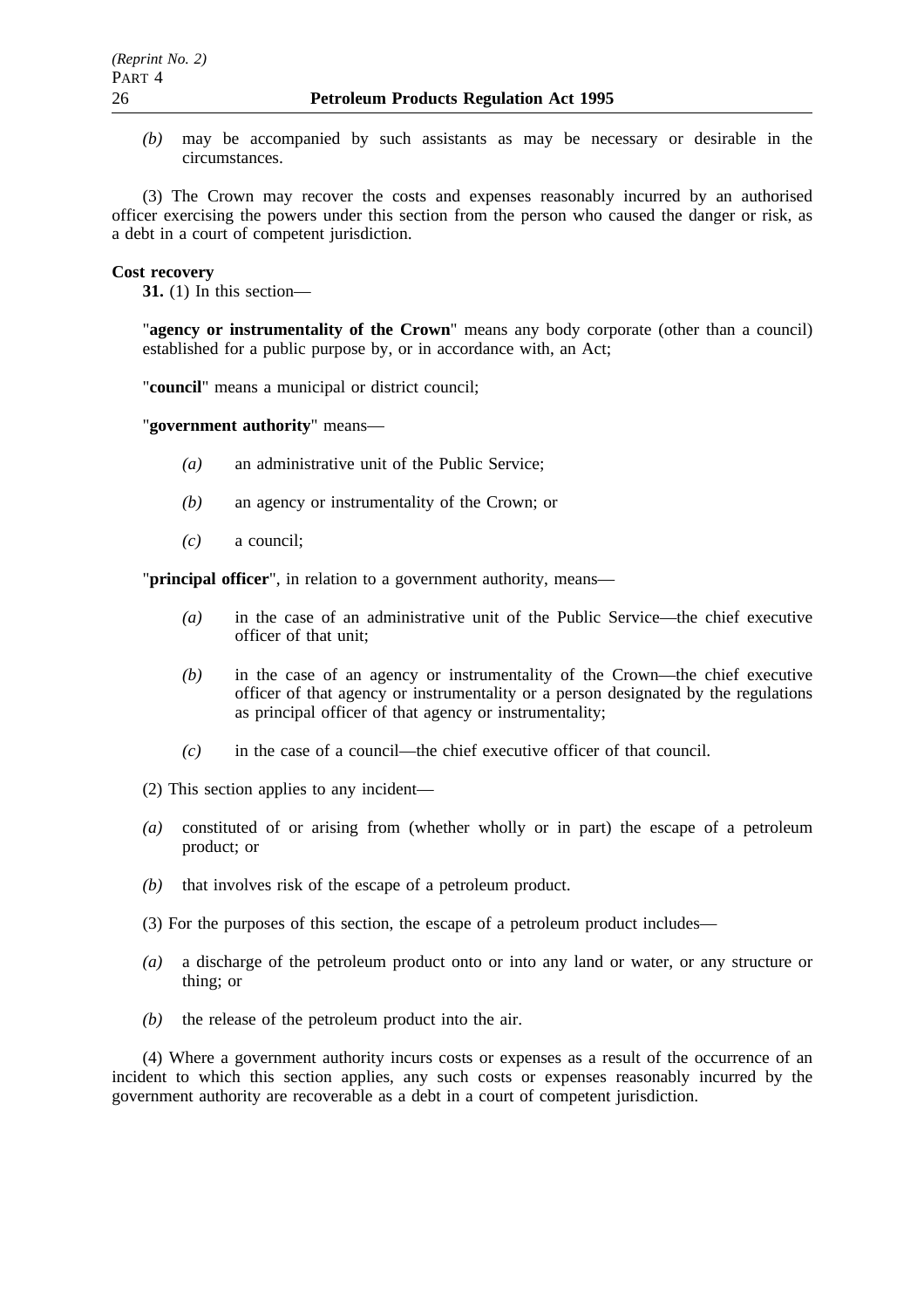- (5) The costs or expenses may be recovered by—
- *(a)* in the case of costs or expenses incurred by a council—the council; or
- *(b)* in the case of costs or expenses incurred by an agency or instrumentality of the Crown—that agency or instrumentality, or the Crown; or
- *(c)* in any other case—the Crown.

(6) The recovery of costs or expenses incurred by one government authority as a result of the occurrence of an incident to which this section applies (including an award or judgment in relation to those costs or expenses) does not preclude the recovery of costs and expenses incurred by another government authority as a result of the occurrence of the incident.

(7) The costs or expenses may be recovered (jointly or severally) from—

- *(a)* the person who was the owner of the petroleum product at the time of the incident; or
- *(b)* the person who was in control or possession of the petroleum product at the time of the incident; or
- *(c)* the person who caused the incident.
- (8) For the purposes of subsection (7)—
- *(a)* any petroleum product in the control or possession of an employee or agent while acting in the course of employment will be taken to be in the control or possession of the employer or principal; and
- *(b)* an act or omission of an employee or agent while acting in the course of employment will be taken to be the act or omission of the employer or principal,

unless it is proved that the incident is attributable to serious and wilful misconduct on the part of the employee or agent.

- (9) Costs and expenses are not recoverable against a person who establishes—
- *(a)* that the incident was due to the act or default of another person, or to some cause beyond the person's control; and
- *(b)* that he or she could not by the exercise of reasonable diligence have prevented the occurrence of the incident; and
- *(c)* that the incident is not attributable to an act or omission of a person who was an employee or agent of his or hers at the time when the incident occurred (unless it is proved that the incident is attributable to serious and wilful misconduct on the part of the employee or agent).

(10) This section does not exclude or derogate from any right to recover an amount in respect of costs or expenses that exists apart from this section but the Crown or a government authority is not entitled to recover, in respect of the same costs or expenses, an amount under this section and an amount in proceedings founded on rights that exist apart from this section.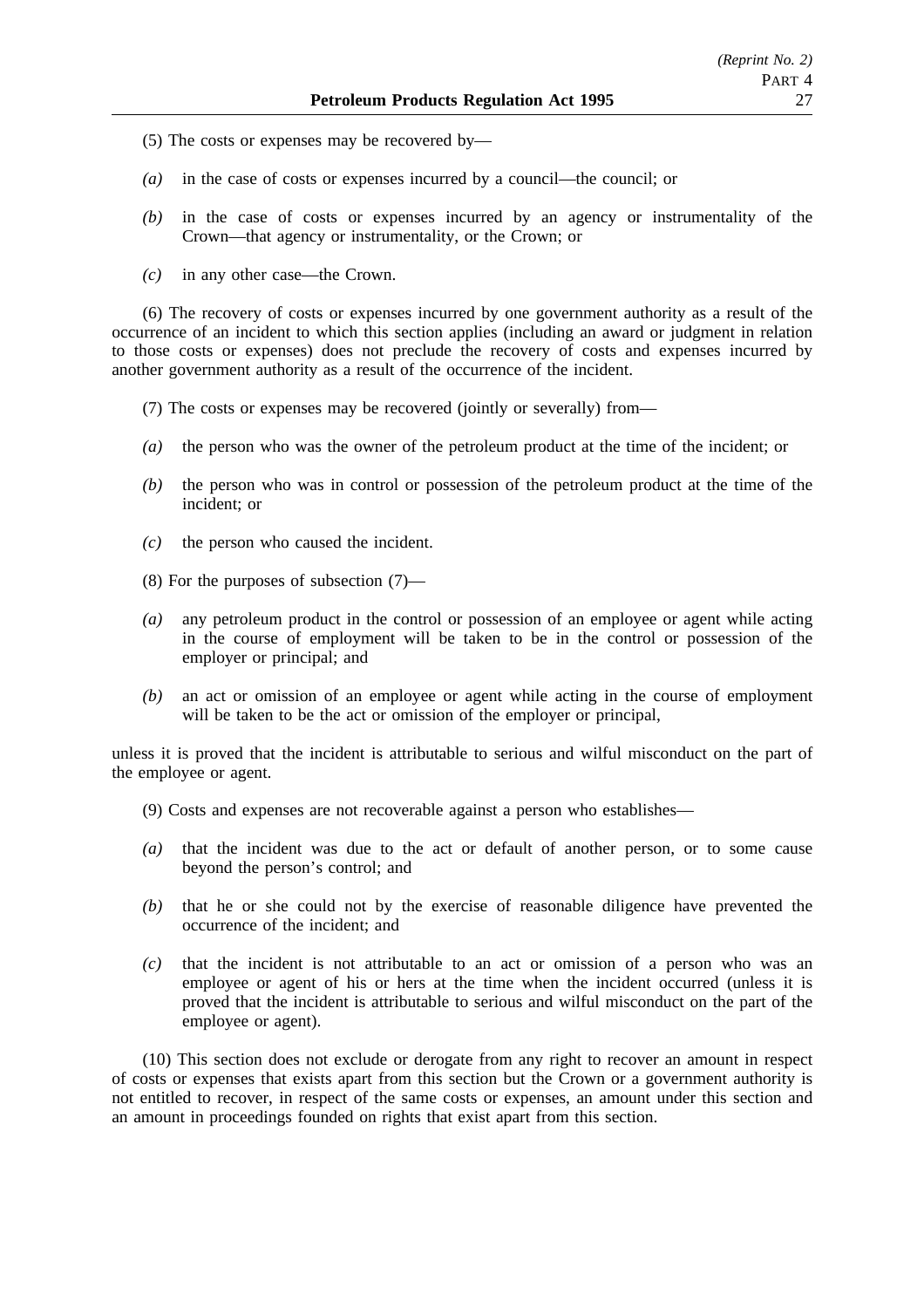(11) For the purposes of this section, a body that forms part, or is established for the purposes, of an agency or instrumentality of the Crown is not to be regarded as itself constituting a separate agency or instrumentality.

(12) In any proceedings under this section, a document apparently signed by the principal officer of the relevant government authority certifying as to the incurring of costs or expenses as a result of the occurrence of an incident to which this section applies, and as to the amount of those costs or expenses, constitutes proof, in the absence of proof to the contrary, of the matters so certified.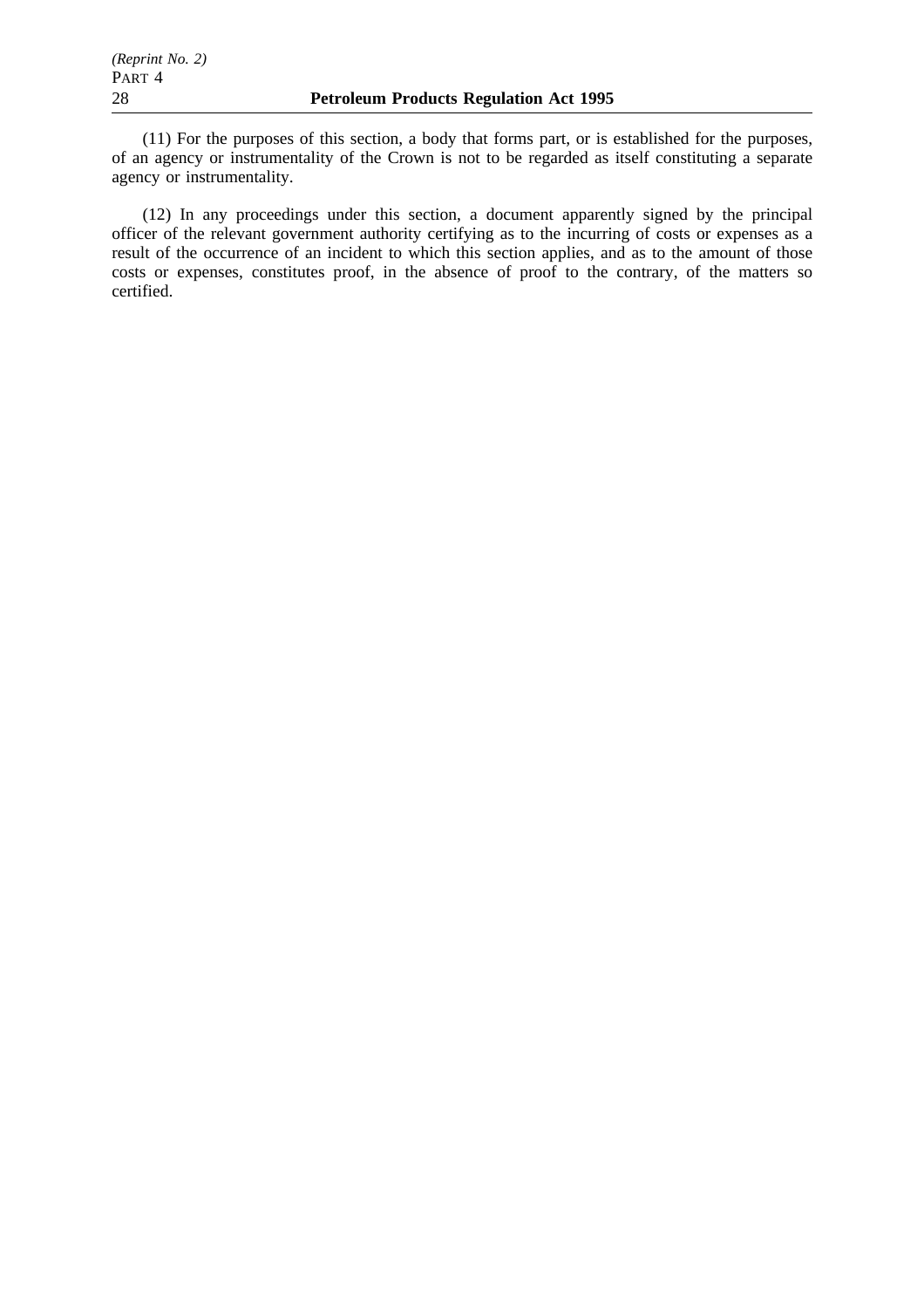# **PART 5 PERIODS OF RESTRICTION AND RATIONING**

## **DIVISION 1—INTERPRETATION**

#### **Interpretation**

**32.** In this Part, unless the contrary intention appears—

"**sale**" includes—

- *(a)* barter or exchange;
- *(b)* offer or agreement to sell, barter or exchange;
- *(c)* delivery in pursuance of sale, barter or exchange,

and "**sell**" and "**purchase**" have corresponding meanings.

# **DIVISION 2—DECLARATION OF PERIODS OF RESTRICTION AND RATIONING**

#### **Declaration of periods of restriction and rationing**

**33.** (1) If, in the opinion of the Governor, circumstances have arisen, or are likely to arise, that have caused, or are likely to cause, shortages of petroleum products in the State, the Governor may—

- *(a)* by proclamation, declare a period (commencing on the date of the proclamation, or some specified later date, and extending for not more than seven days) to be a period of restriction; and
- *(b)* if the Governor thinks fit, by the same or a subsequent proclamation—
	- (i) declare that the period of restriction will, as from its commencement, or some specified later date, be a rationing period; and
	- (ii) declare petroleum products of specified kinds to be rationed petroleum products.

(2) The Governor may, by proclamation—

- *(a)* extend a period of restriction for successive periods (each not to exceed seven days) but not so that the total period exceeds 28 days; or
- *(b)* extend a period of restriction by such other period or periods as may be authorised by a resolution of both Houses of Parliament; or
- *(c)* vary or revoke a declaration under subsection (1)*(b)*; or
- *(d)* revoke a proclamation under this section.

(3) A period of restriction that has been declared to be a rationing period continues to be a rationing period during any extension of the period of restriction unless the declaration by virtue of which it became a rationing period is revoked.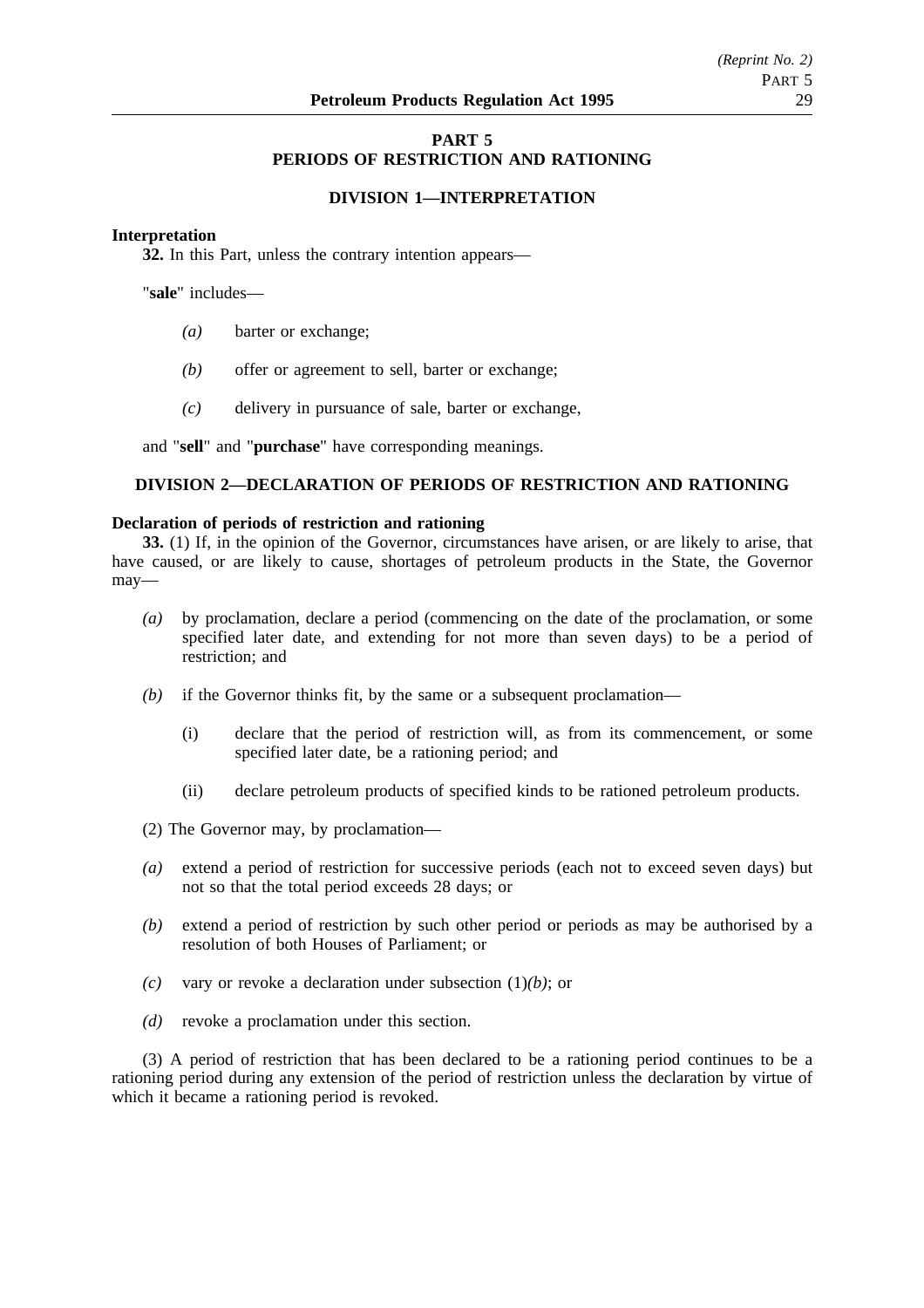(4) Where a period of restriction expires, no subsequent period may be declared to be a period of restriction unless—

- *(a)* that subsequent period commences 14 days or more after the expiration of the former period of restriction; or
- *(b)* the declaration is authorised by a resolution of both Houses of Parliament.

# **DIVISION 3—CONTROLS DURING PERIODS OF RESTRICTION**

## **Controls during periods of restriction**

**34.** (1) The Minister may, if of the opinion that it is in the public interest to do so—

- *(a)* fix conditions of licences; and
- *(b)* issue directions,

that apply during a period of restriction in relation to petroleum products.

(2) Without limiting the effect of subsection (1), licence conditions or directions may fix maximum prices in relation to classes of sales of petroleum products.

(3) Licence conditions or directions under this section may relate to petroleum products generally, or to petroleum products of a specified kind.

- (4) Licence conditions under this section—
- *(a)* may apply to—
	- (i) a particular licence; or
	- (ii) a particular class of licences; and
- *(b)* if applying to a class of licences—may be fixed by notice published in the *Gazette* or in a newspaper circulating generally throughout the State.
- (5) Directions under this section—
- *(a)* may apply to—
	- (i) a particular person; or
	- (ii) a particular class of persons; or
	- (iii) the public generally; and
- *(b)* if applying to—
	- (i) a particular person—may be issued by notice in writing to the person; or
	- (ii) a particular class of persons or the public generally—may be issued by notice published in the *Gazette* or in a newspaper circulating generally throughout the State.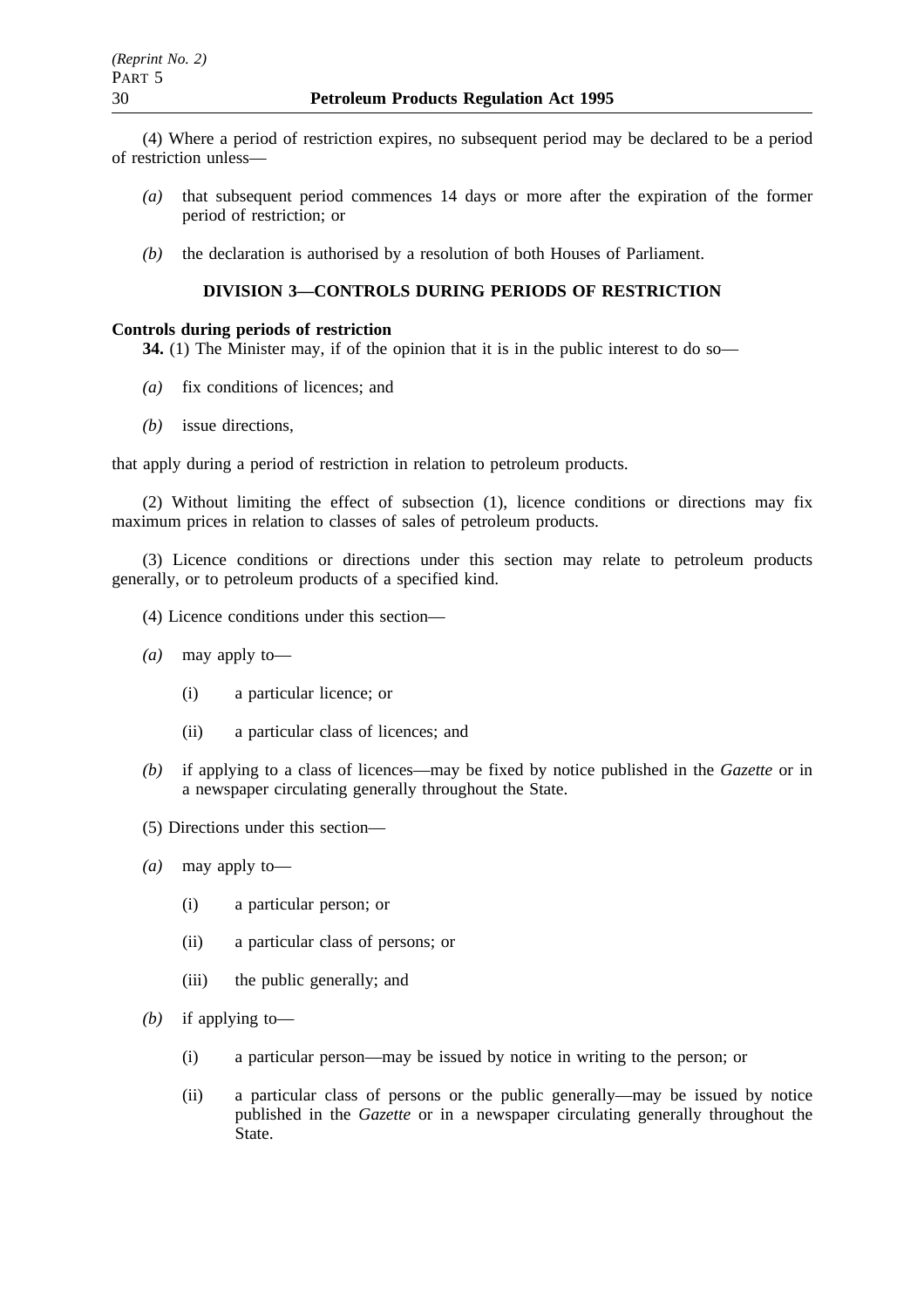(6) A person to whom a direction is issued under this section must not contravene or fail to comply with the direction.

Maximum penalty: \$10 000.

(7) A licence condition or direction under this section—

- *(a)* does not operate after the end of the period of restriction in relation to which it was fixed or issued; and
- *(b)* may be varied or revoked by the Minister in the manner in which it was fixed or issued.

(8) The Minister may, if of the opinion that it is just to do so, compensate a licensee or person who has incurred expenses in complying with a condition or direction under this section.

# **DIVISION 4—CONTROLS DURING RATIONING PERIODS**

### **Controls during rationing periods**

**35.** (1) During a rationing period a person must not sell rationed petroleum products except to a permit holder.

Maximum penalty: \$10 000.

(2) During a rationing period a person must not purchase rationed petroleum products unless the person is a permit holder.

Maximum penalty: \$10 000.

(3) This section does not apply to the sale of rationed petroleum products to, or the purchase of rationed petroleum products by, a person in the ordinary course of carrying on a business of selling petroleum products.

### **Permits**

**36.** (1) The Minister may, if satisfied that it is in the public interest to do so, issue a permit to any person.

(2) The Minister may fix conditions of a permit as the Minister thinks fit.

(3) Without limiting the effect of subsection (2), permit conditions may limit the quantity or value of rationed petroleum products that may be purchased under the permit—

- *(a)* by reference to stipulated maxima; or
- *(b)* by reference to coupons to be given by the permit holder on purchasing rationed petroleum products; or
- *(c)* by any other means of limitation.

(4) It is a condition of a permit that the permit holder must carry the permit at all times when driving a motor vehicle to which petroleum products have been supplied under the permit.

(5) A permit holder must not contravene or fail to comply with a condition of the permit.

Maximum penalty: \$10 000.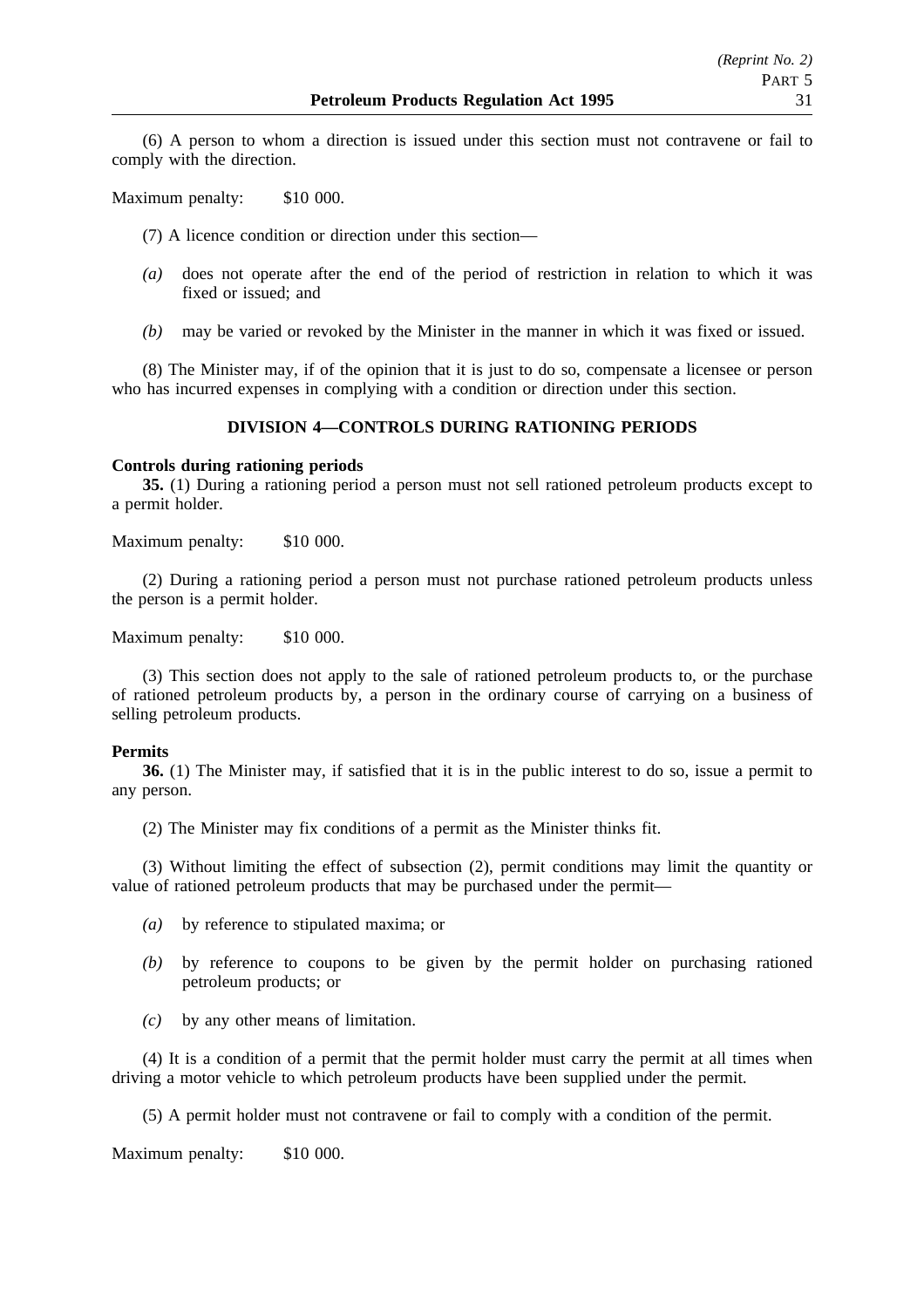(6) The Minister may by notice in writing served on a permit holder cancel the permit.

(7) On cancellation of a permit, the former permit holder must return the permit to the Minister or a person nominated by the Minister.

Maximum penalty: \$10 000.

(8) A permit is not transferable.

### **DIVISION 5—LIMIT ON PROCEEDINGS AGAINST MINISTER**

### **Limit on proceedings against Minister**

**37.** Except as provided by Part 9, no proceedings can be instituted against the Minister to compel the Minister to take, or to refrain from taking, any action under this Part.

### **DIVISION 6—CONSERVATION OF PETROLEUM PRODUCTS**

### **Publication of desirable principles for conserving petroleum**

**38.** (1) The Minister may publish, by notice in the *Gazette* and in a newspaper circulating generally throughout the State, principles that the public should, in the Minister's opinion, be encouraged to observe in relation to the conservation of petroleum products during a period of restriction.

(2) If, during a period of restriction, a person, by conforming with principles published under subsection (1), commits a breach of a policy of insurance, that breach is, for the purpose of determining the rights of that person under the policy, to be disregarded.

# **Special consideration to be given to those living in country areas**

**39.** In exercising powers under this Part, the Minister must give special consideration to the needs of those living in country areas of this State.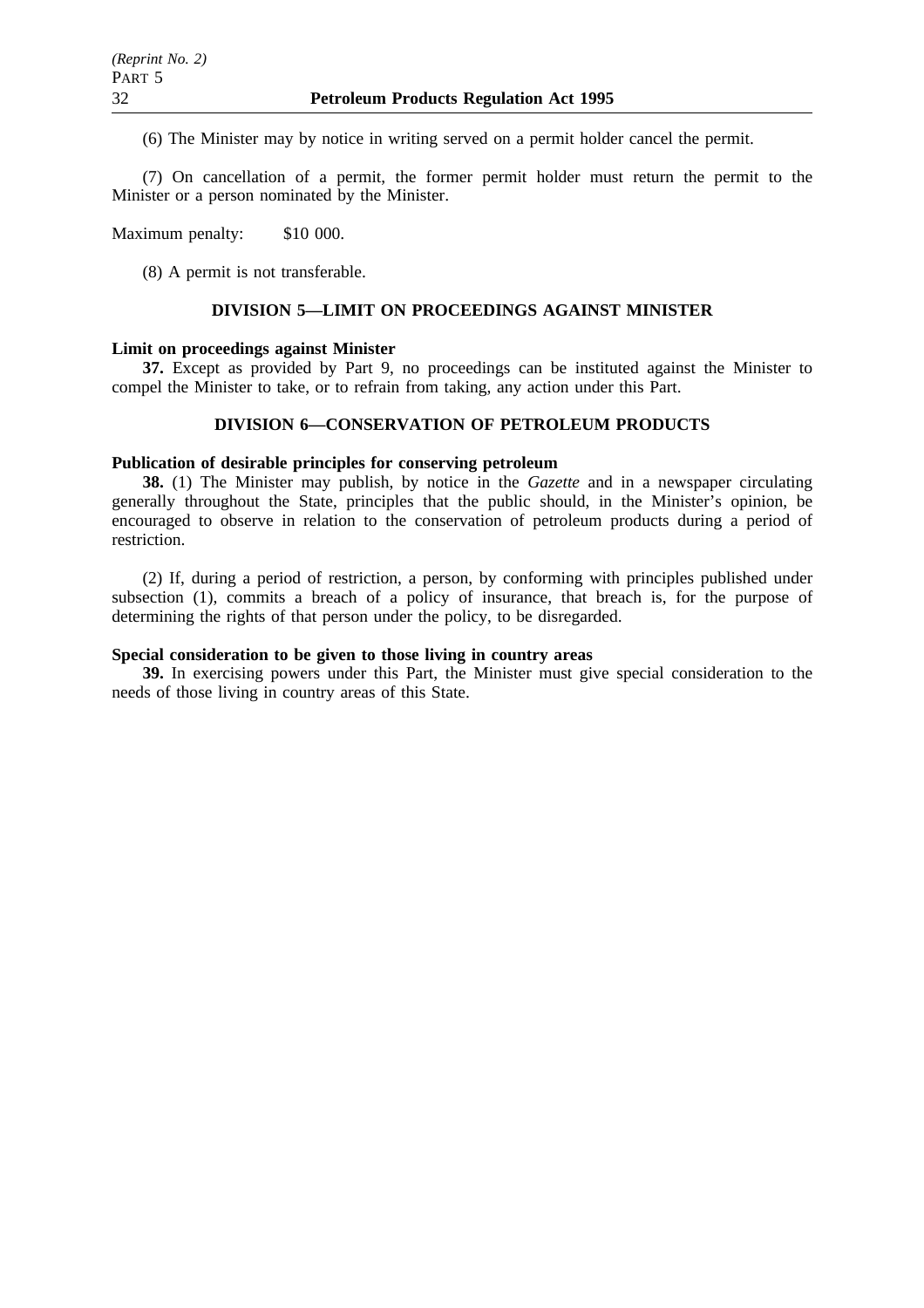# **PART 6 CORRECT MEASUREMENTS**

## **Correct measurements**

**40.** (1) A licensee or other person who uses for trade in petroleum products a measuring instrument that is incorrect or unjust is guilty of an offence.

Maximum penalty: \$20 000.

(2) It is a condition of a licence authorising the sale of petroleum products that the licensee must comply with the requirements of the *Trade Measurements Act 1993*.

- (3) For the purposes of this section—
- *(a)* "**measuring instrument**" has the same meaning as in the *National Measurement Act 1960* of the Commonwealth as amended and in force for the time being;
- *(b)* a person uses a measuring instrument for trade if the person uses it, has it in possession for use, or makes it available for use, to make a measurement for the purpose of determining the consideration in respect of a transaction.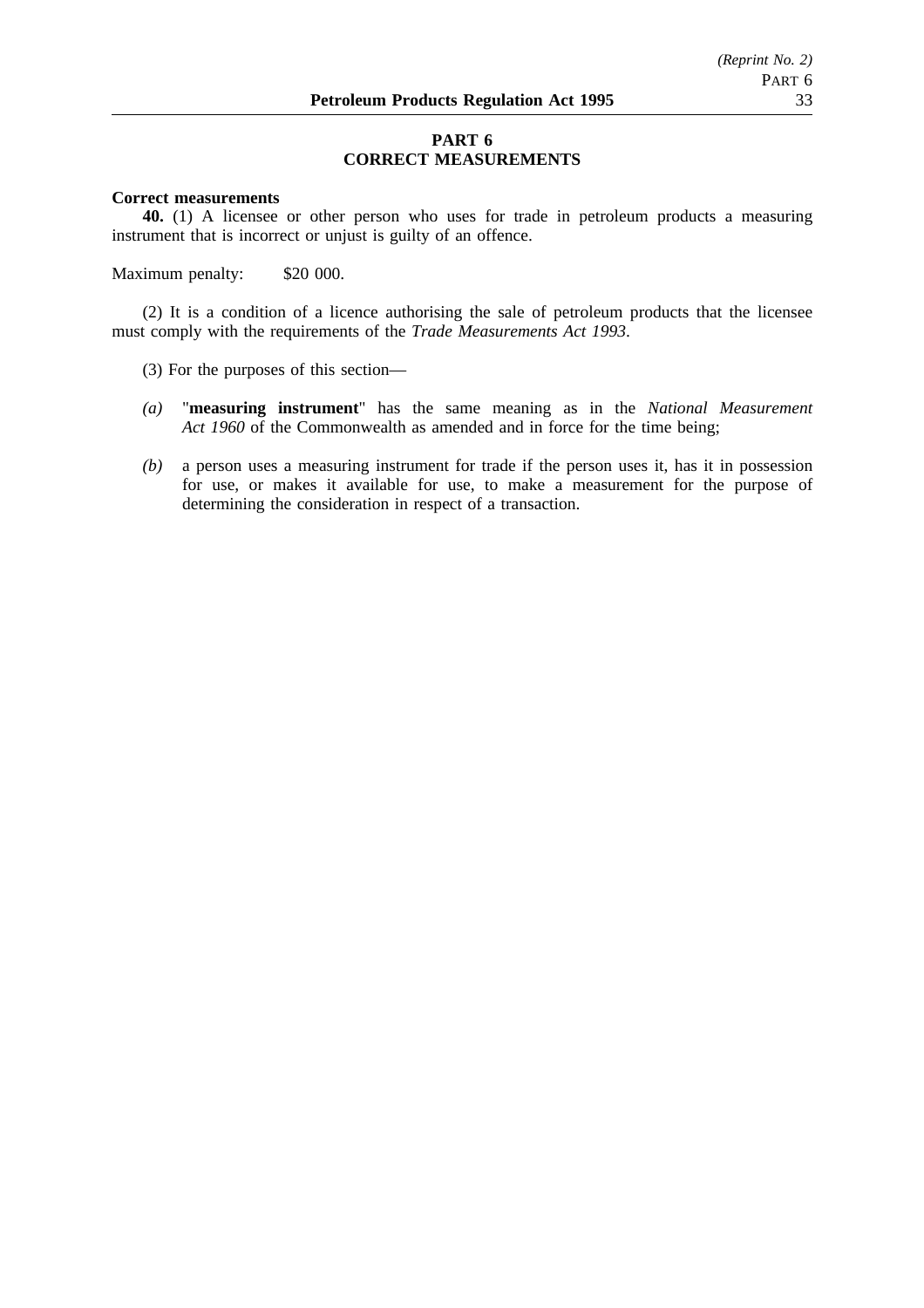#### **PART 7**

# **SALE OF PETROLEUM PRODUCTS TO CHILDREN**

# **Sale of petroleum products to children**

**41.** (1) A licensee or other person must not sell a petroleum product to a child under the age of 16 years.

Maximum penalty: \$5 000.

(2) If a person, acting at the request of a child under the age of 16 years, purchases a petroleum product on behalf of the child for the purpose of inhalation, the person is guilty of an offence.

Maximum penalty: \$5 000.

(3) An authorised officer may confiscate a petroleum product that is in the possession of a child under the age of 16 years if the officer has reason to suspect that the child has the product for the purpose of inhalation.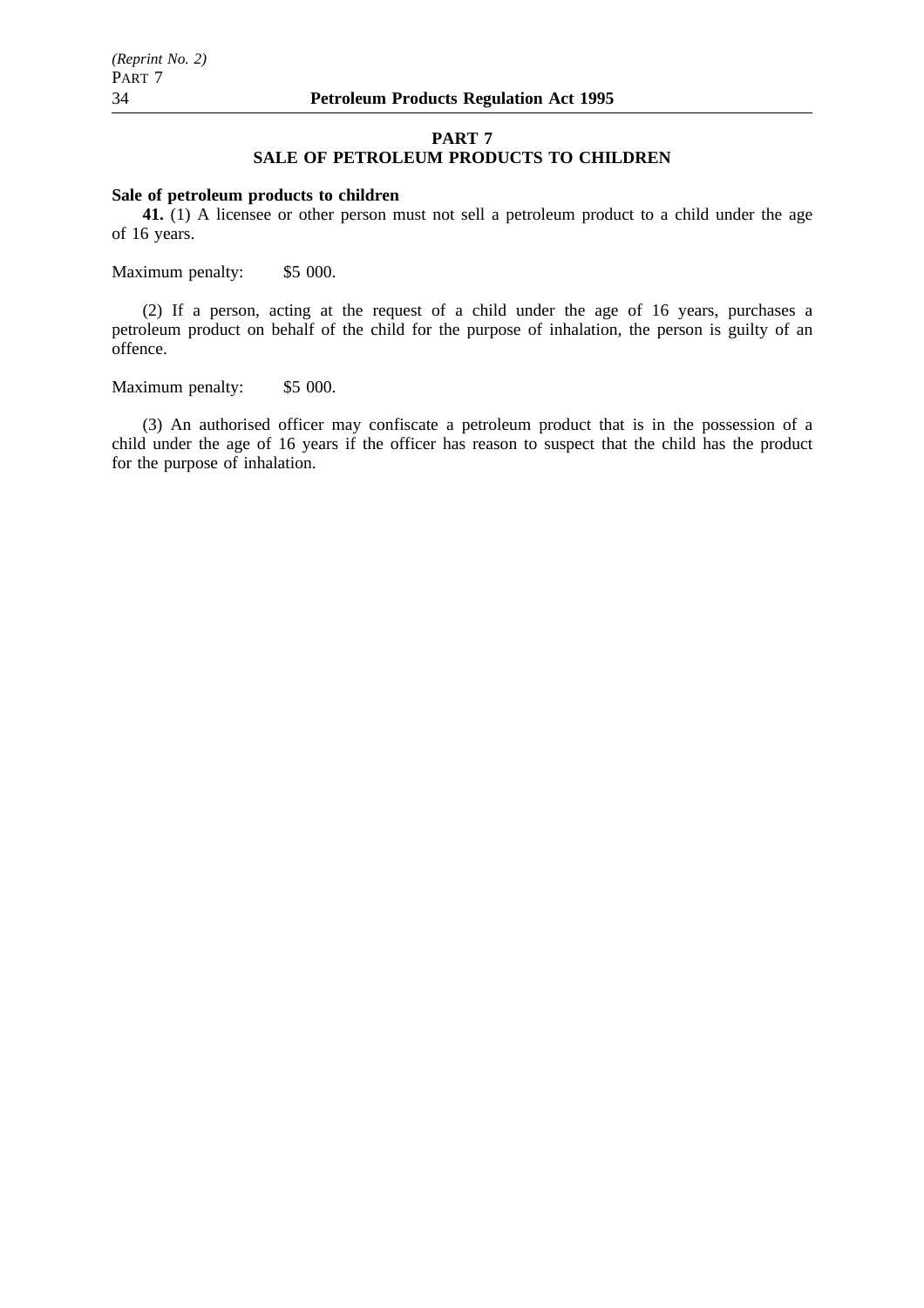# **PART 8 AUTHORISED OFFICERS**

#### **Appointment of authorised officers**

**42.** (1) The Minister may appoint persons to be authorised officers for the purposes of this Act.

(2) An appointment may be made subject to conditions specified in the instrument of appointment.

(3) The Minister may, at any time, revoke an appointment or vary, revoke or add a condition of an appointment.

(4) All members of the police force and authorised officers under the *Taxation Administration Act 1996* are authorised officers for the purposes of this Act.

#### **Identification of authorised officers**

**43.** (1) An authorised officer, other than a member of the police force, must be issued with an identity card—

- *(a)* containing the person's name and a photograph of the person; and
- *(b)* stating that the person is an authorised officer for the purposes of this Act.

(2) Where the powers of an authorised officer have been limited by conditions under this Part, the identity card issued to the authorised officer must contain a statement of the limitation on the officer's powers.

(3) An authorised officer must, at the request of a person in relation to whom the authorised officer intends to exercise any powers under this Act, produce for the inspection of the person—

- *(a)* in the case of an authorised officer who is a member of the police force and is not in uniform—his or her certificate of authority; or
- *(b)* in the case of an authorised officer who is not a member of the police force—his or her identity card.

# **Powers of authorised officers**

**44.** (1) Subject to this Part, an authorised officer may—

- *(a)* enter and remain on premises and inspect premises for any reasonable purpose connected with the administration or enforcement of this Act;
- *(b)* with the authority of a warrant issued under this Part or in circumstances in which the authorised officer reasonably believes that immediate action is required, use reasonable force to break into or open any part of, or anything in or on premises;
- *(c)* give directions with respect to the stopping or movement of a vehicle as reasonably required in connection with the administration or enforcement of this Act;
- *(d)* require a person to produce a record, including a written record that reproduces in an understandable form information stored by computer, microfilm or other process, as reasonably required in connection with the administration or enforcement of this Act;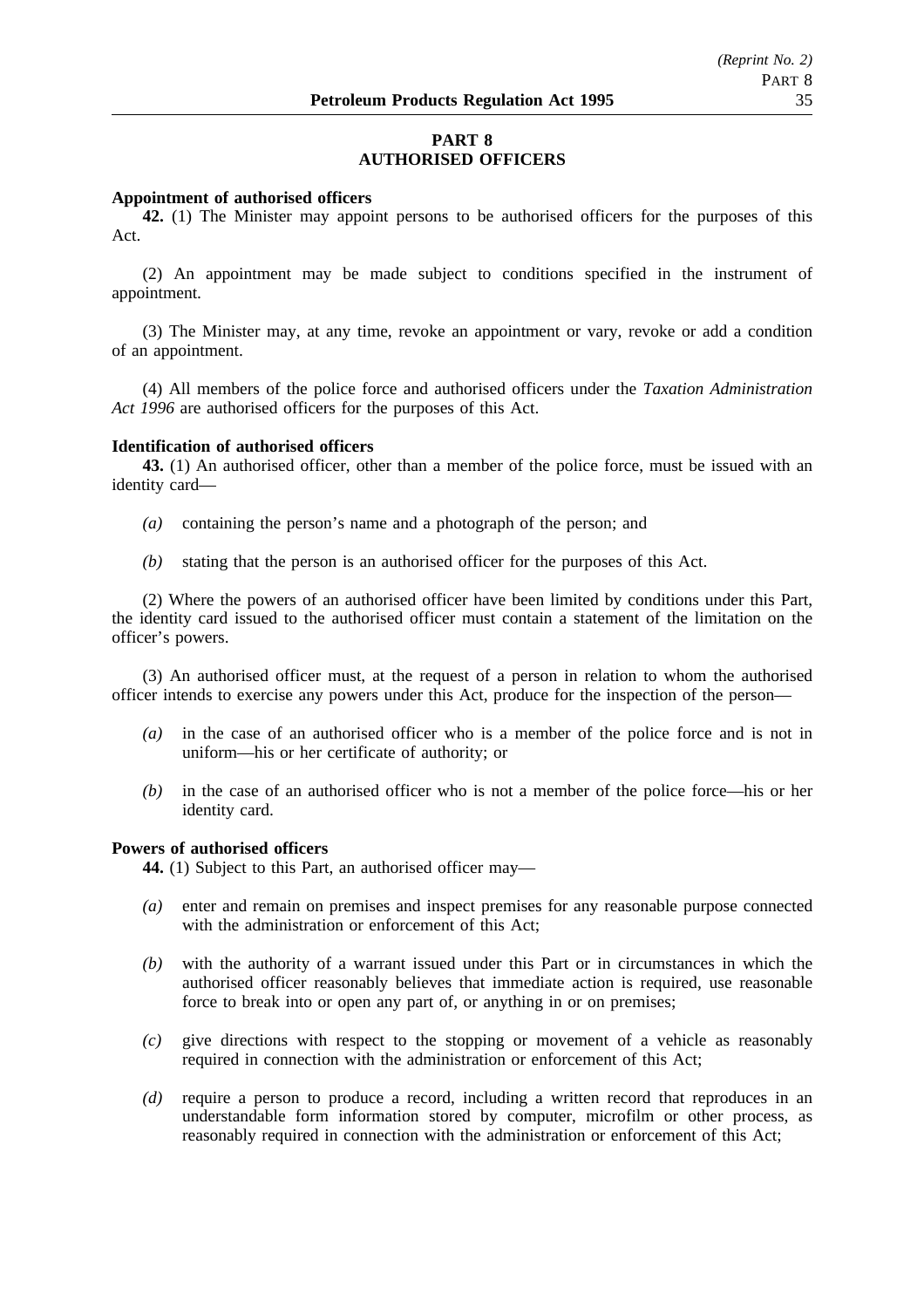- *(e)* examine, copy or take extracts from a record, or require a person to provide a copy of a record, as reasonably required in connection with the administration or enforcement of this Act;
- *(f)* remove and retain a record for so long as is reasonably necessary for the purpose of making a copy of the record;
- *(g)* take photographs, films, audio, video or other recordings as reasonably required in connection with the administration or enforcement of this Act;
- *(h)* examine or test any plant or other thing for the purpose of determining whether a provision of this Act is being or has been complied with, or cause or require it to be so examined or tested, or seize it or require its production for such examination or testing;
- *(i)* take samples of a substance or thing from premises for analysis as reasonably required in connection with the administration or enforcement of this Act;
- *(j)* require a person who the authorised officer reasonably suspects has committed, is committing or is about to commit, a contravention of this Act to state the person's full name and usual place of residence and to produce evidence of the person's identity;
- *(k)* require a person who the authorised officer reasonably suspects has knowledge of matters in respect of which information is reasonably required for the administration or enforcement of this Act to answer questions in relation to those matters;
- *(l)* require a person holding or required to hold a licence, certificate or permit to produce it for inspection;
- *(m)* give directions reasonably required in connection with the exercise of a power conferred by this subsection or otherwise in connection with the administration or enforcement of this Act.

(2) A magistrate may issue a warrant for the purposes of subsection (1) if satisfied that the warrant is reasonably required for the administration or enforcement of this Act.

(3) In the exercise of powers under this Act an authorised officer may be assisted by such persons as he or she considers necessary in the circumstances.

(4) An authorised officer may require an occupier of any place or a person apparently in charge of any plant, equipment, vehicle or other thing to give to the authorised officer or a person assisting the authorised officer such assistance as is reasonably required by the authorised officer for the effective exercise of powers conferred by this Act.

### **Offence to hinder, etc., authorised officers**

**45.** A person who—

- *(a)* hinders or obstructs an authorised officer, or a person assisting an authorised officer, in the exercise of powers conferred by this Act; or
- *(b)* uses abusive, threatening or insulting language to an authorised officer, or a person assisting an authorised officer; or
- *(c)* refuses or fails to comply with a requirement or direction of an authorised officer under this Part; or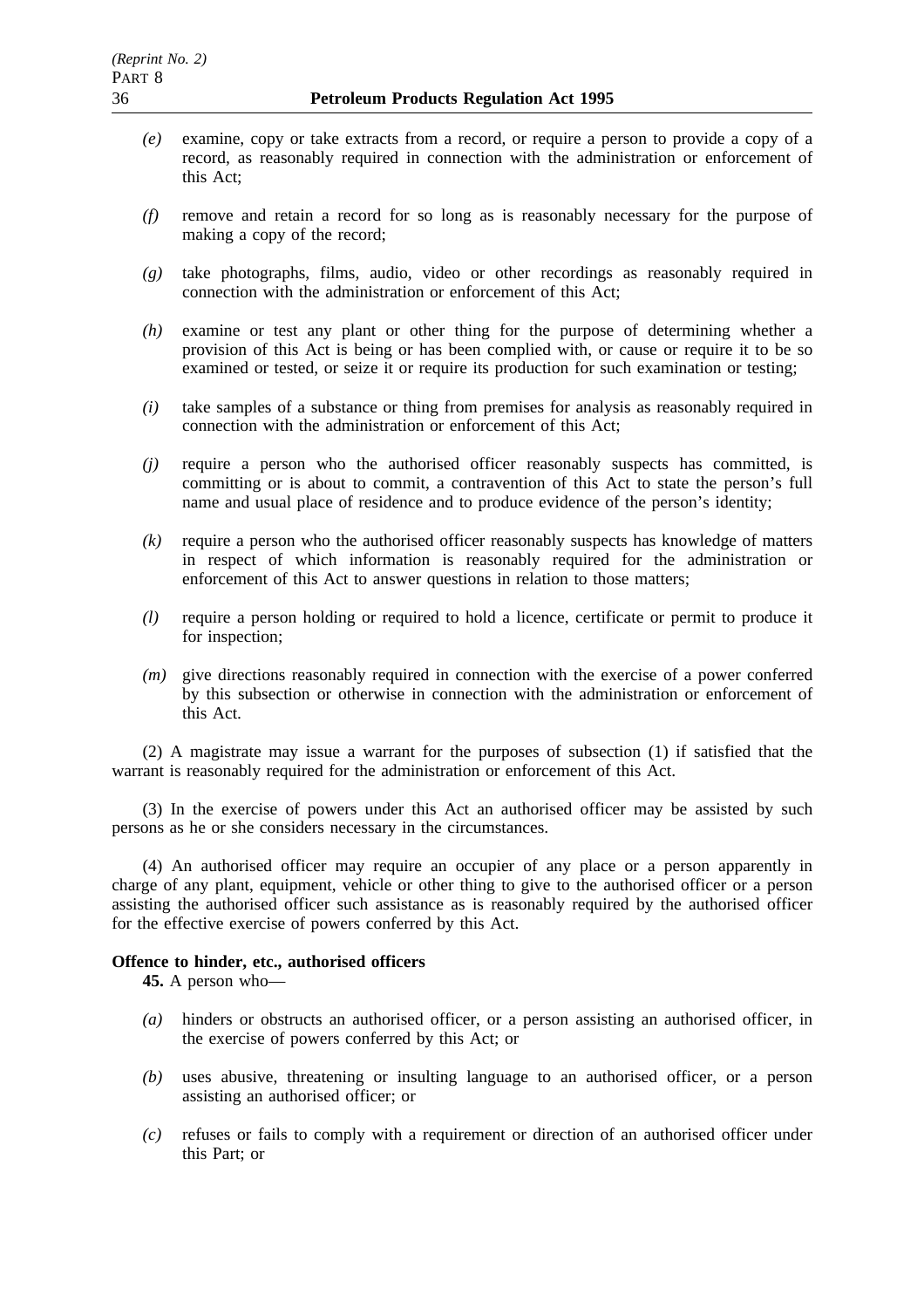- *(d)* when required by an authorised officer under this Part to answer a question, refuses or fails to answer the question to the best of the person's knowledge, information and belief; or
- *(e)* falsely represents, by words or conduct, that he or she is an authorised officer,

is guilty of an offence.

Maximum penalty: \$5 000.

# **Self-incrimination**

**46.** (1) It is not an excuse for a person to refuse or fail to answer a question or to produce, or provide a copy of, a record or information as required under this Part on the ground that to do so might tend to incriminate the person or make the person liable to a penalty.

(2) If compliance by a person with a requirement to answer a question or to produce, or provide a copy of, a record or information might tend to incriminate the person or make the person liable to a penalty, then—

- *(a)* in the case of a person who is required to produce, or provide a copy of, a record or information—the fact of production, or provision of a copy of, the record or the information (as distinct from the contents of the record or the information); or
- *(b)* in any other case—the answer given in compliance with the requirement,

is not admissible in evidence against the person in proceedings for an offence or for the imposition of a penalty (other than proceedings under this Act).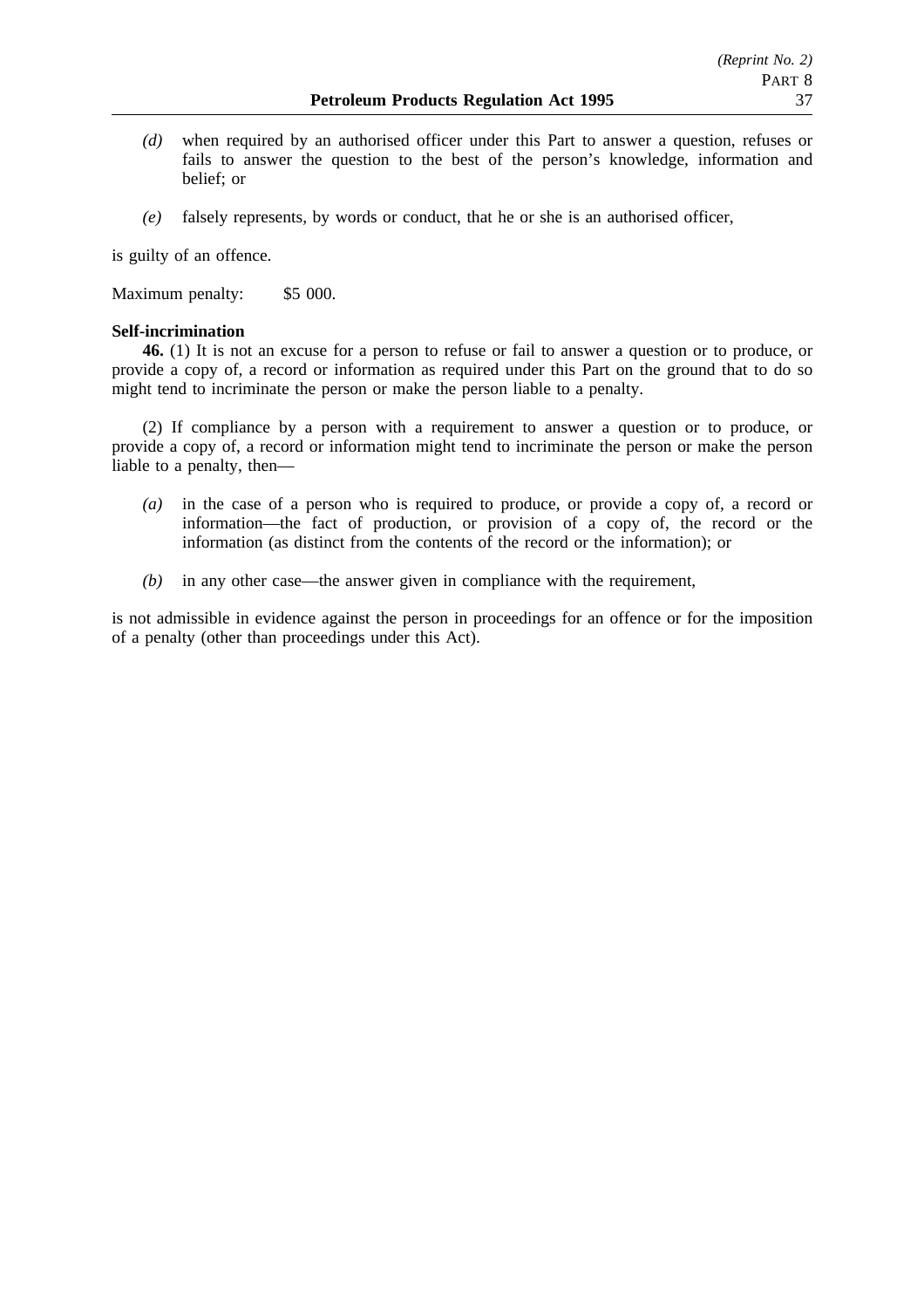# **PART 9 APPEALS**

## **Appeals**

**47.** (1) An appeal to the Administrative and Disciplinary Division of the District Court may be made—

- *(a)* by an applicant for the issue, renewal or variation of a licence against a decision by the Minister to refuse to issue, renew or vary the licence; or
- *(ab)* by an applicant for the issue, renewal or variation of a certificate against a decision by the Commissioner to refuse to issue, renew or vary the certificate; or
- *(b)* by an applicant for the issue of a permit against a decision by the Minister to refuse to issue the permit; or
- *(c)* by a licensee against a decision by the Minister to vary, suspend or cancel the licence; or
- *(ca)* by a certificate holder against a decision by the Commissioner to vary or cancel the certificate; or
- *(d)* by a permit holder against a decision by the Minister to cancel the permit; or
- *(e)* by a claimant for a subsidy under this Act against a decision by the Commissioner on the claim; or
- *(ea)* by a person to whom the Commissioner has given notice under section 23 requiring the payment or repayment of an amount to the Commissioner against the decision to issue the notice; or
- *(f)* by a person to whom an improvement notice or a prohibition notice has been issued under Part 4 against the decision to issue the notice.

\*\*\*\*\*\*\*\*\*\*

(3) If the Minister or Commissioner does not give reasons in writing for a decision of the Minister or Commissioner referred to in subsection (1) when the decision is made, the Minister or Commissioner must do so on request made by the applicant, licensee or certificate or permit holder within one month of the making of the decision.

(4) An appeal against a decision by the Commissioner on a claim for a subsidy or a decision by the Commissioner to issue a notice under section 23 may only be instituted if the appellant has lodged an objection to the decision with the Commissioner and—

- *(a)* the Commissioner has served on the person notice of the determination of the objection and the person is not satisfied with that determination; or
- *(b)* the Commissioner has not, within one month of the lodging of the objection, given a determination with respect to the objection.
- (5) An appeal must be instituted—
- *(a)* in the case of an appeal against a decision of the Minister or a decision of the Commissioner (other than a decision of a kind referred to in subsection (4))—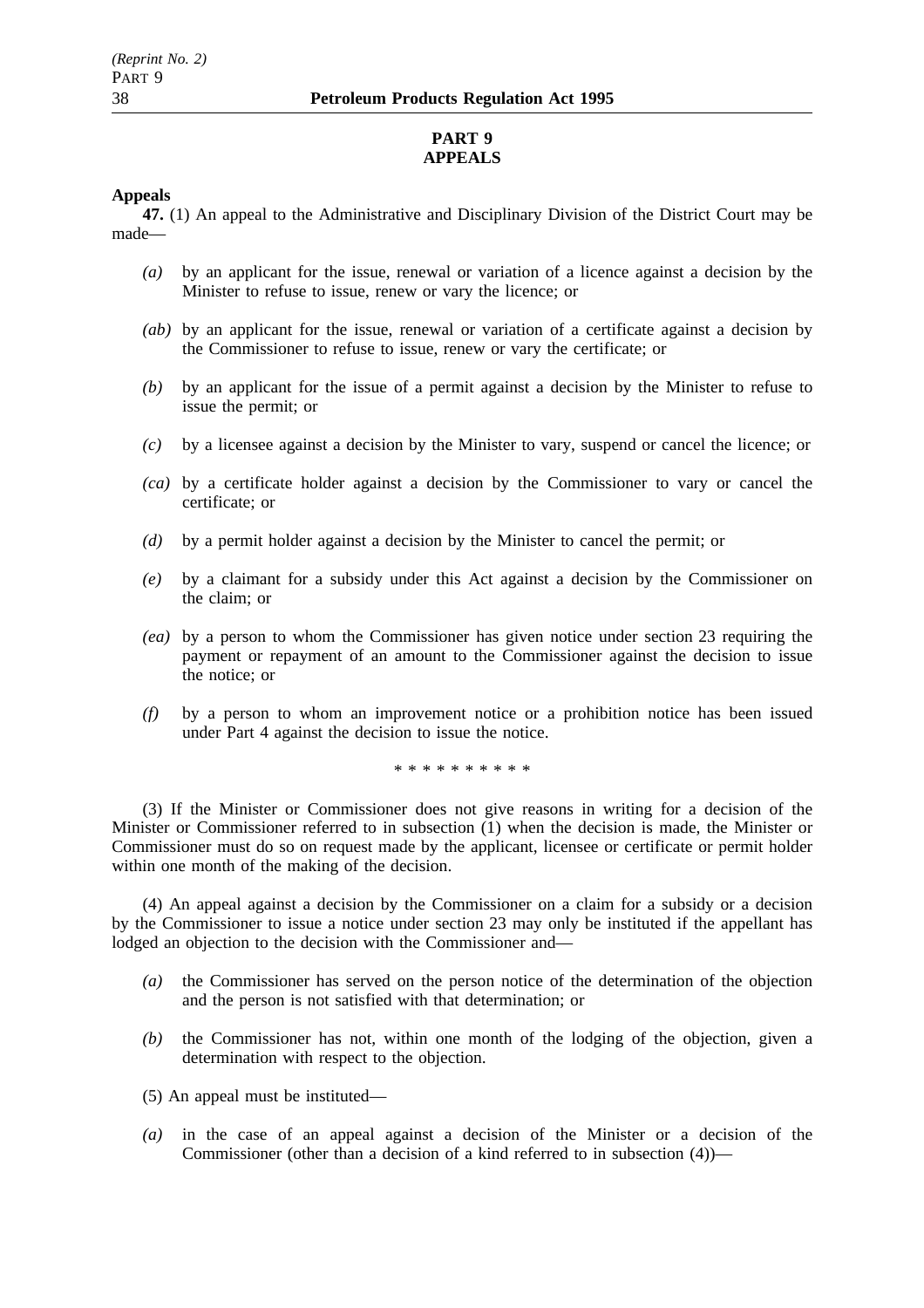- (i) within one month of the making of the decision being appealed against; or
- (ii) if a request for reasons in writing for the decision has been made under subsection (3)—within one month of the receipt of the reasons in writing; or
- *(b)* in the case of an appeal against a decision of the Commissioner of a kind referred to in subsection (4)—
	- (i) within one month of receipt of notice of determination of the objection; or
	- (ii) if the Commissioner has not given a determination as referred to in subsection (4)—within two months of the lodging of the objection; or
- *(c)* in the case of an appeal against a decision to issue an improvement notice or a prohibition notice under Part 4—within 14 days of receipt of the notice.

\*\*\*\*\*\*\*\*\*\*

- (7) A decision to—
- *(a)* vary, suspend or cancel a licence; or
- *(b)* vary or cancel a certificate; or
- *(c)* cancel a permit; or
- *(d)* issue a notice under section 23; or
- *(e)* issue an improvement notice under Part 4,

is suspended pending determination of an appeal against the decision.

(8) Nothing prevents a prohibition notice from being stayed or varied under Part 6 Division 2 of the *District Court Act 1991*.

\*\*\*\*\*\*\*\*\*\*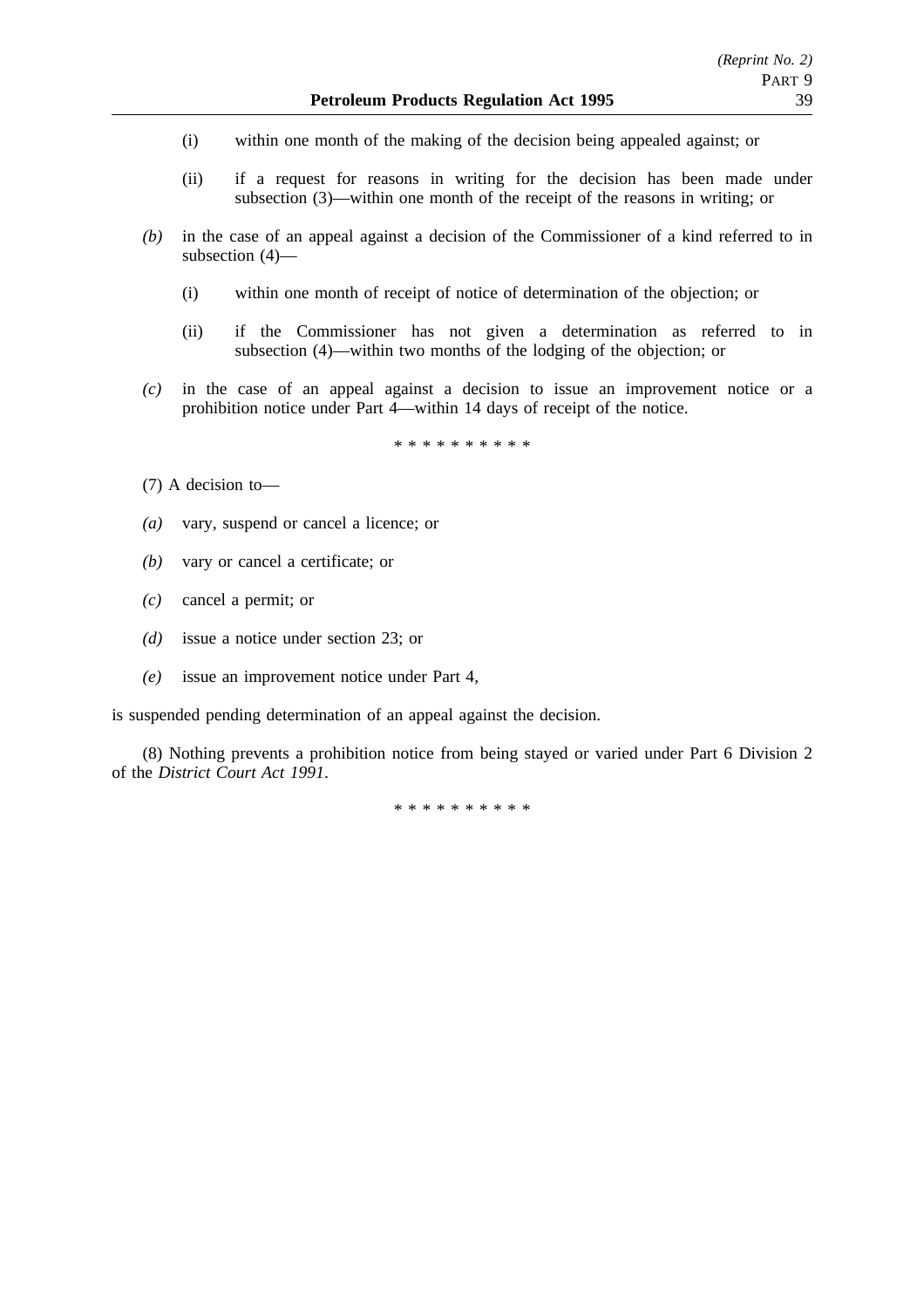# **PART 11 MISCELLANEOUS**

### **Delegation**

**49.** (1) The Minister may delegate any of the Minister's powers or functions under this Act to—

- *(a)* another Minister; or
- *(b)* the Commissioner; or
- *(c)* any person or body.

(2) A power or function delegated under this section may, if the instrument of delegation so provides, be further delegated.

(3) A delegation under this section—

- *(a)* must be by instrument in writing; and
- *(b)* may be absolute or conditional; and
- *(c)* does not derogate from the power of the delegator to act in any matter; and
- *(d)* is revocable at will by the delegator.

#### **Register**

**50.** (1) The Minister must cause a register to be kept of—

- *(a)* licensees under Part 2; and
- *(b)* holders of bulk end user certificates.

(2) The register must be kept available for public inspection at a place approved by the Minister during ordinary office hours.

### **Particulars of dealings with petroleum products**

**51.** (1) The Minister or the Commissioner may, by notice in writing, require—

- *(a)* a person who is carrying on, or has carried on, or is or was concerned in, a business involving or related to petroleum products;
- *(b)* a person who, as agent or employee of a person referred to in paragraph *(a)*, has or has had duties or provides or has provided services in connection with a business so referred to,

to furnish in writing, within the period specified in the notice or such further period as the Minister or Commissioner may allow, such information with respect to those petroleum products as is specified in the notice, not being information relating to any period after the date of the requirement.

(2) A person who fails to comply with a requirement under subsection (1) is guilty of an offence.

Maximum penalty: \$5 000.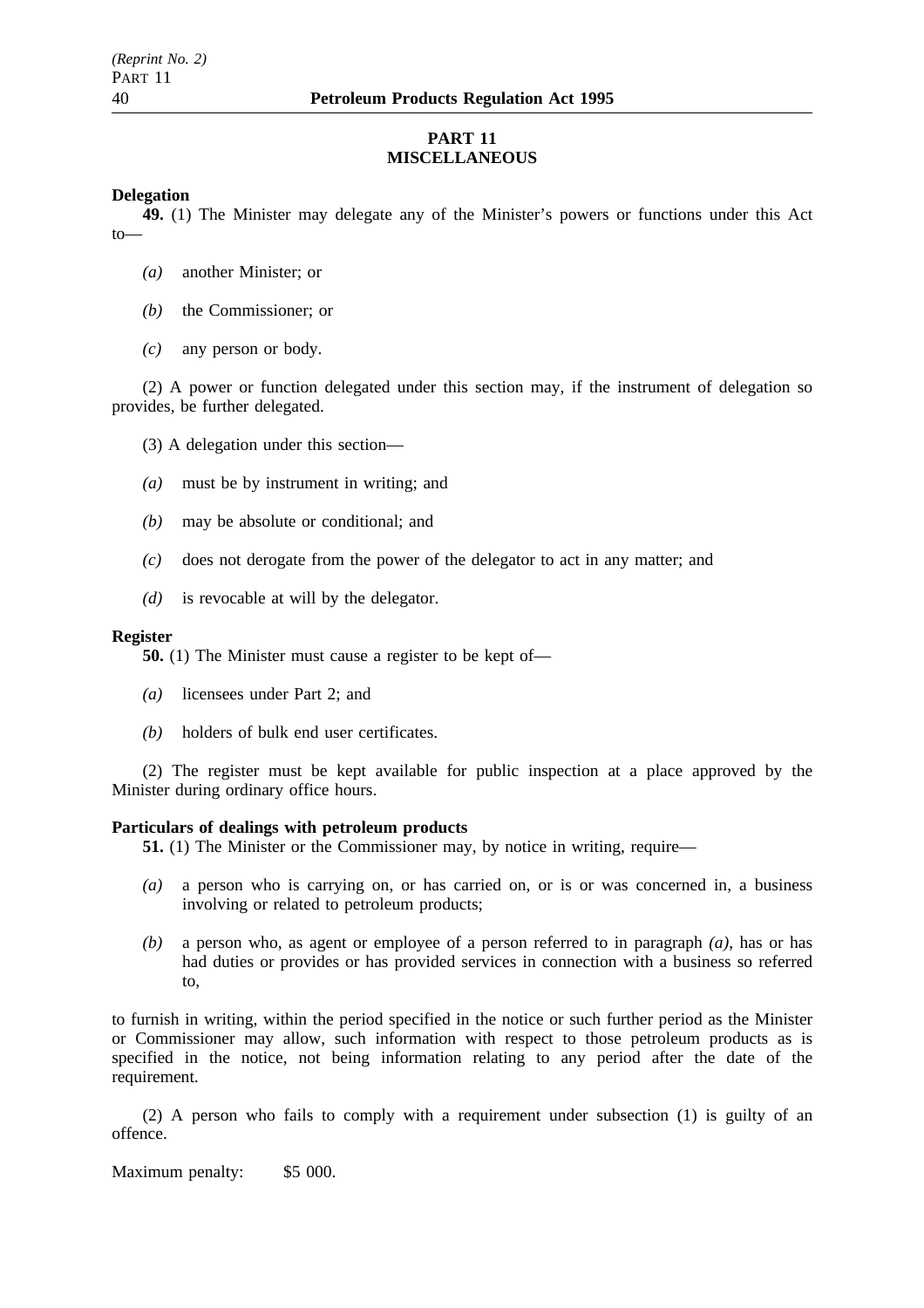#### **Records to be kept of bulk transport of petroleum products**

**52.** Where a quantity of petroleum products other than a retail quantity is being transported in the State by road in a vehicle (whether with or without any other goods), the person transporting the petroleum products must, while so transporting them, carry in the vehicle at all times a record containing the prescribed particulars.

| Maximum penalty: | \$2,500. |
|------------------|----------|
| Expiation fee:   | \$200.   |

#### **Records to be kept**

**53.** (1) A person who carries on a business involving or related to petroleum products must keep accounts, invoices, receipts, records, books and documents as required by the Minister from time to time by notice published in the *Gazette* for a period of five years after the last entry is made in any of the accounts, invoices, receipts, records, books or documents.

| Maximum penalty: | \$2,500. |
|------------------|----------|
| Expiation fee:   | \$200.   |

(2) This section does not apply so as to require the preservation of any accounts, invoices, receipts, records, books or documents—

- *(a)* in respect of which the Minister has notified the person carrying on the business that preservation is not required; or
- *(b)* of a body corporate that has gone into liquidation and been finally dissolved.

(3) A person who purchases petroleum products pursuant to a certificate must keep invoices, receipts, records, books and documents as required by the Minister from time to time by notice published in the *Gazette* for a period of five years after the last entry is made in any of the records, receipts, books or documents.

| Maximum penalty:      | \$2 500. |
|-----------------------|----------|
| <b>Expiation</b> fee: | \$200.   |

- (4) The Minister—
- *(a)* must, as soon as practicable after the end of the period of 12 months from the commencement of subsection (3), have an inquiry and report made as to the costs to businesses during that period of 12 months of compliance with the requirements of that subsection; and
- *(b)* must, within 12 sitting days after receiving the report, have copies of the report laid before both Houses of Parliament.

## **Falsely claiming to hold licence, certificate or permit, etc.**

**53A.** A person must not falsely claim or purport to be the holder of a licence, certificate or permit.

Maximum penalty: \$10 000.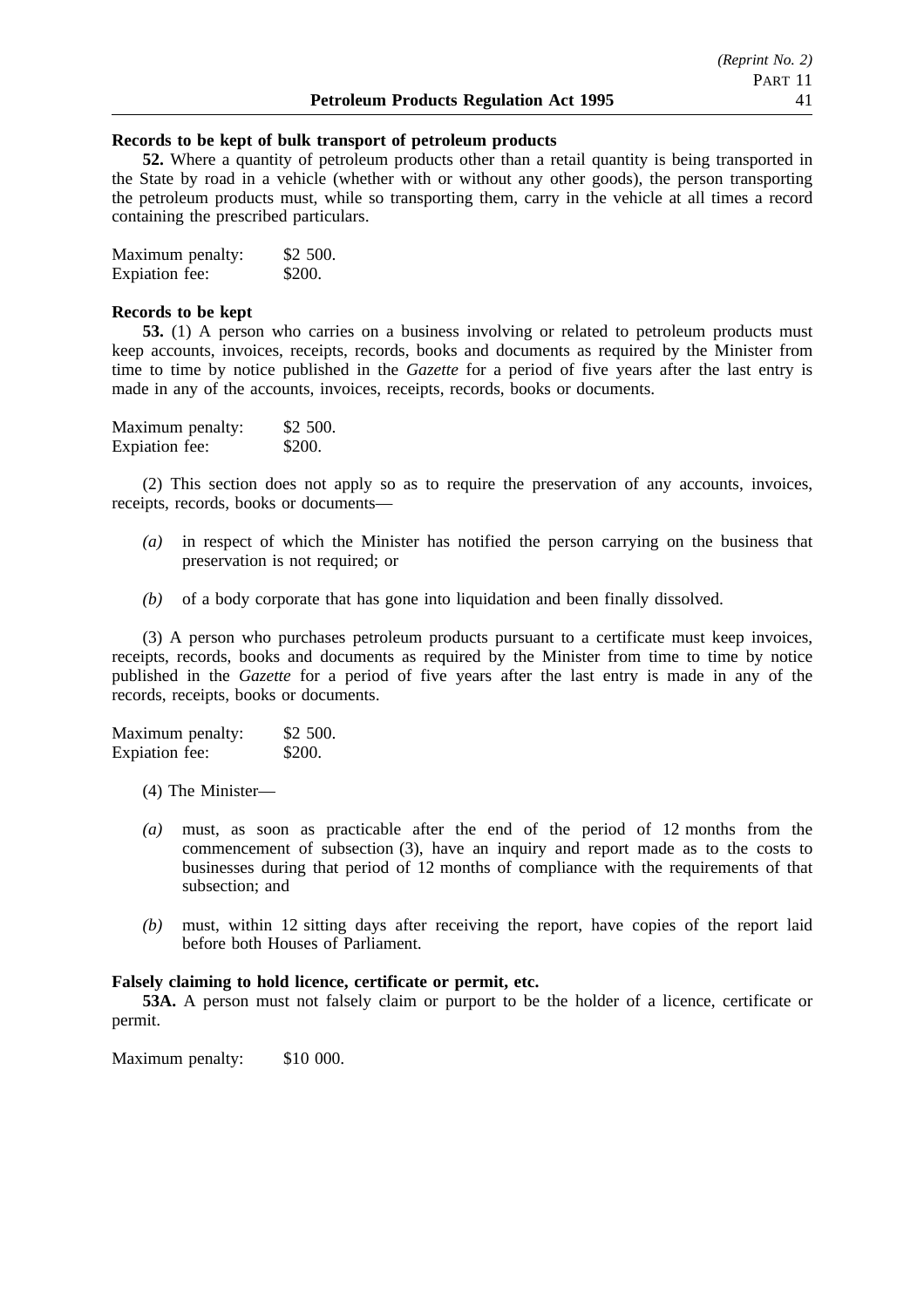#### **False or misleading information**

**54.** A person must not make a statement that is false or misleading in a material particular (whether by reason of the inclusion or omission of any particular) in any information furnished, or record kept, under this Act.

Maximum penalty: \$5 000.

#### **Statutory declarations**

**55.** Where a person is required by or under this Act to furnish information to the Minister or the Commissioner, the Minister or the Commissioner may require that the information be verified by statutory declaration and, in that event, the person will not be taken to have furnished the information as required unless it has been verified in accordance with the requirements of the Minister or the Commissioner.

#### **Confidentiality**

**56.** A person must not divulge any information relating to information obtained (whether by that person or some other person) in the administration of this Act except—

- *(a)* as authorised by or under this Act; or
- *(b)* with the consent of the person from whom the information was obtained or to whom the information relates; or
- *(c)* in connection with the administration or enforcement of this Act or a corresponding law; or
- *(d)* to—
	- (i) the Commonwealth Commissioner of Taxation; or
	- (ii) an officer of this or another State, or of a Territory, employed in the administration of laws relating to taxation; or
	- (iii) the Comptroller-General of the Australian Customs Service; or
- *(e)* for the purpose of any legal proceedings arising out of the administration or enforcement of this Act or a corresponding law.

Maximum penalty: \$10 000.

#### **General defence**

**57.** It is a defence to a charge of an offence against this Act if the defendant proves that the offence was not committed intentionally and did not result from any failure on the part of the defendant to take reasonable care to avoid the commission of the offence.

#### **Immunity from personal liability**

**58.** (1) No personal liability attaches to an authorised officer or any other person engaged in the administration of this Act for an honest act or omission in the exercise or discharge, or purported exercise or discharge, of a power, function or duty under this Act.

(2) A liability that would, but for subsection (1), lie against a person, lies instead against the Crown.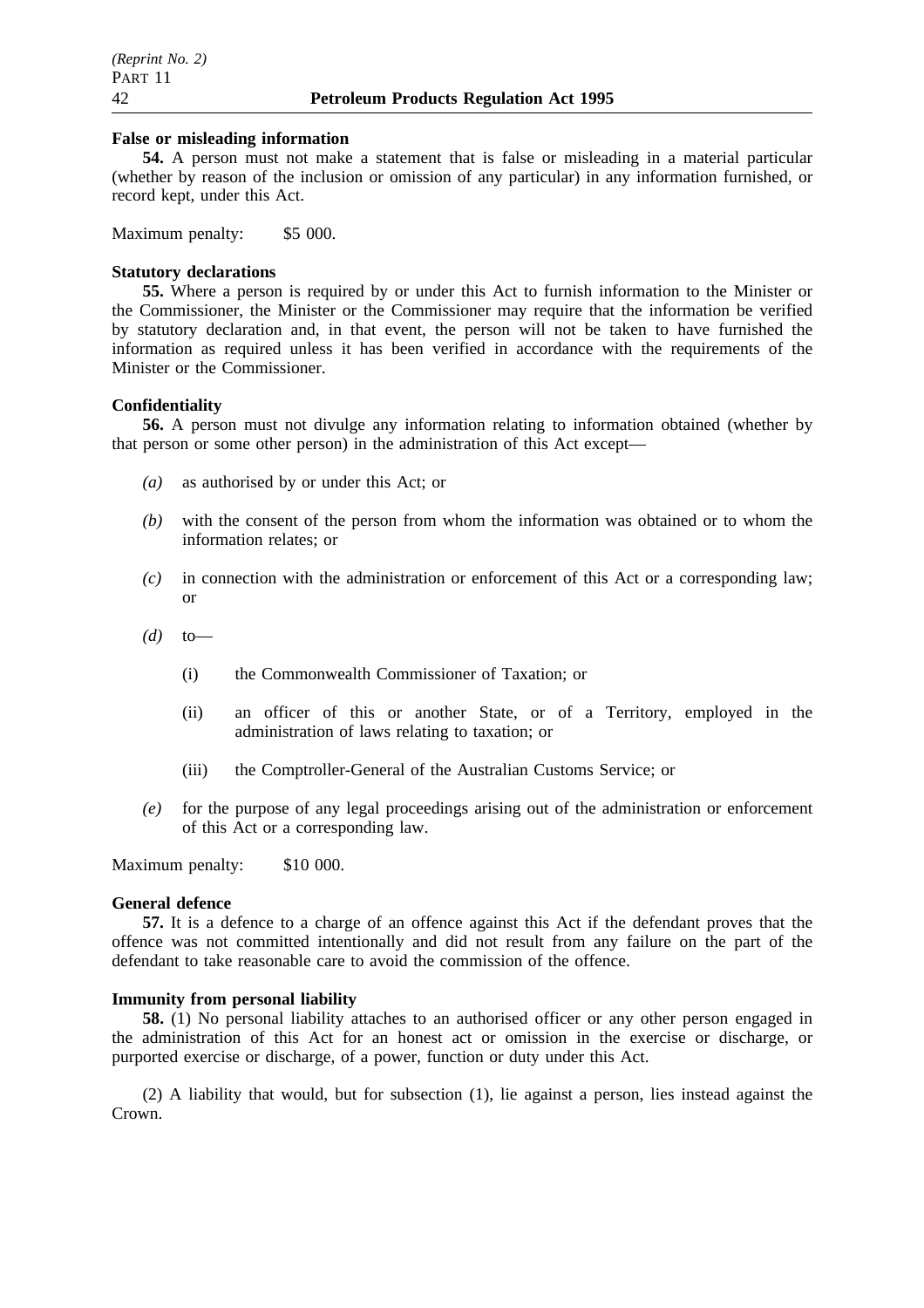#### **Offences by bodies corporate**

**59.** If a body corporate is guilty of an offence against this Act, each director of the body corporate is, subject to the general defence under this Part, guilty of an offence and liable to the same penalty as may be imposed for the principal offence.

#### **Continuing offence**

**60.** (1) A person convicted of an offence against a provision of this Act in respect of a continuing act or omission—

- *(a)* is liable, in addition to the penalty otherwise applicable to the offence, to a penalty for each day during which the act or omission continued of not more than one-tenth of the maximum penalty prescribed for that offence; and
- *(b)* is, if the act or omission continues after the conviction, guilty of a further offence against the provision and liable, in addition to the penalty otherwise applicable to the further offence, to a penalty for each day during which the act or omission continued after the conviction of not more than one-tenth of the maximum penalty prescribed for the offence.

(2) If an offence consists of an omission to do something that is required to be done, the omission will be taken to continue for as long as the thing required to be done remains undone after the end of the period for compliance with the requirement.

#### **Prosecutions**

**61.** (1) Proceedings for an offence against this Act must be commenced—

- *(a)* in the case of an expiable offence—within the time limits prescribed for expiable offences by the *Summary Procedure Act 1921*;
- *(b)* in any other case—within two years after the date on which the offence is alleged to have been committed or, with the authorisation of the Minister, at a later time within five years after that date.

(2) A prosecution for an offence against this Act cannot be commenced except with the consent of the Minister.

(3) In any proceedings, an apparently genuine document purporting to be a certificate of the Minister, certifying authorisation of, or consent to, a prosecution for an offence against this Act will be accepted, in the absence of proof to the contrary, as proof of the authorisation or consent.

### **Evidence**

**62.** (1) In any proceedings for an offence against this Act, an apparently genuine document purporting to be a certificate of the Minister certifying—

- *(a)* that a person is an authorised officer or was an authorised officer at a specified date; or
- *(b)* that a person was or was not the holder of a licence of a specified kind at a specified date; or
- *(c)* that a person was or was not the holder of a permit at a specified date; or
- *(ca)* that a person was or was not the holder of a certificate of a specified kind at a specified date; or
- *(d)* that a specified period is or was a period of restriction or a rationing period; or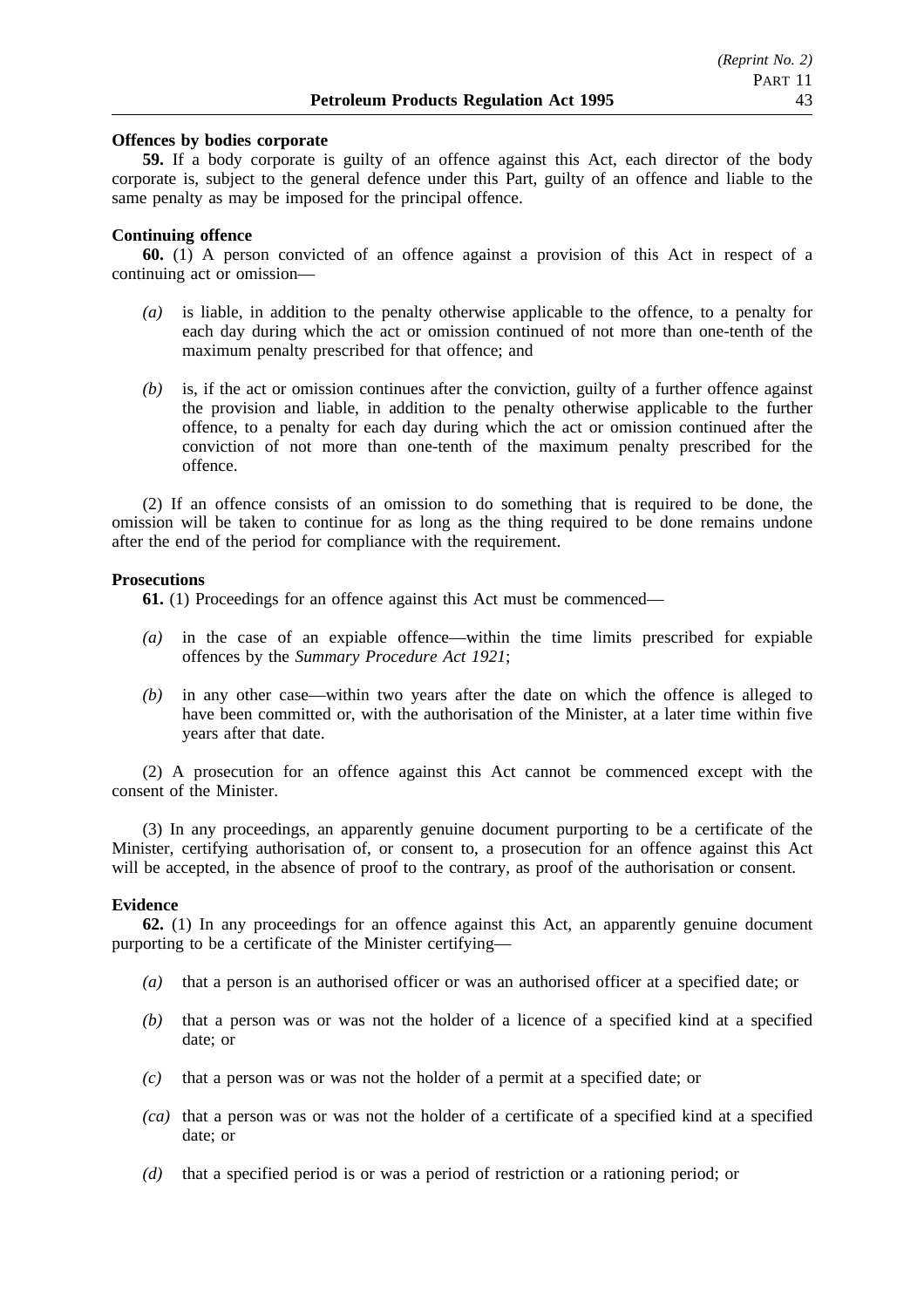- *(e)* that a specified substance—
	- (i) is or was a petroleum product of a specified kind; or
	- (ii) was, on a specified date, a rationed petroleum product,

constitutes proof of the matters so certified in the absence of proof to the contrary.

(2) The presence on any premises of a vending machine from which petroleum products may be obtained is to be taken to constitute conclusive evidence that the occupier of the premises has sold petroleum products by means of the machine unless a licensee is authorised by licence to sell petroleum products by means of the machine.

### **Service**

**63.** (1) A notice, order or other document to be given to or served on a person under this Act may be given or served—

- *(a)* by delivering it personally to the person or an agent of the person; or
- *(b)* by leaving it for the person at the person's place of residence or business with someone apparently over the age of 16 years; or
- *(c)* by posting it to the person or agent of the person at the person's or agent's last known place of residence or business.

(2) Without limiting the effect of subsection (1), a notice, order or other document required or authorised to be given to or served on a person may—

- *(a)* if the person is the holder of a licence or a permit under this Act—given to or served on the person—
	- (i) by posting it to the person at the address last provided by the person for that purpose; or
	- (ii) by transmitting it to the person by facsimile transmission to the number last provided by the person for that purpose; or
- *(b)* if the person is a body corporate—be given to or served on the person in accordance with section 220 of the *Corporations Law*.

### **Regulations**

**64.** (1) The Governor may make such regulations as are contemplated by, or necessary or expedient for the purposes of, this Act.

- (2) Without limiting the generality of subsection (1), those regulations may—
- *(a)* prescribe matters required or authorised to be prescribed under this Act;
- *(b)* provide for and require the making of returns relating to dealings with petroleum products;
- *(c)* provide for the keeping of records under this Act;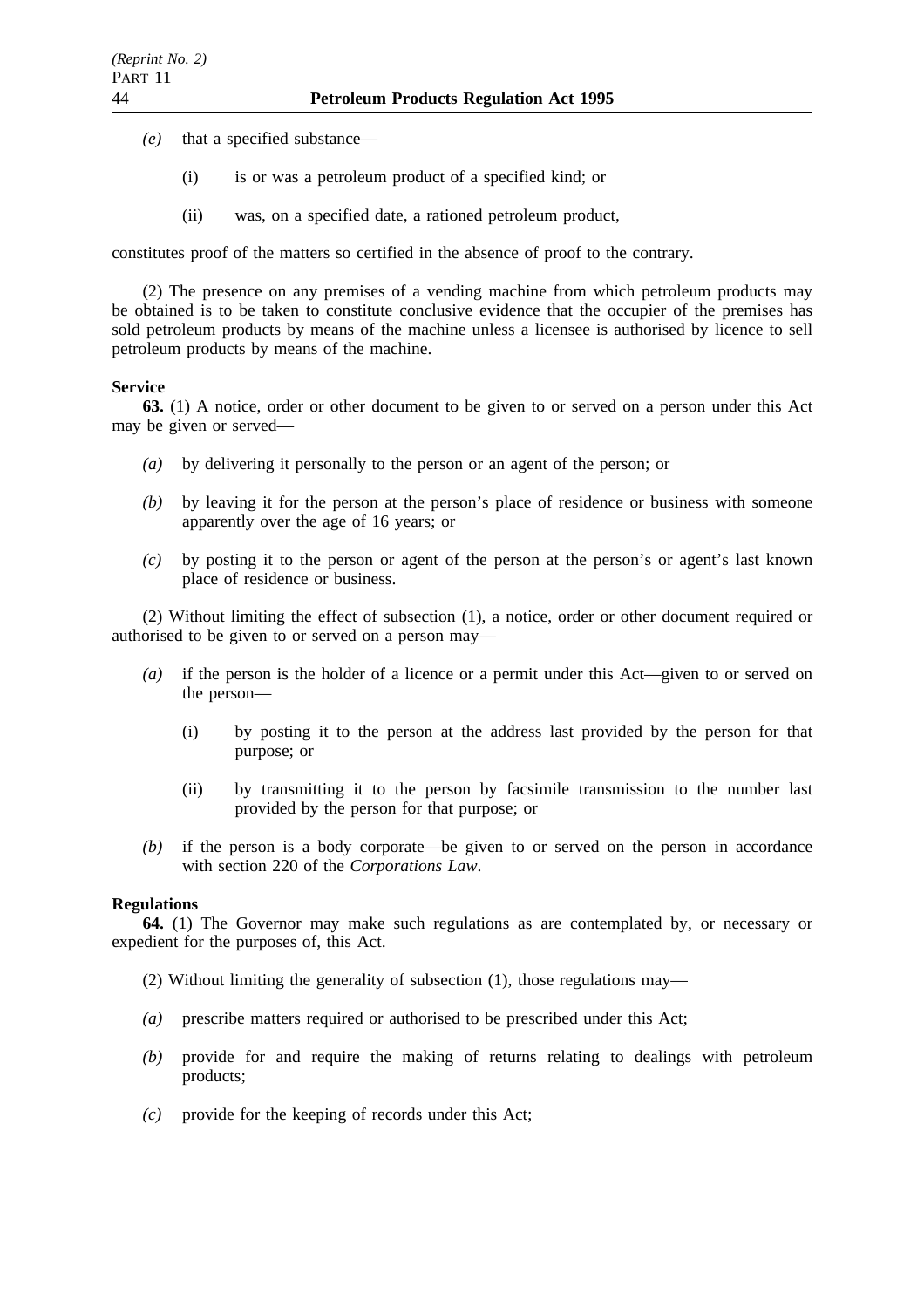- *(d)* fix fees (which may vary according to different factors) to be paid in respect of any matter under this Act and regulate the payment, recovery, waiver or reduction of such fees;
- *(e)* impose a penalty not exceeding \$2 500 for a breach of a regulation.

(2a) The Governor may make regulations authorising specified powers conferred by or under this Act to be exercised for the purposes of the administration or enforcement of a corresponding law.

(3) The regulations may incorporate or operate by reference to a specified code or standard as in force at a specified time or as in force from time to time.

- (4) If a code or standard is referred to or incorporated in the regulations—
- *(a)* a copy of the code or standard must be kept available for inspection by members of the public, without charge and during normal office hours, at an office determined by the Minister; and
- *(b)* evidence of the contents of the code or standard may be given in any legal proceedings by production of a document apparently certified by the Minister to be a true copy of the code or standard.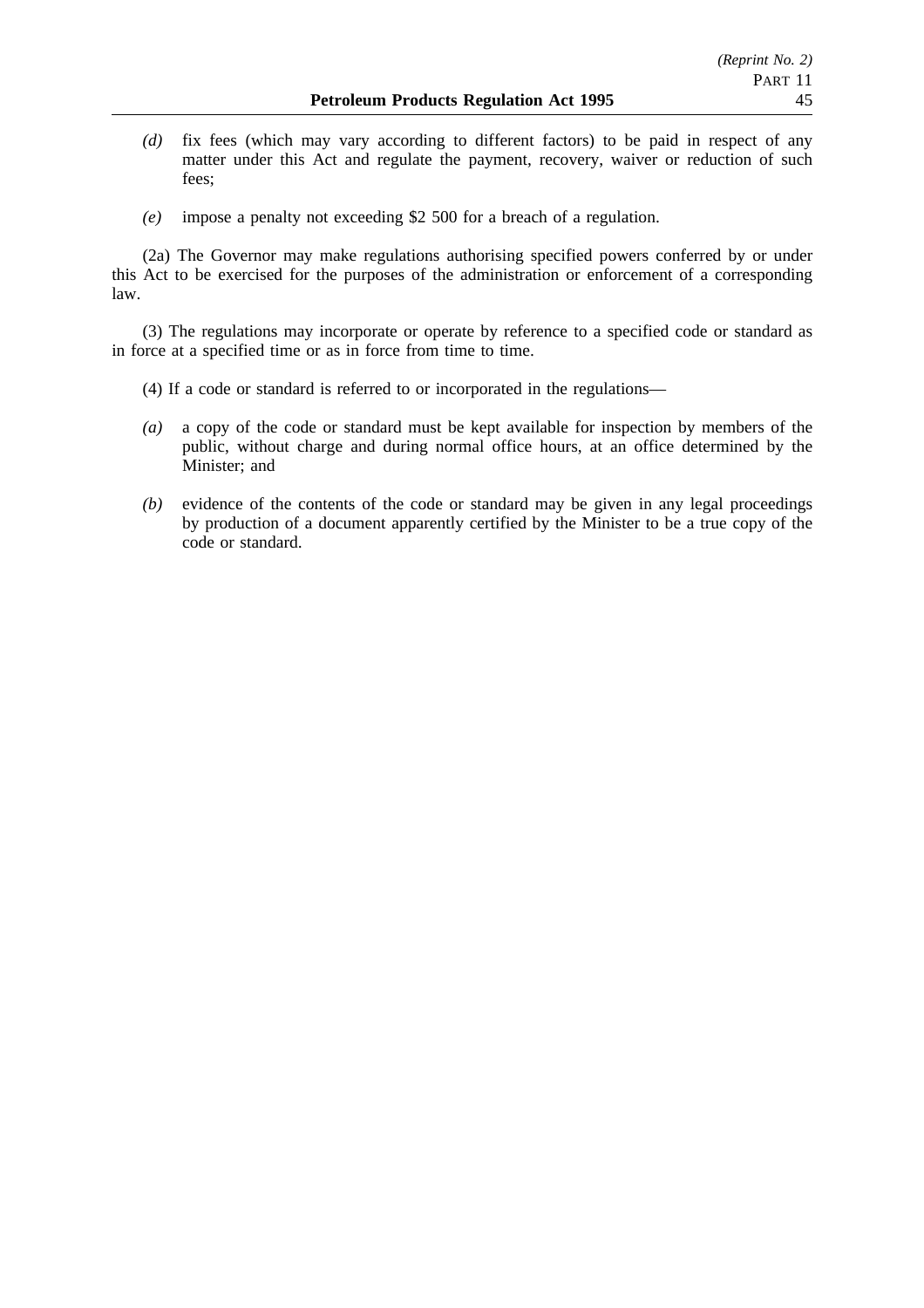#### **SCHEDULE 1**

*Petroleum Products Retail Outlets Board*

#### **Establishment**

**1.** The *Petroleum Products Retail Outlets Board* is established.

#### **Function**

**2.** (1) The Retail Outlets Board has the function of making recommendations to the Minister in respect of matters referred to the Board under Part 2 and any function delegated to the Board by the Minister.

(2) In making a recommendation to the Minister in respect of a matter referred to it under Part 2, the Retail Outlets Board must take into account the matters that the Minister is specifically required by that Part to take into account in making a decision relating to prescribed sales of petroleum products.

#### **Powers**

**3.** (1) For the purpose of performing its functions, the Retail Outlets Board may—

- *(a)* inform itself as to any matter before the Board in such manner as the Board thinks fit; and
- *(b)* invite interested persons to make written or oral submissions in relation to any matter before the Board; and
- *(c)* if the Board requires information in respect of a matter before it—by notice in writing served on a person, require the person—
	- (i) to furnish specified information in writing; or
	- (ii) to attend before the Board and answer truthfully relevant questions put to him or her by the Board; and
- *(d)* direct an authorised officer (not being a member of the police force or an authorised officer under the *Taxation Administration Act 1996*) to conduct an investigation; and
- *(e)* obtain expert or technical advice from a person on such terms and conditions as the Board thinks fit.

(2) A person must not fail to comply with a requirement of the Retail Outlets Board under subclause (1)*(c)*.

Maximum penalty: \$2 500.

(3) An authorised officer may exercise his or her powers under Part 8 as reasonably required for an investigation directed by the Board.

#### **Membership**

**4.** (1) The Retail Outlets Board is to consist of three members appointed by the Governor.

(2) One member will be appointed by the Governor to chair meetings of the Retail Outlets Board.

(3) The Governor may appoint a person to be the deputy of a member and the deputy may perform or exercise the functions and powers of that member in the member's absence.

(4) A member's appointment will be for a term, not exceeding five years, specified in the instrument of appointment and such a member will, at the expiration of a term of appointment, be eligible for reappointment.

(5) The Governor may remove a member from office for—

- *(a)* misconduct; or
- *(b)* neglect of duty; or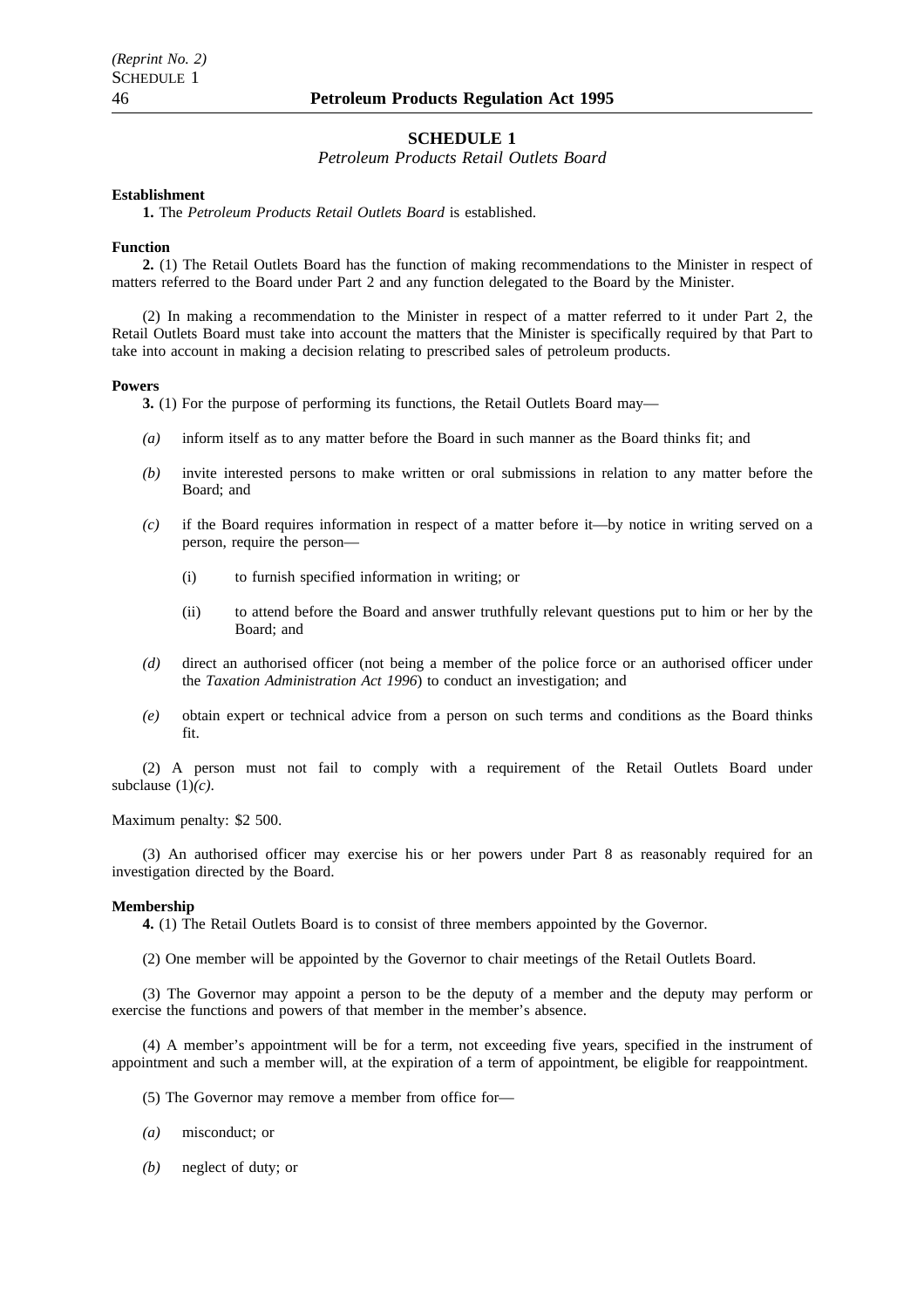- *(c)* incapacity to carry out satisfactorily the duties of office; or
- *(d)* failure to carry out satisfactorily the duties of office.
- (6) The office of a member of the Retail Outlets Board becomes vacant if the member—
- *(a)* dies; or
- *(b)* completes a term of office and is not reappointed; or
- *(c)* resigns by written notice addressed to the Minister; or
- *(d)* is removed from office by the Governor under subclause (5).

(7) On the office of a member of the Retail Outlets Board becoming vacant, a person must be appointed under this clause to the vacant office.

#### **Remuneration**

**5.** The members of the Retail Outlets Board are entitled to receive such allowances and expenses as may, from time to time, be determined by the Governor.

#### **Vacancies or defects in appointment of members**

**6.** An act or proceeding of the Retail Outlets Board is not invalid by reason only of a vacancy in its membership or any defect in the appointment of a member.

#### **Proceedings**

**7.** (1) A quorum of the Retail Outlets Board consists of two members.

(2) The member appointed to chair the Retail Outlets Board will preside at meetings of the Board at which that member is present.

(3) If the member appointed to chair the Retail Outlets Board is absent from a meeting of the Board, a member chosen by the members present at the meeting will preside at the meeting.

(4) A decision carried by a majority of the votes cast by members at a meeting is a decision of the Retail Outlets Board.

(5) Each member present at a meeting of the Retail Outlets Board has one vote on any question arising for decision and, if the votes are equal, the member presiding at the meeting may exercise a casting vote.

(6) The Retail Outlets Board must have accurate minutes kept of its proceedings and make them available to all members of the Board.

(7) Subject to this clause, the Retail Outlets Board may determine its own procedures.

\*\*\*\*\*\*\*\*\*\*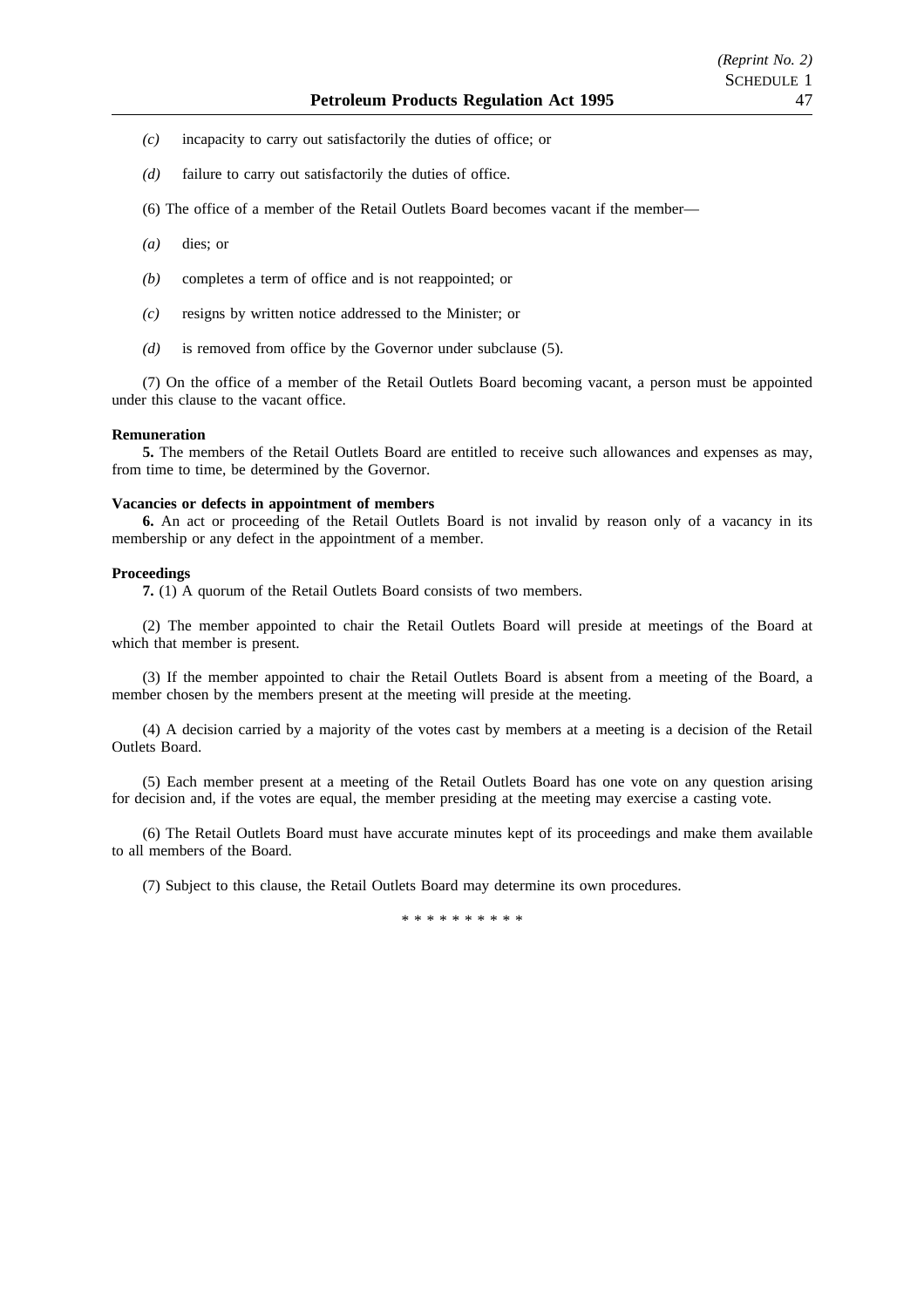#### **SCHEDULE 3**

*Repeal and Transitional Provisions*

#### **Repeal**

**1.** The following Acts are repealed:

- *(a) Business Franchise (Petroleum Products) Act 1979*;
- *(b) Motor Fuel Distribution Act 1973*;
- *(c) Petroleum Shortages Act 1980*.

#### **Licensing**

**2.** (1) Subject to this clause, a Class B licence in force under the *Business Franchise (Petroleum Products) Act 1979* immediately before the commencement of this Act will be taken to be an annual licence under this Act authorising the sale of petroleum products purchased from another person who sold the products under the authority of a licence under this Act.

(2) An annual licence referred to in subclause (1) does not authorise prescribed retail sales of petroleum products from premises unless a licence or permit in force under the *Motor Fuel Distribution Act 1973* immediately before the commencement of this Act authorised the sale of petroleum products from the premises, in which case, the premises will be taken to be specified in the annual licence.

(3) A licence to keep dangerous substances that are petroleum products in force under the *Dangerous Substances Act 1979* immediately before the commencement of this Act will be taken to be an annual licence under this Act authorising the keeping of those petroleum products and, if the same person holds such a licence and a licence referred to in subclause (1), the licences may, on renewal under this Act, be consolidated into one licence.

(4) The date on which a licence referred to in subclause (1) or (3) next expires after the commencement of this Act will be taken to be a date specified by the Minister by notice in writing to the licensee and such a licence may be subsequently renewed as an annual licence under this Act for successive terms of one year.

(5) The Minister may adjust the fee for the renewal of a licence referred to in subclause (1) or (3) next occurring after the commencement of this Act to take into account any variation (resulting from notification by the Minister of a new expiry date under subclause (4)) of the term for which the licence would have continued in force if this Act had not been enacted.

(6) An approval of the Motor Fuel Distribution Board for the installation of an industrial pump under Part 5 of the *Motor Fuel Distribution Act 1973* will be taken to be an approval of the Minister for such an installation under Part 3 of this Act.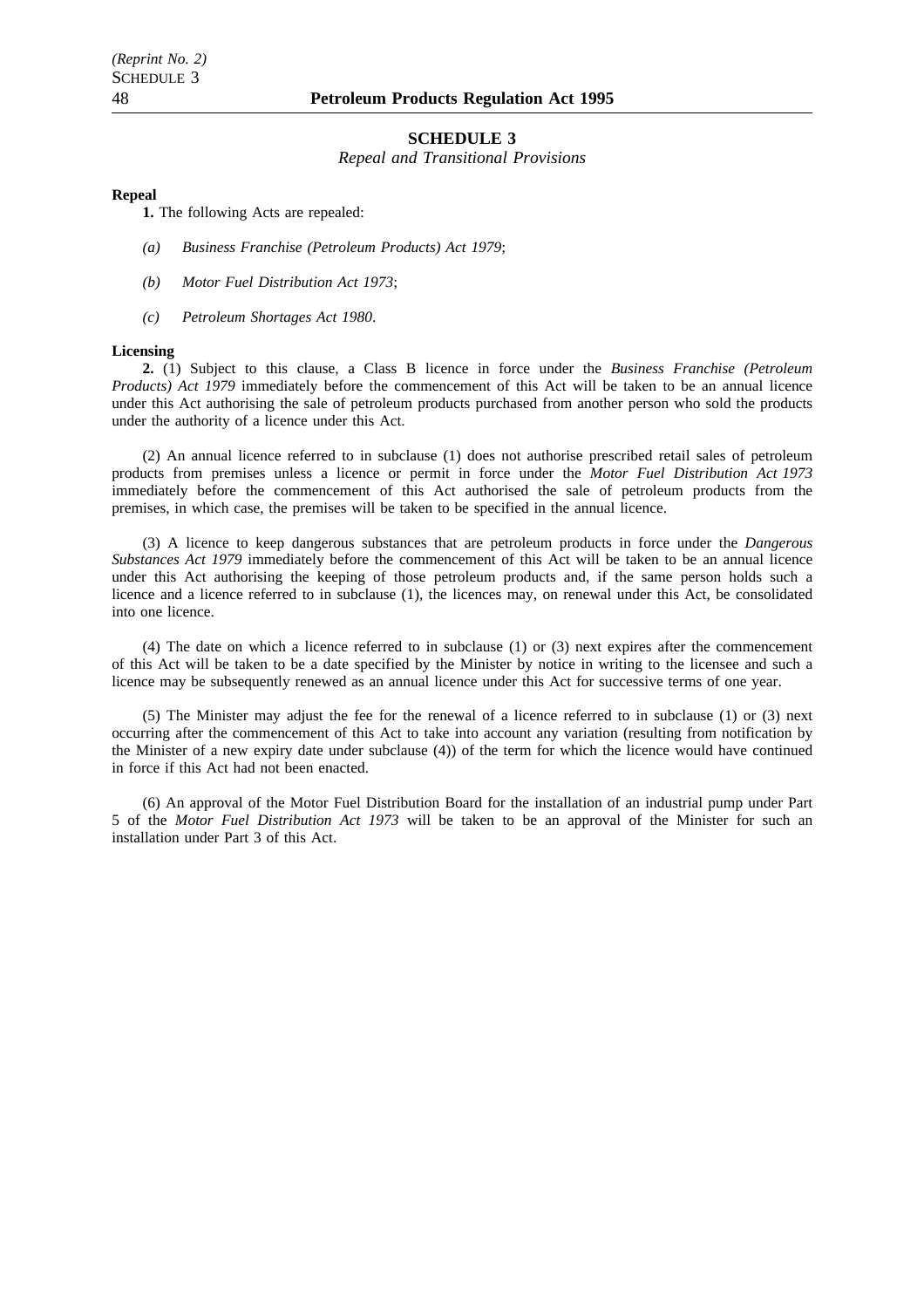# **SCHEDULE 4**

*Consequential Amendments to Environment Protection Act 1993*

The *Environment Protection Act 1993* is amended—

*(a)* by inserting after paragraph *(i)* of section 24(1) the following paragraph:

*(j)* any money paid into the Fund under any other Act.;

- *(b)* by inserting after paragraph *(e)* of section 24(4) the following paragraph:
	- *(f)* towards the costs of administration of this Act.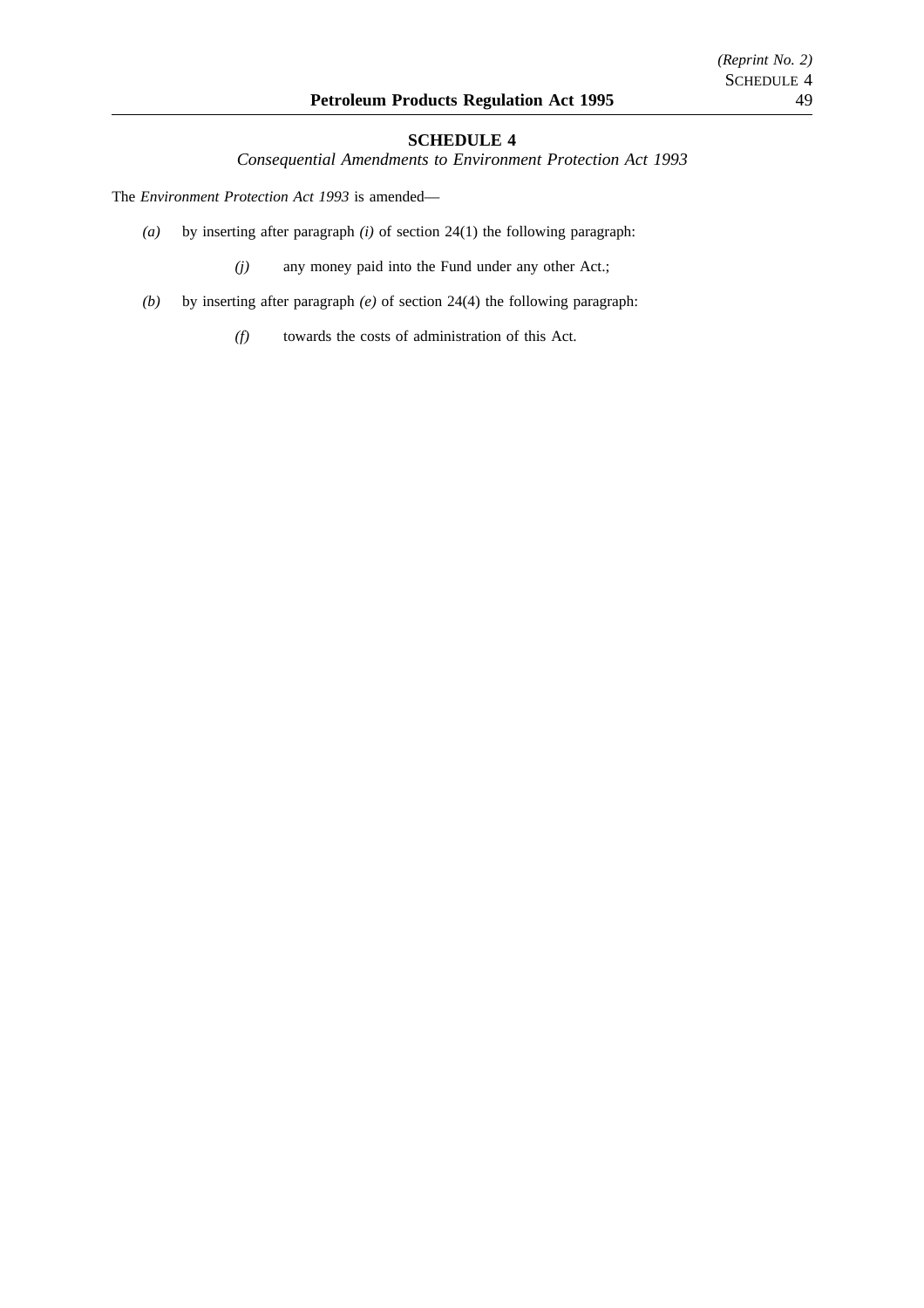# **APPENDIX**

#### **LEGISLATIVE HISTORY**

(*entries in bold type indicate amendments incorporated since the last reprint*)

Section 3: repealed by 29, 1998, s. 3 **Section 4(1):** definition of "annual licence" repealed by 29, 1998, s. 4(a) **definitions of "bulk end user certificate" and "certificate"** inserted by 29, 1998, s. 4(b); **repealed and definition of "bulk end user certificate" or "certificate" inserted in their place by 21, 2000, s. 14(a)** definition of "Commissioner" amended by 29, 1998, s. 4(c) definitions of "Commonwealth customs duty" and "Commonwealth excise duty" inserted by 29, 1998, s. 4(d) definition of "condition" amended by 29, 1998, s. 4(e) definition of "Consumer Price Index" repealed by 29, 1998, s. 4(f) definition of "corresponding law" inserted by 29, 1998, s.  $4(g)$ definition of "eligible petroleum products" inserted by 29, 1998, s. 4(h) definitions of "Environment Protection Fund" and "Highways Fund" repealed by 29, 1998, s. 4(i) definition of "licence" amended by 29, 1998, s. 4(j) definitions of "member of a group" and "monthly licence" repealed by 29, 1998, s. 4(k) **definition of "off-road diesel fuel user certificate"** inserted by 29, 1998, s. 4(*l*); **repealed by 21, 2000, s. 14(b)** definition of "relevant period" repealed by 29, 1998, s. 4(m) definition of "retail licence" inserted by 29, 1998, s. 4(m) definition of "retail sale" amended by 29, 1998, s. 4(n) definition of "voting share" repealed by 29, 1998, s. 4(o) definitions of "wholesale" and "wholesale licence" inserted by 29, 1998, s. 4(o) Section  $4(2)$ : substituted by 29, 1998, s.  $4(p)$ Sections 4A and 4B: inserted by 29, 1998, s. 5 **Section 4C:** inserted by 29, 1998, s. 5; **repealed by 21, 2000, s. 15** Section 4D: inserted by 29, 1998, s. 5 Part 2 Division 1 heading: repealed by 29, 1998, s. 6 Section  $8(1)$ : amended by 29, 1998, s.  $7(a)$ Section 8(1a): inserted by 29, 1998, s.  $7(b)$ Section 8(2): repealed by 29, 1998, s.  $7(c)$ Section  $9(2)$ : repealed by 29, 1998, s.  $8(a)$ Section 9(3): amended by 29, 1998, s. 8(b)<br>Section 9(4) and (5): repealed by 29, 1998, s. 8(c) Section 9(4) and (5): repealed by 29, 1998, s. 8(c)<br>Section 10(1): repealed by 29, 1998, s. 9(a) Section 10(1): repealed by 29, 1998, s. 9(a)<br>Section 10(2):  $\frac{10(2)}{2}$  amended by 29, 1998, s. 9(b) Section 10(2): amended by 29, 1998, s. 9(b)<br>Section 10(4): amended by 29, 1998, s. 9(c) Section 10(4): amended by 29, 1998, s. 9(c)<br>Section 10(5): inserted by 29, 1998, s. 9(d) inserted by 29, 1998, s.  $9(d)$ Section 11(2):  $\frac{1}{2}$  amended by 29, 1998, s. 10 Section 13(3): inserted by 29, 1998, s. 11 Division 2 of Part 2 comprising ss. 20 - 23 and heading repealed by 29, 1998, s. 12 Part 2A comprising ss. 20 - 23I and heading inserted by 29, 1998, s. 13 **Section 20(3):** substituted by 21, 2000, s. 16(a) **Section 20(5):** repealed by 21, 2000, s. 16(b)